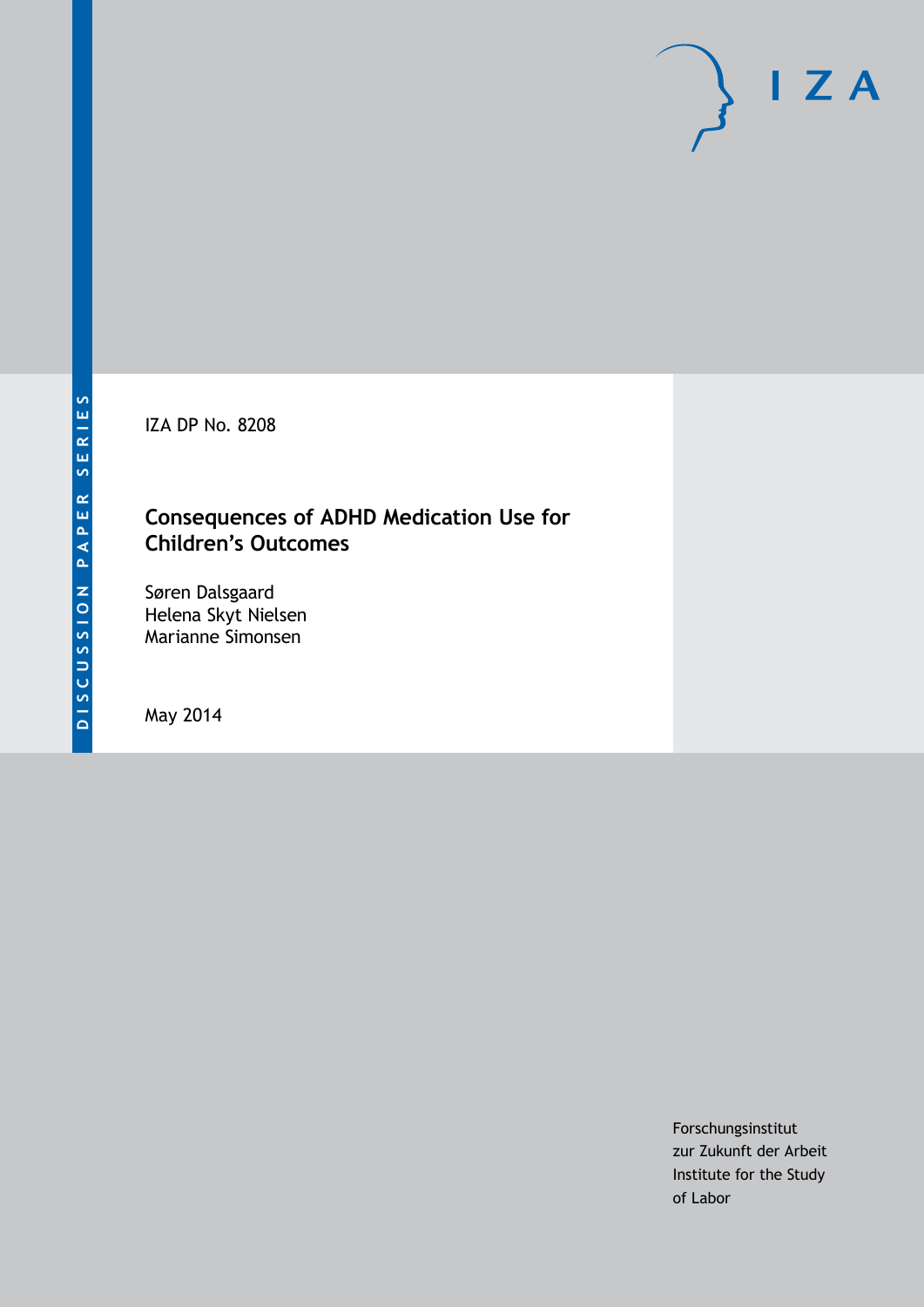# **Consequences of ADHD Medication Use for Children's Outcomes**

### **Søren Dalsgaard**

*Aarhus University*

# **Helena Skyt Nielsen**

*Aarhus University and IZA*

### **Marianne Simonsen**

*Aarhus University and IZA*

Discussion Paper No. 8208 May 2014

IZA

P.O. Box 7240 53072 Bonn Germany

Phone: +49-228-3894-0 Fax: +49-228-3894-180 E-mail: [iza@iza.org](mailto:iza@iza.org)

Any opinions expressed here are those of the author(s) and not those of IZA. Research published in this series may include views on policy, but the institute itself takes no institutional policy positions. The IZA research network is committed to the IZA Guiding Principles of Research Integrity.

The Institute for the Study of Labor (IZA) in Bonn is a local and virtual international research center and a place of communication between science, politics and business. IZA is an independent nonprofit organization supported by Deutsche Post Foundation. The center is associated with the University of Bonn and offers a stimulating research environment through its international network, workshops and conferences, data service, project support, research visits and doctoral program. IZA engages in (i) original and internationally competitive research in all fields of labor economics, (ii) development of policy concepts, and (iii) dissemination of research results and concepts to the interested public.

<span id="page-1-0"></span>IZA Discussion Papers often represent preliminary work and are circulated to encourage discussion. Citation of such a paper should account for its provisional character. A revised version may be available directly from the author.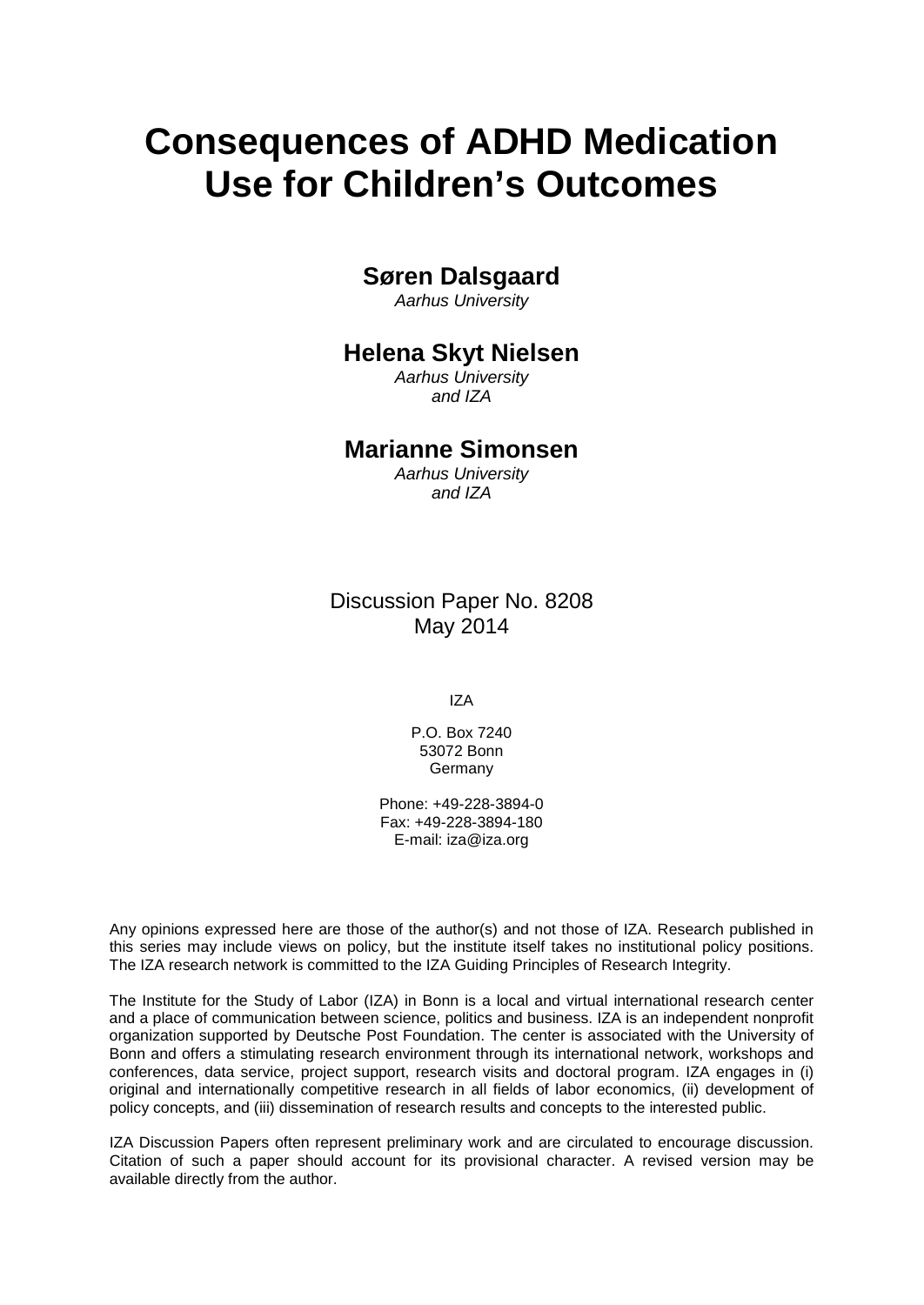IZA Discussion Paper No. 8208 May 2014

# **ABSTRACT**

# **Consequences of ADHD Medication Use for Children's Outcomes[\\*](#page-1-0)**

This paper estimates effects of early ADHD medication use on key human capital outcomes for children diagnosed with ADHD while using rarely available register based data on diagnoses and prescription drug purchases. Our main identification strategy exploits plausible exogenous assignment of children to hospitals with specialist physicians, while our analysis of health outcomes also allows for an individual level panel data strategy. We find that the behavior of specialist physicians varies considerably across hospitals and that the prescribing behavior does affect the probability that a given child is treated. Results show that children diagnosed with ADHD in pharmacological treatment have fewer hospital contacts if treated and that treatment to some extent protects against criminal behavior.

JEL Classification: 111, 112

Keywords: Attention Deficit/Hyperactivity Disorder, treatment, hospital variation, health, crime

Corresponding author:

Marianne Simonsen Aarhus University Fuglesangs Alle 4 DK-8210 Aarhus V Denmark E-mail: [msimonsen@econ.au.dk](mailto:msimonsen@econ.au.dk)

We thank Anette Primdal Kvist, Niels Gregersen, and Kathrine Sørensen for excellent research assistance and the Danish Psychiatric Central Register for access to data. Financial support from the Danish Council for Independent Research (Sapere Aude Starting Grant, 10-079597), the Danish Council for Strategic Research (Grant 09-070295; CSER) and Slagtermester Wörzners Mindelegat is gratefully acknowledged. We appreciate comments from Sandy Black, Joseph Doyle, Tarjei Havnes, Juanna Joensen, Edwin Leuven, Emilia Simeonova, Jeff Smith, two anonymous referees, and editor Richard Frank and from participants at the EALE conference 2011, the ESPE conference 2013 and the 2013 Workshop on the Economics of Successful Children along with seminar participants at Statistics Norway, the University of Southern Denmark, IFAU, the Tinbergen Institute, Tilburg University, University of Virginia, and University of Texas, Austin. The usual disclaimer applies.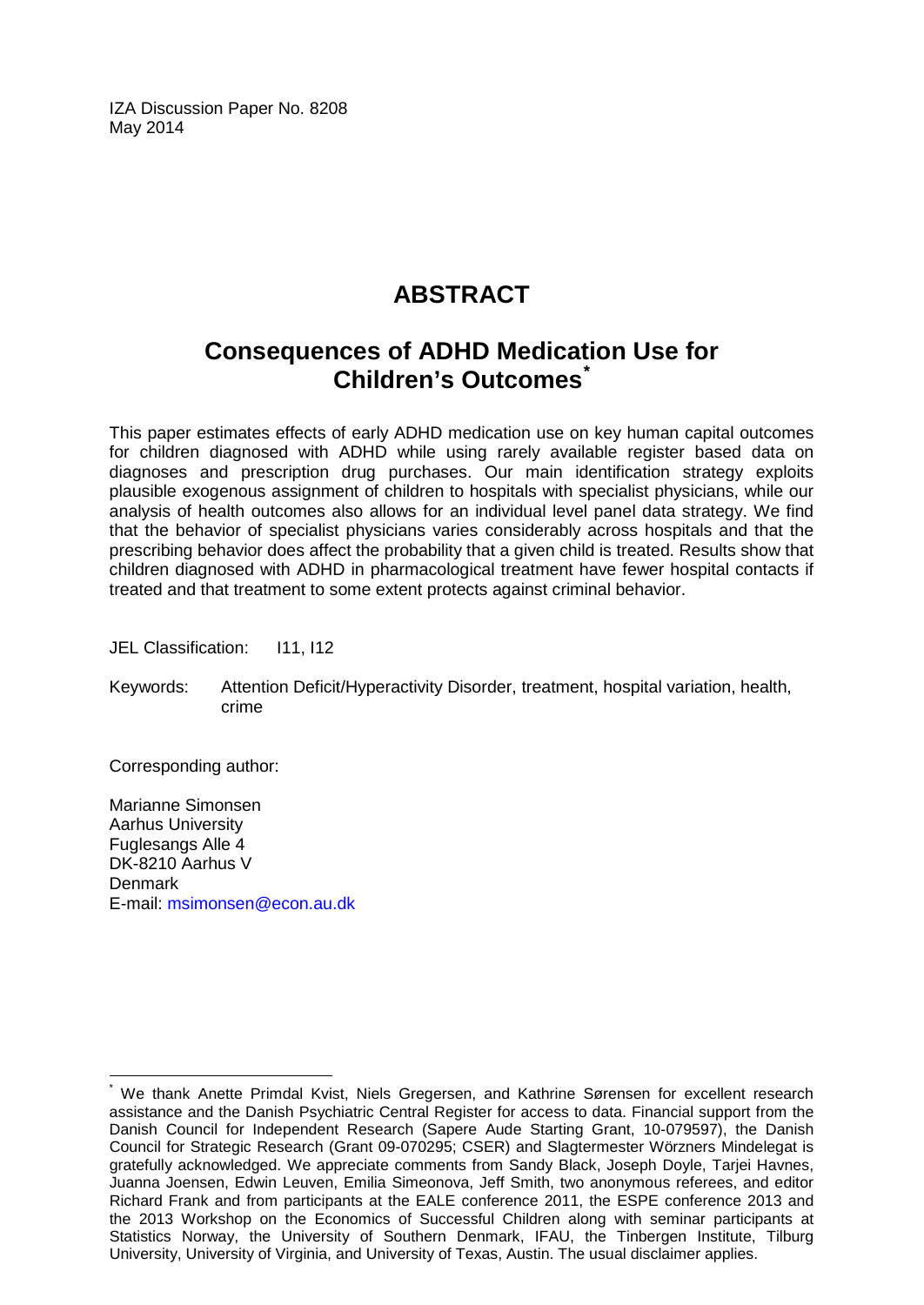*"TO date, no study has found any long-term benefit of attention-deficit medication on academic performance, peer relationships or behavior problems, the very things we would most want to improve. Until recently, most studies of these drugs had not been properly randomized, and some of them had other methodological flaws."*

> - Professor Emeritus of Psychology, L. Alan Sroufe, Minnosota: "Ritalin Gone Wrong", New York Times, January 12, 2012.

#### **I. Introduction**

One of the most publicly debated new medical technologies is pharmacological treatment of children diagnosed with Attention-Deficit/Hyperactivity-Disorder (henceforth ADHD). There are concerns, even among some professionals in the field, that children are over-diagnosed with ADHD; that we know too little about effects of ADHD medication and that children are, in fact, over-treated with ADHD medication. This paper is one of the first to investigate longer-run effects of pharmacological treatment of ADHD on key human capital variables such as health and criminal behavior. Particularly little is known about the latter type of outcome. More generally, our paper speaks to the literatures on the impacts of early health interventions and the importance of noncognitive skills and mental health.

ADHD is one of the most common chronic mental health problems among young children. It is estimated to affect about 3-7 % of all children (The Danish Association for Child and Adolescent Psychiatry (2008); American Psychiatric Association (2000)) or on average one child – more often a boy than a girl – in every classroom. The underlying prevalence is found to be constant across many countries and cultures, including North America, Australia, South America, and Europe; see Faraone et al (2003). Core symptoms associated with ADHD are attention deficiencies, hyperactivity and impulsiveness and children often simultaneously suffer from other behavioral problems along with depression and anxiety. Hence, ADHD is likely to affect not only one's overall human capital but also one's tendency to engage in risky health behaviors.

Children with ADHD grow up in relatively disadvantaged families and their ADHD may even contribute to family vulnerability (Kvist et al. (2013)). They have – even when in pharmacological treatment – much worse long-term outcomes than others who are comparable in terms of age and gender (Dalsgaard et al. (2002); Mannuzza and Klein (2000)) and also when compared to siblings without ADHD (Currie and Stabile (2006); Fletcher and Wolfe (2008)). And although a series of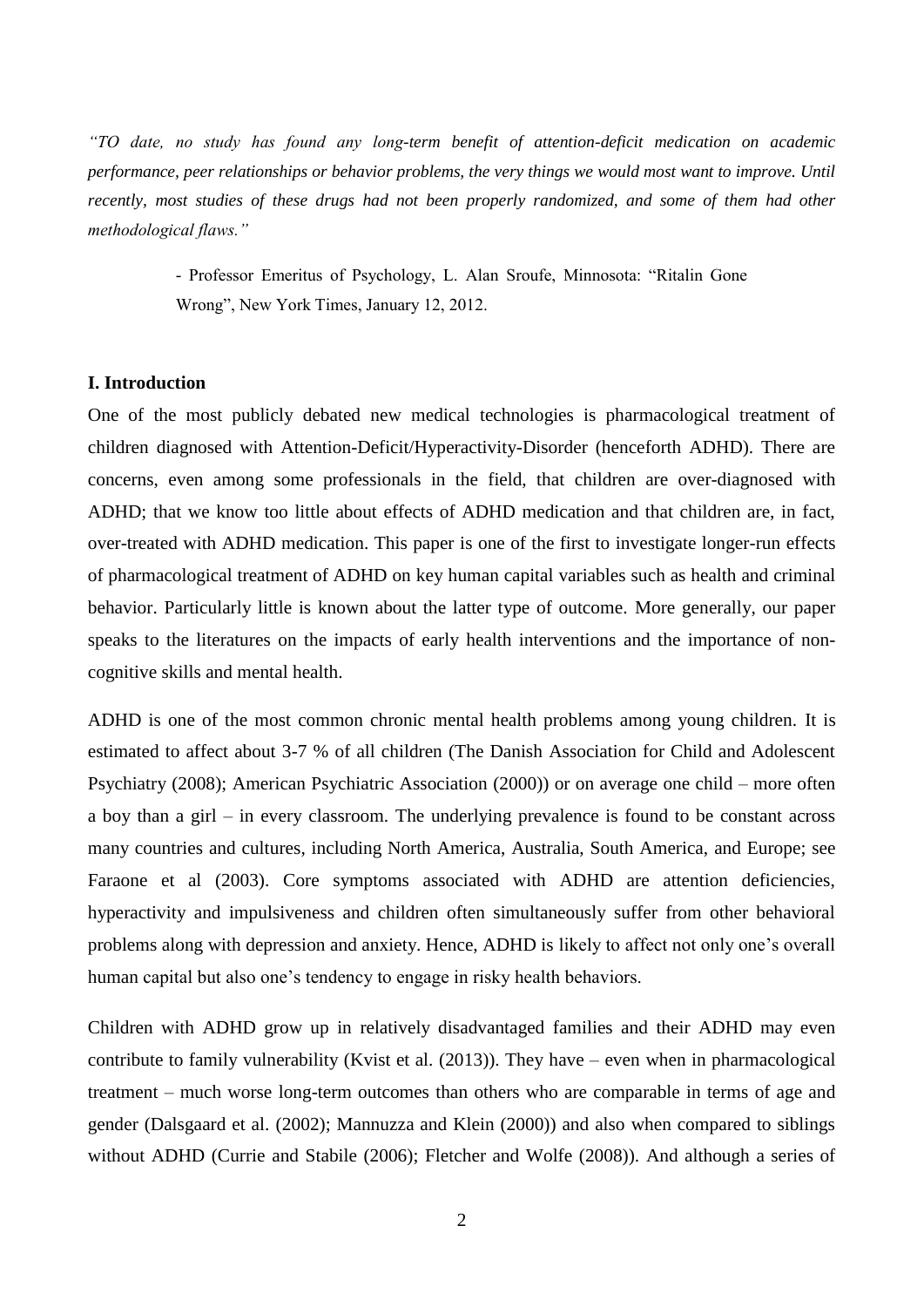randomized controlled studies show that treatment with central nervous system stimulants<sup>1</sup> is effective in terms of reducing ADHD core symptoms and improving social behavior (van der Oord et al. (2008)), most studies only have very short follow up periods of up to three years after randomization implying that we effectively know very little about the longer-run consequences of treating children pharmacologically. Because these studies rely on relatively small sample sizes and since attrition has shown to be a real concern in the follow-up studies already carried out (see van der Oord et al (2008)), alternative evaluation methods are called for.

We propose to exploit variation in access to pharmacological treatment generated by hospital variation in specialist physicians' propensities to prescribe to estimate effects of treatment. We use a combination of Danish registers that apart from rich socio-economic background variables include the following key information: 1) psychiatric history and diagnoses for children and their parents including information about the hospital where a diagnosis was first established, 2) history of prescription drug usage for children and their parents, and 3) measures of health and crime.

We find that the behavior of specialist physicians varies considerably across hospitals and that the prescribing behavior does affect the probability that a given child is treated. Results show that children diagnosed with ADHD on the margin of receiving pharmacological treatment have *fewer* hospital contacts if treated and have *fewer* interactions with the police.

In the analysis of health outcomes, we have sufficient data to meaningfully distinguish between birth cohorts. We document that effects are smaller in later cohorts where more children are diagnosed and treated pharmacologically before the age of ten. There are still significant gains from treatment in the later cohorts, but the results support a hypothesis of diminishing returns to broadening the group of treated.

The paper is structured as follows: Section II discusses causes of ADHD and links between ADHD and human capital, Section III presents the empirical framework, and Section IV the institutional background for the analysis. Section V shows the data, Section VI the results and Section VII concludes.

1

<sup>&</sup>lt;sup>1</sup> Methylphenidate is the most common pharmacological treatment for ADHD, better known under the brand name Ritalin. A more recent development is Concerta; a once daily extended release formulation of methylphenidate. Another commonly used agent is dextroamphetamine, however no extended-release formulations of this are available in Denmark and the use therefore very limited.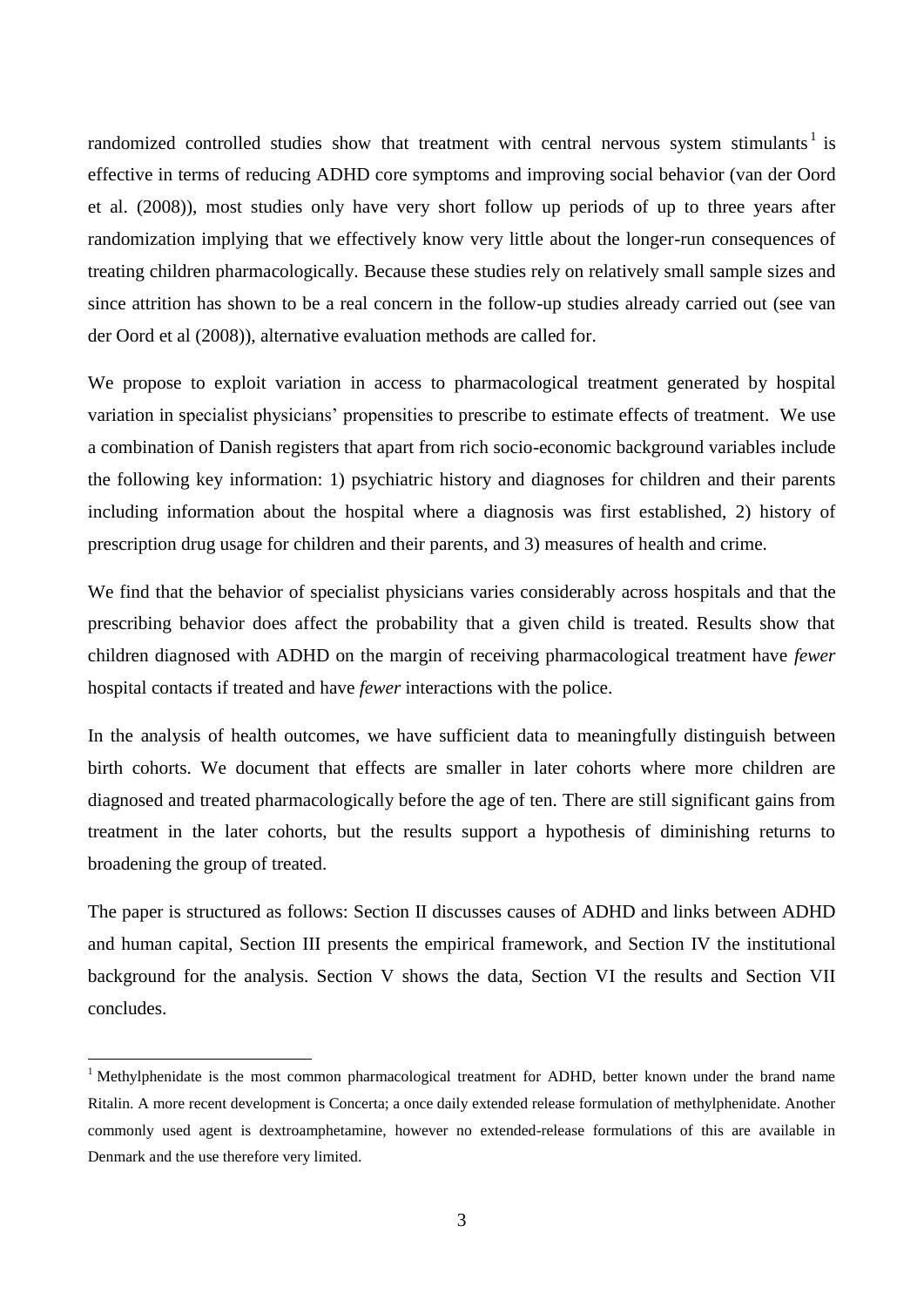#### **II. Causes of ADHD and Links between ADHD and Human Capital**

Recently, a series of papers such as Cunha et al. (2006), Currie (2011), and Currie and Almond (2010) have emphasized the importance of investing early in particularly vulnerable children. Moreover, Cunha and Heckman (2007) show theoretically that early investments not only have a large potential pay-off, they are also efficient in the sense that an equity-efficiency trade-off does not exist, which is the case for later investments. The reasons are that skills acquired in one period persist into future periods and that skills produced at one stage raise the productivity of investment at subsequent stages. Importantly, skills are multidimensional and are likely to complement each other. The group of children with ADHD is a prime example for which we would expect early investments with immediate effects on health capital in general to also have long-term consequences for later health and human capital attainment. This paper investigates investments via pharmacological treatment. Early take-up of pharmacological treatment may have long-term effects on human capital simply because it improves behavior and therefore the likelihood of future treatment but also because of dynamic complementarities: treatment may improve cognitive skills including less impulsive behavior and more awareness of the consequences of one's actions that feed back on outcomes.

When modeling effects of pharmacological treatment, it is clearly critical to be aware of the causes of ADHD since they may be correlated with initial conditions that determine later outcomes. Though not perfectly described, it is well known that genetic factors are very important (Faraone and Doyle (2001)), but also premature birth, birth complications, maternal smoking and alcohol use during pregnancy are associated with ADHD (Linnet et al. (2003)). In our sensitivity section we therefore investigate whether effects of treatment vary with health at birth and maternal smoking during pregnancy. Children with ADHD are also more likely than others to have language, cognitive and memory problems (e.g. Jensen et al. (2001) and Frazier et al. (2004)). To address this, we investigate the extent to which results are affected by children with mental retardation (11% in our sample). Previous literature has shown that ADHD worsens learning outcomes; see for example Currie and Stabile (2006), Fletcher and Wolfe (2008), and Ding et al (2009).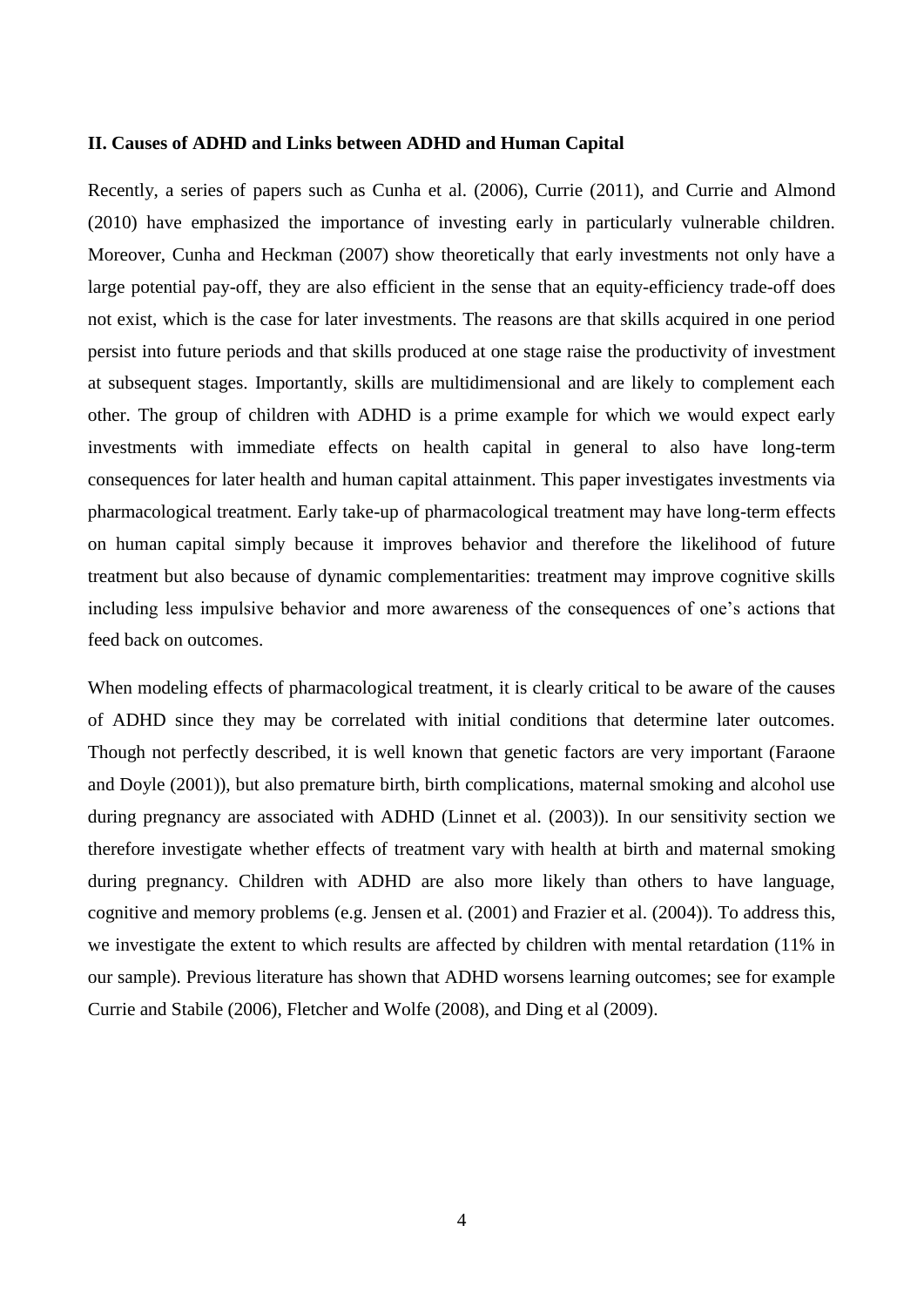As mentioned above, it is well-documented that treatment with central nervous system stimulants is effective in terms of reducing the number and impact of ADHD core symptoms.<sup>2</sup> This evidence is based on a series of randomized controlled trials. In the seminal Multimodal Treatment Study of Children with ADHD (henceforth MTA), 579 children aged 7-9.9 years suffering from ADHD were assigned to different types of treatment for a period of 14 months. Of these, 144 children were assigned to pure pharmacological treatment. Within the 14-month period careful medication management with or without behavioral treatment was shown to be superior to routine community care or behavioral treatment in terms of reducing core symptoms, see MTA (1999). In follow-up studies considering children three years after randomization, the difference in symptom relief diminishes over time and eventually disappears (see MTA (2004) and Molina et al. (2009)). The studies find no impact of medication management on functioning outcomes such as social skills, relations or reading achievement. While being informative about symptom relief, these studies cannot stand alone when it comes to determining the long-term consequences of pharmacological treatment of ADHD. Unfortunately, the MTA study, as well as other randomized controlled trials, suffers from problems such as crossover and contamination after intervention; see also Molina et al. (2009).

There is mixed evidence with regards to the long-term consequences of pharmacological treatment of ADHD on human capital accumulation based on observational methods. Paykina and Greenhill (2008) report less school disruption, anti-social behavior and academic failure following pharmacological treatment, while others raise doubt about such effects (e.g. Mendez et al. (2011)). A recent paper by Currie, Stabile and Jones (2013) exploits a reform of health care insurance in Quebec, Canada that lowered prices on all prescription drugs to investigate effects of Ritalin use on emotional functioning and academic outcomes for children with parent reported types of behavior associated with ADHD. They find that Ritalin use significantly worsened emotional functioning for girls and academic outcomes for boys. Regarding accumulation of health capital, we are aware of only one study by Marcus et al. (2008) that considers the link between pharmacological treatment and health. Their study uses a duration model to investigate the association between compliance in pharmacological treatment and injuries for a group of children in treatment. They find that children treated with high intensity had a non-significantly lower risk of injury than those treated with low

**.** 

 $2$ <sup>2</sup> The information is surveyed and incorporated in national treatment guidelines e.g. The Danish Association for Child and Adolescent Psychiatry (2008) for Denmark and Paykina and Greenhill (2008) for the US.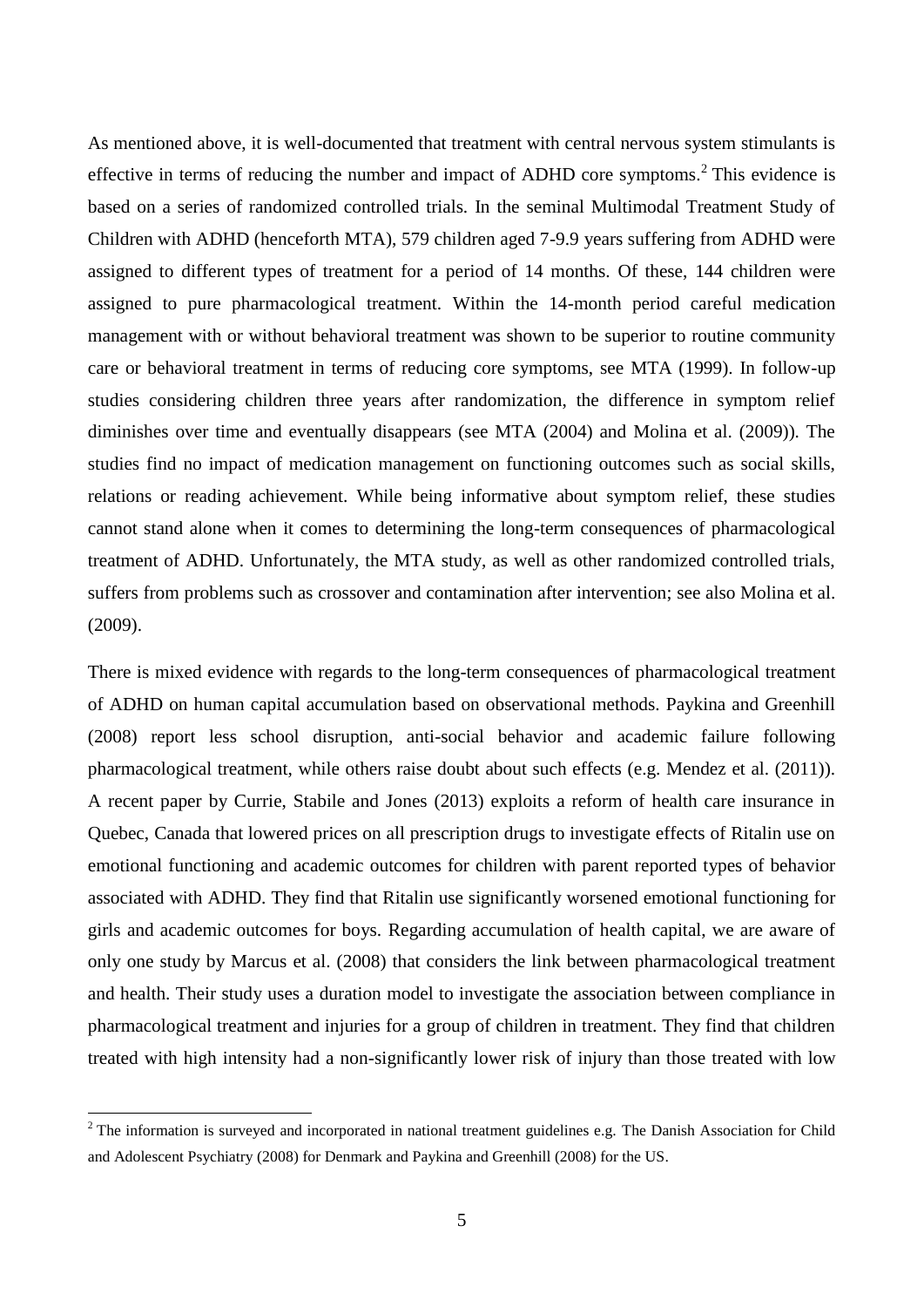intensity. Regarding crime outcomes, a recent study by Lichtenstein et al (2012) uses Swedish register-based data to document the association between treatment receipt in adulthood and crime for individuals with ADHD while exploiting that some individuals periodically drop out of treatment.

#### **III. Empirical Framework**

#### III.A *IV strategy*

The key problem when evaluating the effects of ADHD and its treatment on human capital formation is how to identify relevant counterfactuals. For every child in pharmacological treatment for ADHD, we would ideally like to know his or her outcome in the absence of treatment. Since this is never observed, we instead ask the question: how do we find a non-treated candidate who is similar in terms of observable and unobservable characteristics except for the fact the he is not being treated? In order to credibly identify causal effects, we exploit plausible exogenous variation in access to pharmacological treatment generated by hospital variation in psychiatrists' propensity to prescribe: imagine two children, both diagnosed with ADHD and with the same characteristics; one will be treated but only because he meets a psychiatrist with preferences for using pharmacological treatment while the other does not. While we only have access to hospital level information about physicians' behavior, this strategy is inspired by Duggan (2005) who uses the same type of variation to investigate effects of second-generation antipsychotics on spending on other types of medical care, Doyle (2007, 2008) who uses variation in investigator assignment to estimate causal effects of foster care, and Maestas, Mullen, and Strand (2013) who rely on random examiner variation to look at the effects of disability insurance on labor market attachment. Such variation may stem from hospital level differences in treatment culture and knowledge spillovers; see Coleman, Katz and Menzel (1957) and Soumerai et al. (1998). We investigate hospital level treatment cultures in detail in Section VI.A below.

The instrument is based on filled prescriptions, and therefore it reflects *both* the probability that the physician write a prescription and the probability that the patient fills a prescription. Both the former (aggressiveness in prescribing behavior) and the latter (better hospital level engagement with families) is potentially relevant hospital level variation in our case. The filling probability is likely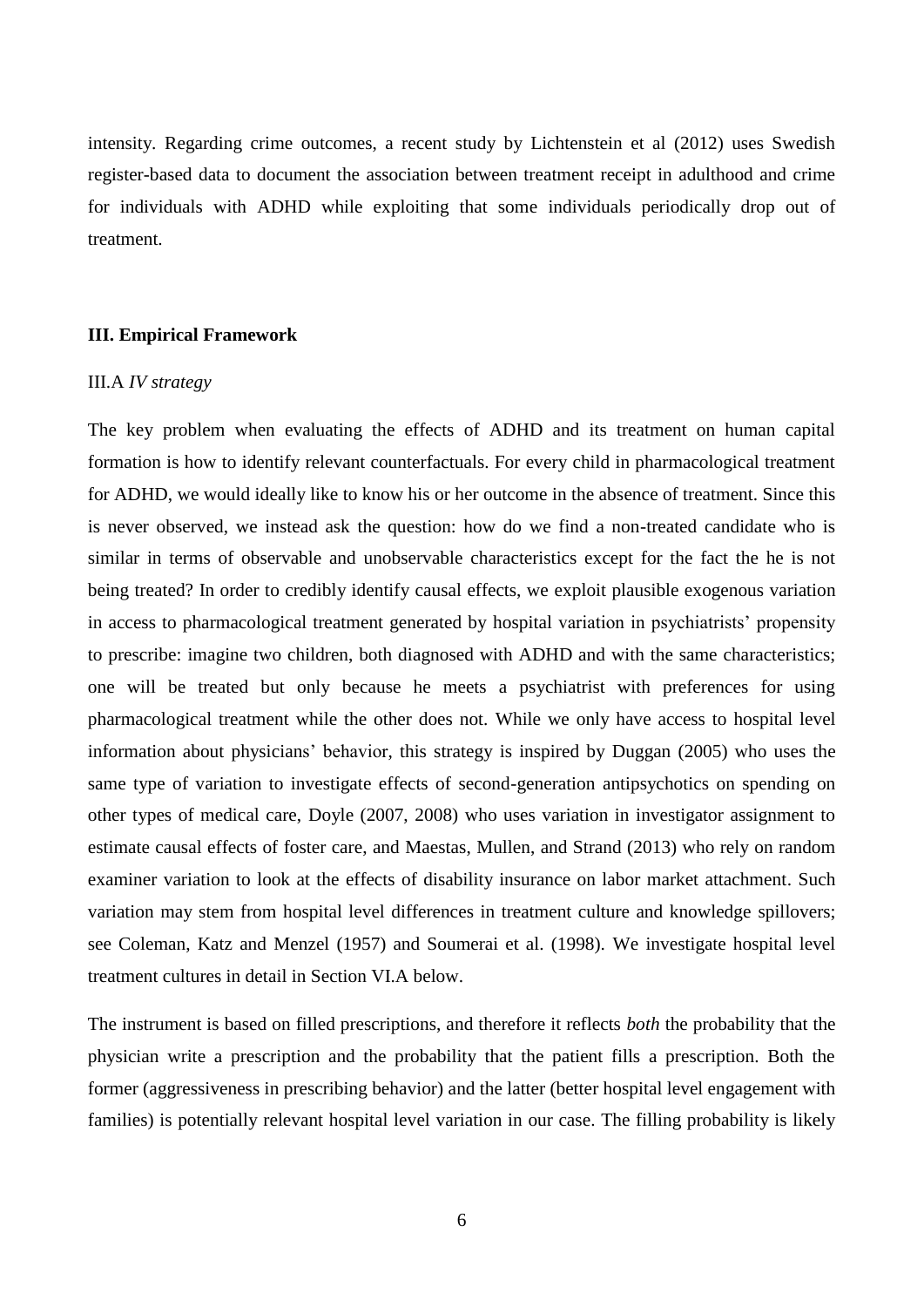correlated with socio-economic characteristics (predictive of treatment motivation or engagement) which we control for in our analysis.

Let *Y* indicate a human capital outcome such as criminal behavior. *X* is a set of observable characteristics that determines both the propensity to receive pharmacological treatment and the outcome. *PH* is an indicator for receiving pharmacological treatment for ADHD.

Formally, we model the relationship between child outcomes and treatment receipt:

$$
(1) \tY^i = X^i \beta + \alpha^i P H + \varepsilon^i
$$

or alternatively

(2) 
$$
Y^{i} = X^{i} \beta + \overline{\alpha} PH^{i} + (PH^{i}(\alpha^{i} - \overline{\alpha}) + \varepsilon^{i}),
$$

where the term in the squared brackets is the error term. Clearly, *PH* may be correlated with *ε* if, for example, unobserved parental investments leads to an increased likelihood of pharmacological treatment. Also, *PH* may be correlated with  $\alpha$  if pharmacological treatment is based on expected (and foreseeable) gains. To solve this, we implement an instrumental variables strategy that exploits hospital level differences in propensities to prescribe.

Observable and unobservable child and parental characteristics (*X* and *θ*) may affect whether the child with ADHD receives pharmacological treatment  $(PH = 1)$ , yet the prescribing specialist physicians are instrumental in making the decision; see details below. Let *Z* be a hospital level measure of the physician's propensity to prescribe. We model treatment receipt as:

(3) 
$$
PH^{i} = 1[Z^{i}\gamma + X^{i}\beta + \theta^{i} > 0].
$$

For the instrumental variables strategy to be valid, we need the hospital level propensity to prescribe to positively affect the likelihood that a given child diagnosed with ADHD receives pharmacological treatment. This is clearly testable (formally, we test the null  $\gamma = 0$ ). A second, untestable, identifying assumption is that physicians do not affect children's outcomes beyond their choice of treatment. Therefore, it is crucial that individuals are not selective in their choice of hospitals and that physicians who are more likely to prescribe pharmacological treatment to children with ADHD do not systematically use other types of treatment too; see discussion below. A final assumption (already imposed in (3) via the common coefficient *γ*) is monotonicity: if child *i*  receives pharmacological treatment when met with a physician with a low propensity to prescribe,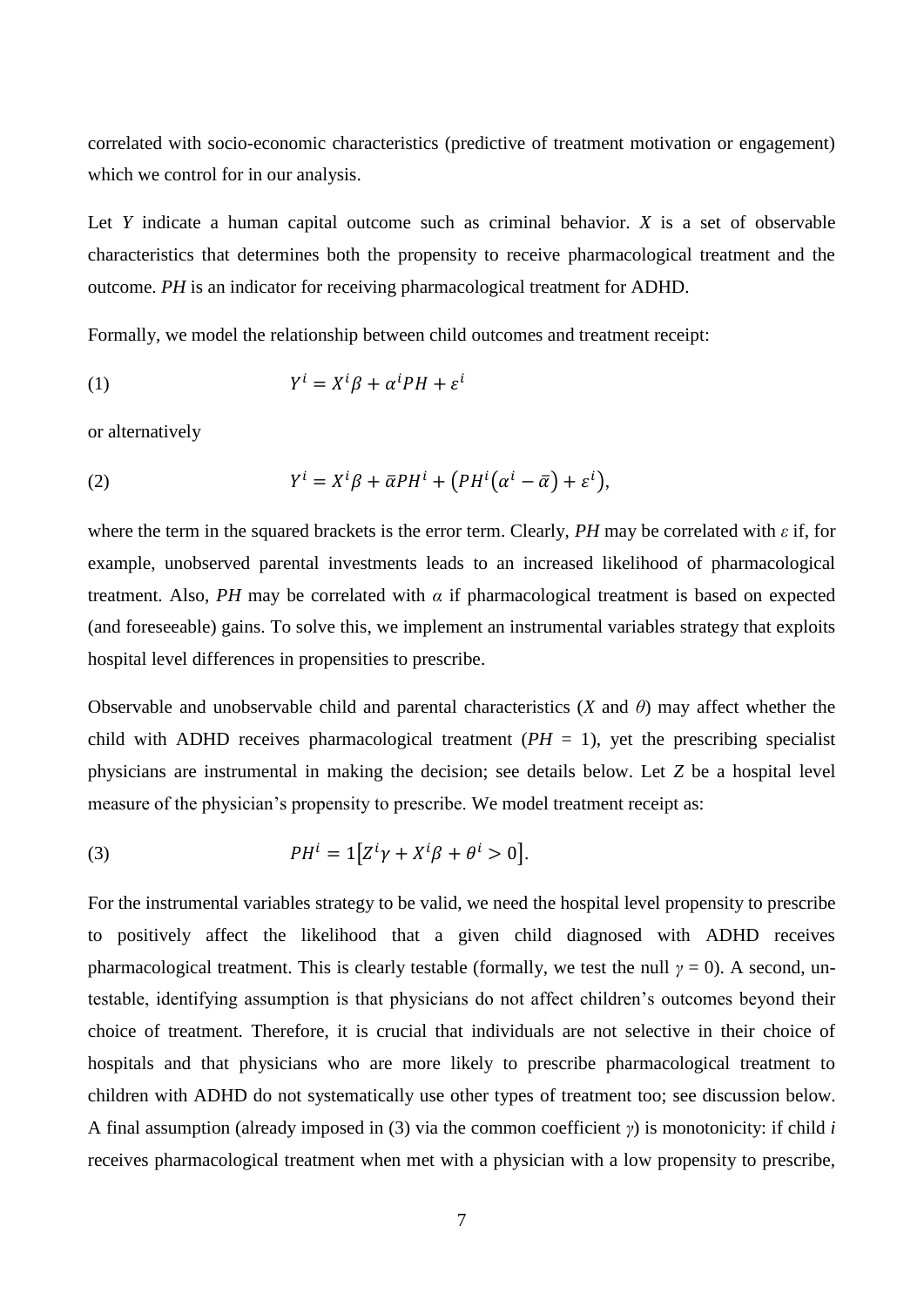then child *i* must also receive treatment if met with a physician with a high propensity to prescribe. With our continuous instrument, we identify an Average Marginal Treatment Effect (AMTE) rather than the usual LATE associated with binary instruments. This parameter is the average treatment effect for children on the margin of receiving pharmacological treatment.

### III.B *Individual level fixed effects panel data strategy*

In practice treatment is rarely initiated before the age of five and never before the age of four.<sup>3</sup> For health outcomes, where we have access to individual level panel data, we therefore also employ a difference-in-differences strategy, comparing outcomes for treated children prior to (age 4) and after treatment (in our main analysis age  $10 +$ ) with untreated diagnosed children before and after, corresponding to a fixed effects or first difference analysis; see Blundell and Costa Dias (2009) and Lechner (2011). With heterogeneous treatment effects, this will provide estimates of the average treatment effect on the treated (ATET).

1

 $3$  We exclude one child treated before the age of five.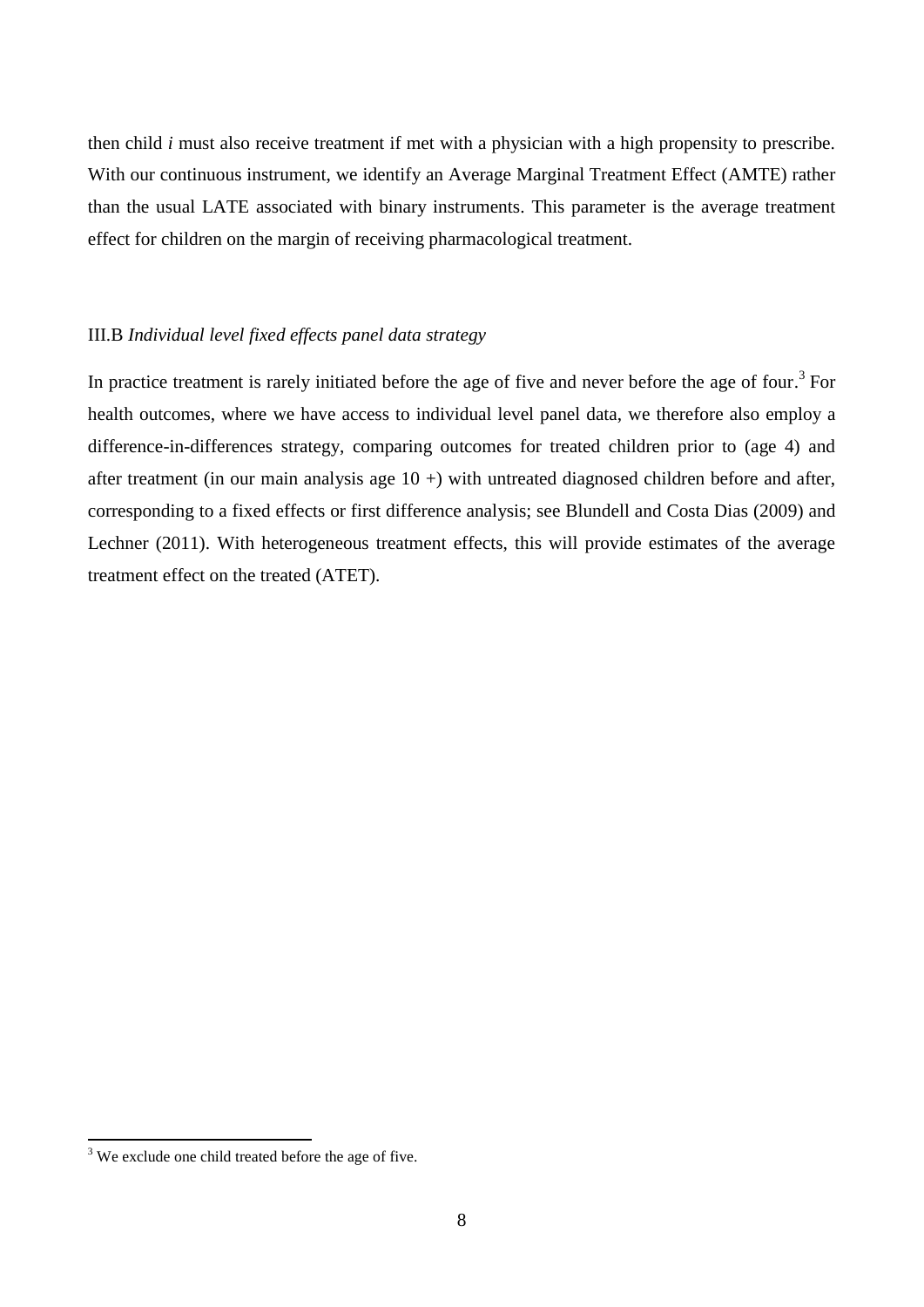#### **FIGURE 1**



PROBABILITY OF AT LEAST ONE HOSPITAL VISIT AT GIVEN AGE,

*Notes:* Treatment is defined as pharmacological treatment for at least six months in a year before the age of ten. Details about the measurement of the outcome and the sample follow below.

This identification strategy allows for selection into treatment based on, for instance, severity of symptoms, hospital and parental characteristics *as long as* these influences are constant over time. Thus, even if particularly attentive parents are systematically more (or less) likely to engage in pharmacological treatment *and* more (or less) likely to use health care services at any time, it will not violate the identifying assumptions. However, if attentive parents are more (or less) likely to engage in pharmacological treatment *but only* more (or less) likely to use health care services when children are below 5, this would indeed violate the identifying assumptions.

Our main regression model for the difference-in-differences strategy is the following:

$$
Y_{ia} = \alpha_i + \beta_1 1(age > 9)_i + \beta_2 treat_i \cdot 1(age > 9)_i + \varepsilon_{it}
$$

where *Y* is the outcome of interest, *treat* indicates that the child belongs to the treatment group (i.e. receives pharmacological treatment before age ten),  $1(age > 9)$  indicates post-treatment age,  $\varepsilon$  is an error term, *i* indexes individuals, and *a* indexes age, *β<sup>2</sup>* is the parameter of interest. In practice, all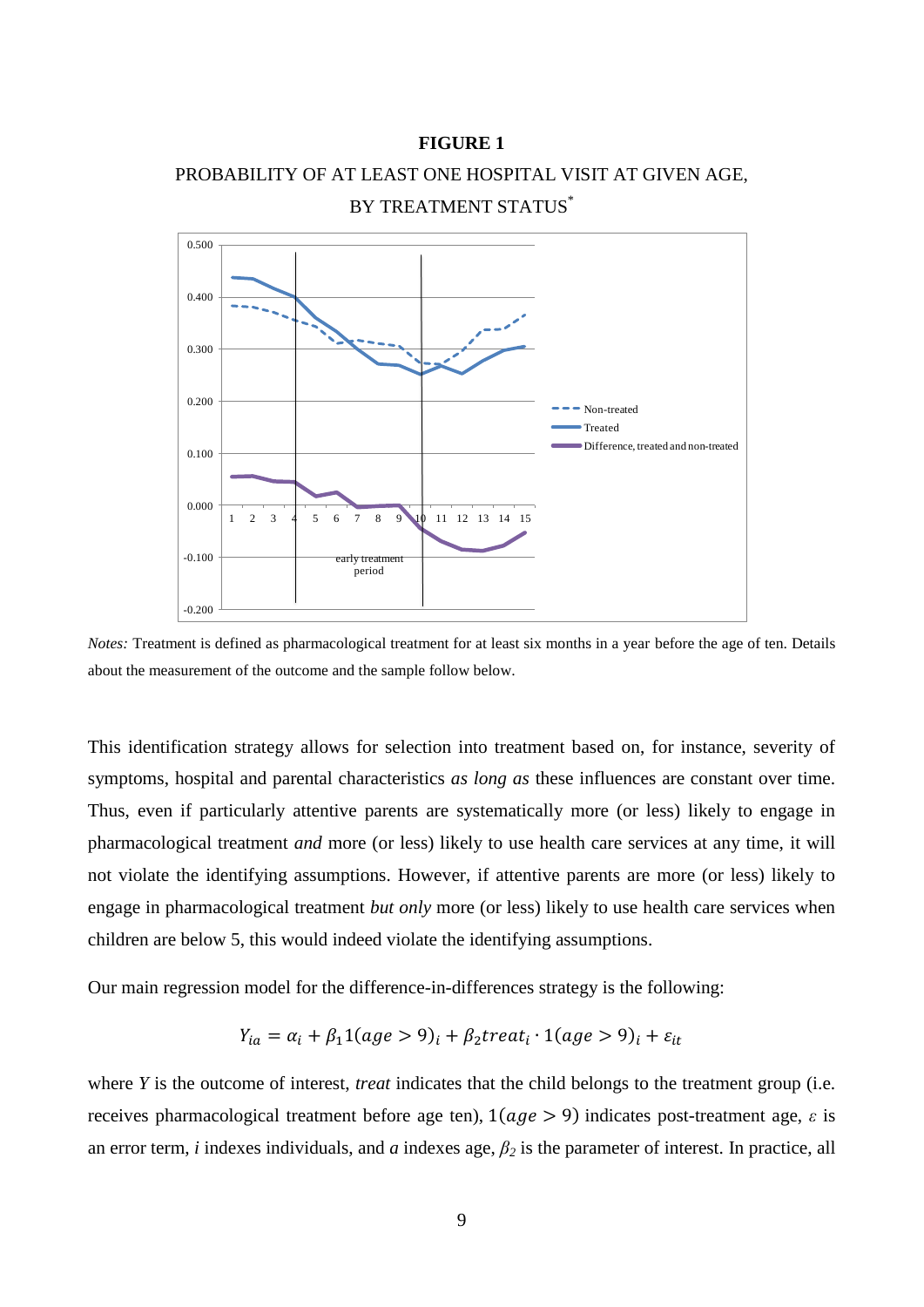background variables are measured prior to or at childbirth and thus do not vary across time. The effect of these variables will therefore be cancelled out along with the individual level fixed effect, *αi* .

The key identifying assumption in a difference-in-differences set-up is that there can be no differential trends between the treatment and control group in the absence of treatment. Figure 1 illustrates the relevant identifying variation and main results for the probability of hospital visits in a given year. The figure demonstrates that treated children have a higher probability of interacting with general hospitals prior to diagnosis and treatment than non-treated children, but that (except for the year of birth when children are very rarely exposed to injury) the development is otherwise parallel. After the diagnosis is established and treatment is initiated), this tendency is reversed, however. After the age of seven, treated children – who were initially more disadvantaged – perform better than non-treated children.

#### **IV. Institutional Set-up**

This section describes the decision stages and agents involved in diagnosing and treating ADHD. We consider three stages: The first step involves the seeking of a referral for evaluation at the specialist-level, the second step the establishment of a diagnosis, and the final step the treatment decision.

#### IV.A *Seeking of a diagnosis and hospital assignment*

Parents – and if not parents then in some cases school psychologists, teachers, or school nurses – decide whether to seek a referral for evaluation in the first place. Typically, this involves a visit to the family's general practitioner (GP) who serves as a gatekeeper for specialist treatment. The GP can then – if he agrees with the indications – provide parents with a referral to a specialist at a child and adolescent psychiatric hospital. Unfortunately, child and adolescent outpatient clinics experience considerable waiting lists to first contact of on average 70-80 days.<sup>4</sup> For the purpose of our instrumental variables strategy, however, this is convenient because it conceivably weakens the degree to which parents are able to control the choice of clinic. To a large extent parents will have to accept the available hospital for their child and to the best of our knowledge they will have no

 4 See the Danish Health and Medicines Board, www.sst.dk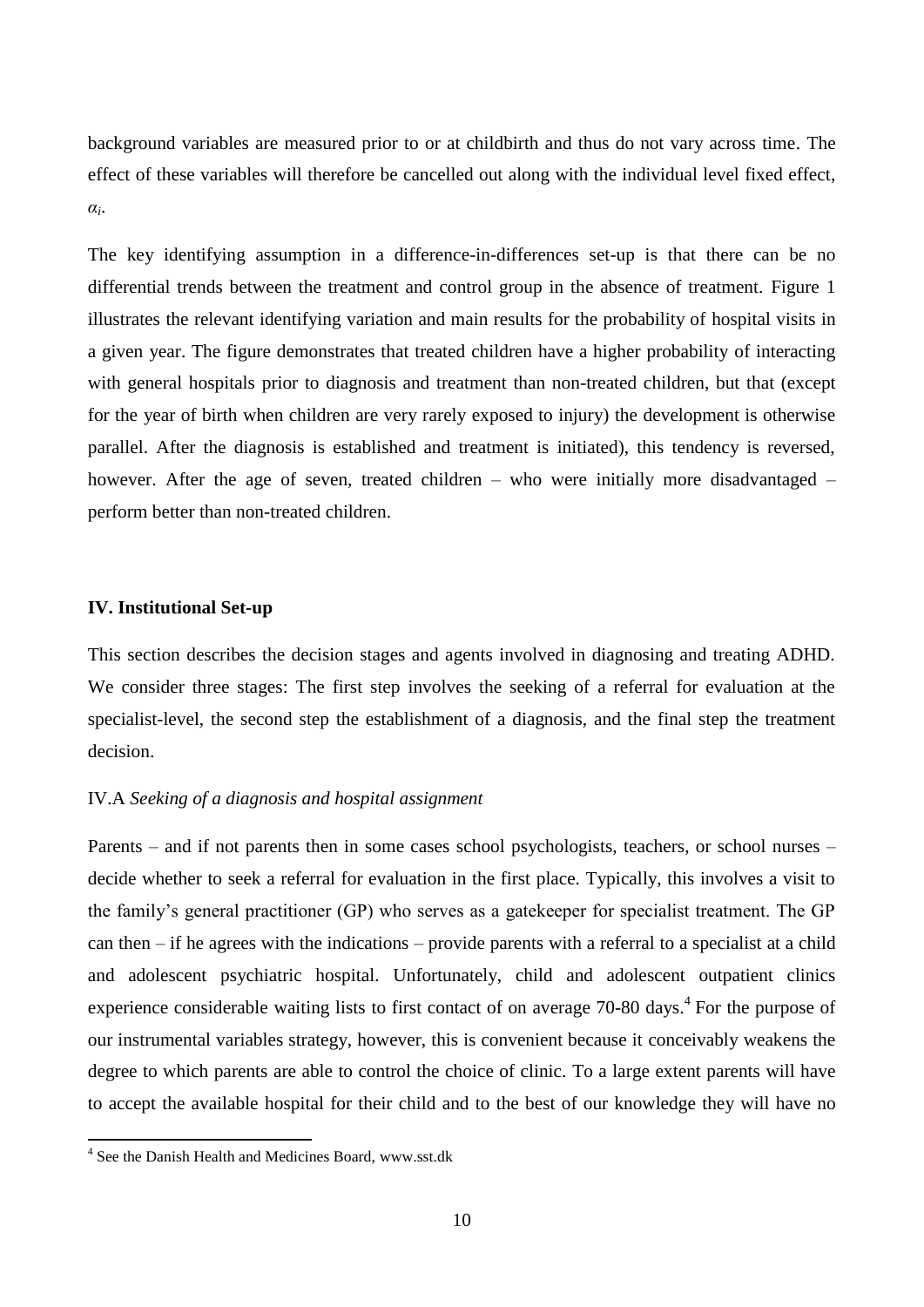systematic information about the treatment patterns of their assigned hospital prior the first visit.<sup>5</sup> We investigate the correlation between the type of clinic and a long list of child and parental background characteristics and also perform a range of robustness tests intended to shed light on the importance of clinic selection. In the vast majority of cases, specialist physicians are child and adolescent psychiatrists, but pediatricians and neurologists also do assessments and diagnose. There is substantial variation in the size of the specialist clinics at the hospitals; some employ as few as two physicians while some have as many as 28.<sup>6</sup> Consultations with the GP are free of charge (for the parents) as are those with specialist physicians when equipped with a referral from the GP.

#### IV.B *Diagnoses*

Diagnoses are based on the *International Classification of Diseases* (ICD) diagnostic manual developed by  $WHO$ .<sup>7</sup> Diagnosis and treatment practices are documented by the Danish Association for Child and Adolescent Psychiatry (2008). Measurements of psychopathology such as the Child Behavior Checklist (CBCL) have been standardized in Danish (Bilenberg, 1999) and have been part of the standard clinical assessment in most child and adolescent psychiatric clinics in Denmark since the early 1990s. Multi-informants are always used in the assessment of children at hospitalbased child and adolescent psychiatric units and a standard assessment often includes a direct observation of the child by a trained psychiatric nurse at the day-care/school and at home with the family is often part of the assessment and also a test of the cognitive level by a psychologist. In contrast to the US (Evans et al. (2010); Elder (2010)) there is no Danish evidence that being relative-young-for-grade increases the probability of receiving an ADHD diagnosis (Dalsgaard et al.

 5 If all regional general hospitals are overbooked, the GP may refer the child to a private practicing specialist. It *is possible* to consult with a specialist at a private clinic without a GP reference, but the parents must then pay the costs themselves.

<sup>&</sup>lt;sup>6</sup> Information gathered from the Danish Medical Association.

 $<sup>7</sup>$  ADHD is classified as an F90 diagnosis. This covers hyperkinetic disorders, activity and attention disorders, other</sup> hyperkinetic behavioral disorders, and hyperkinetic behavioral disorders without further specification. See WHO (1993). F90 actually corresponds to one of the three subtypes in DSM, namely the combined type. In ICD-10 the diagnosis for the inattentive subtype ADHD is F98.8, but the validity of this diagnosis in the registers has not been examined and ICD has no manualized or operationalized criteria for this disorder, as is does for F90.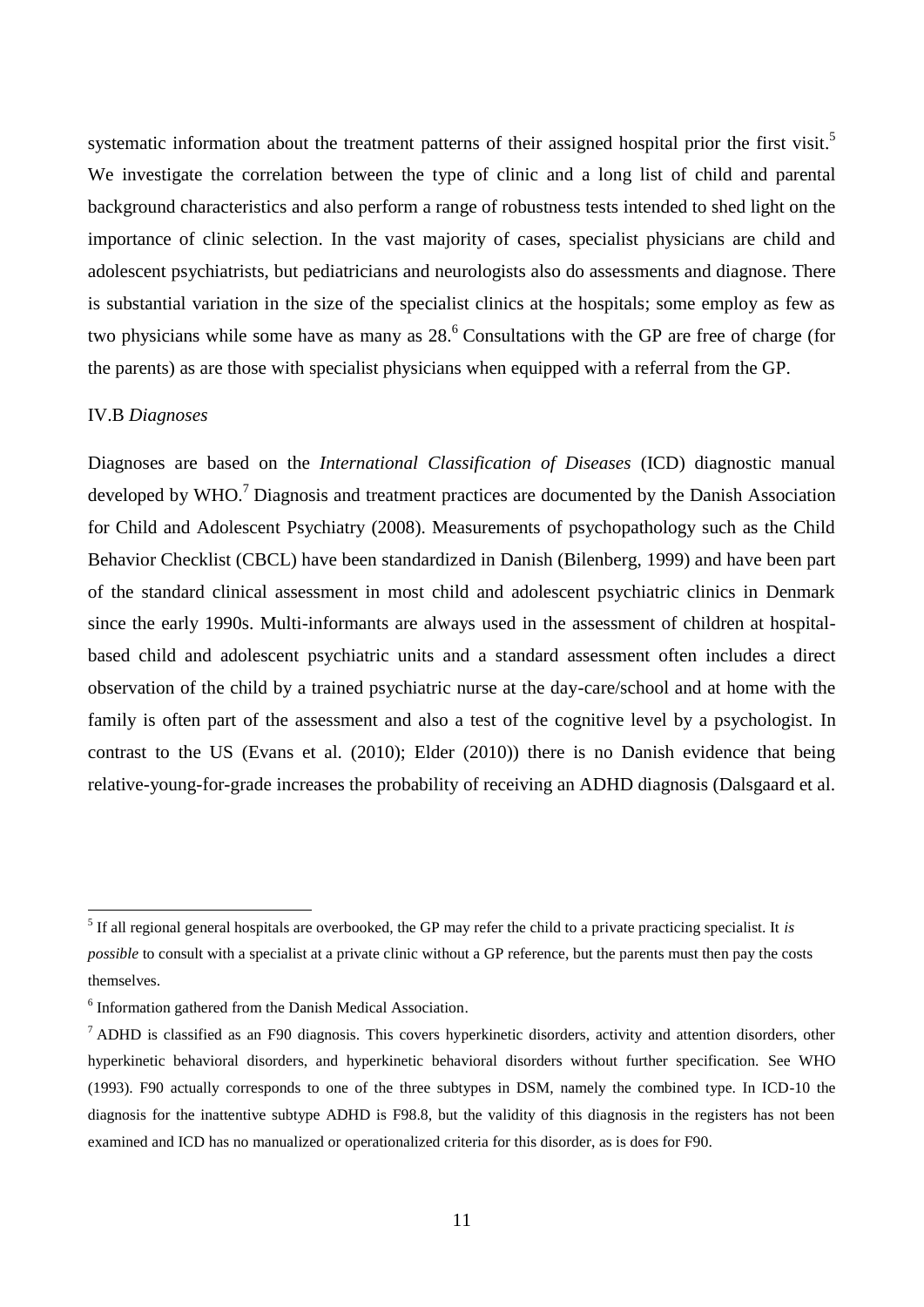(2012); Dalsgaard et al. (2013)). This would be problematic because it suggests that the ADHD diagnosis is not entirely objective and that relative standards are being applied.<sup>8</sup>

#### IV.C *Pharmacological treatment*

Given an ADHD diagnosis, the specialist may recommend pharmacological treatment. This typically implies treatment with Methylphenidate (98% of the treated children in our estimation sample). Methylphenidate is almost exclusively used to treat ADHD symptoms.<sup>9</sup> Medications used in the treatment of ADHD all act to increase brain catecholamine level. Although Methylphenidate has been used therapeutically for more than 60 years, the precise prefrontal cortical and subcortical mechanisms of action are poorly understood, but are associated with its ability to block the dopamine and norepinephrine re-uptake transporters (Solanto (1998)). It is well-known, however, that dopamine increases attention, interest and motivation. Common side effects are insomnia, headaches, decreased appetite, increased blood pressure and heart rate, and symptoms of depression and anxiety. Prescription drugs are heavily (and universally) subsidized by the government. The maximum yearly out-of pocket costs for individuals with chronic diseases like ADHD are \$ 670.<sup>10</sup> In fact, most children with ADHD will, according to the Law of Service, § 41, be eligible for a subsidy that covers the full costs of prescription drugs.

Parents may, of course, refuse pharmacological treatment. Thus, both the specialist a child meets, the severity of early symptoms, and parental preferences may impact on the likelihood of being treated. Regardless of the choice of pharmacological treatment and the severity of the condition, the reference program advises that children with an ADHD diagnosis are offered social skills training. This is typically the responsibility of the schools and not determined by the clinic at which the diagnosis was obtained.

**.** 

 $8$  Clearly, this does not prove that diagnoses in Denmark are entirely objective. As discussed below in Section V and shown in Table A1, children with an ADHD diagnosis are negatively selected in terms of socioeconomic background. Whether this represents some type of discrimination is difficult to say.

<sup>&</sup>lt;sup>9</sup> It may, however, also be used to treat the rare condition of narcolepsy.

 $10$  2013 maximum limit and exchange rate on October 10, 2013.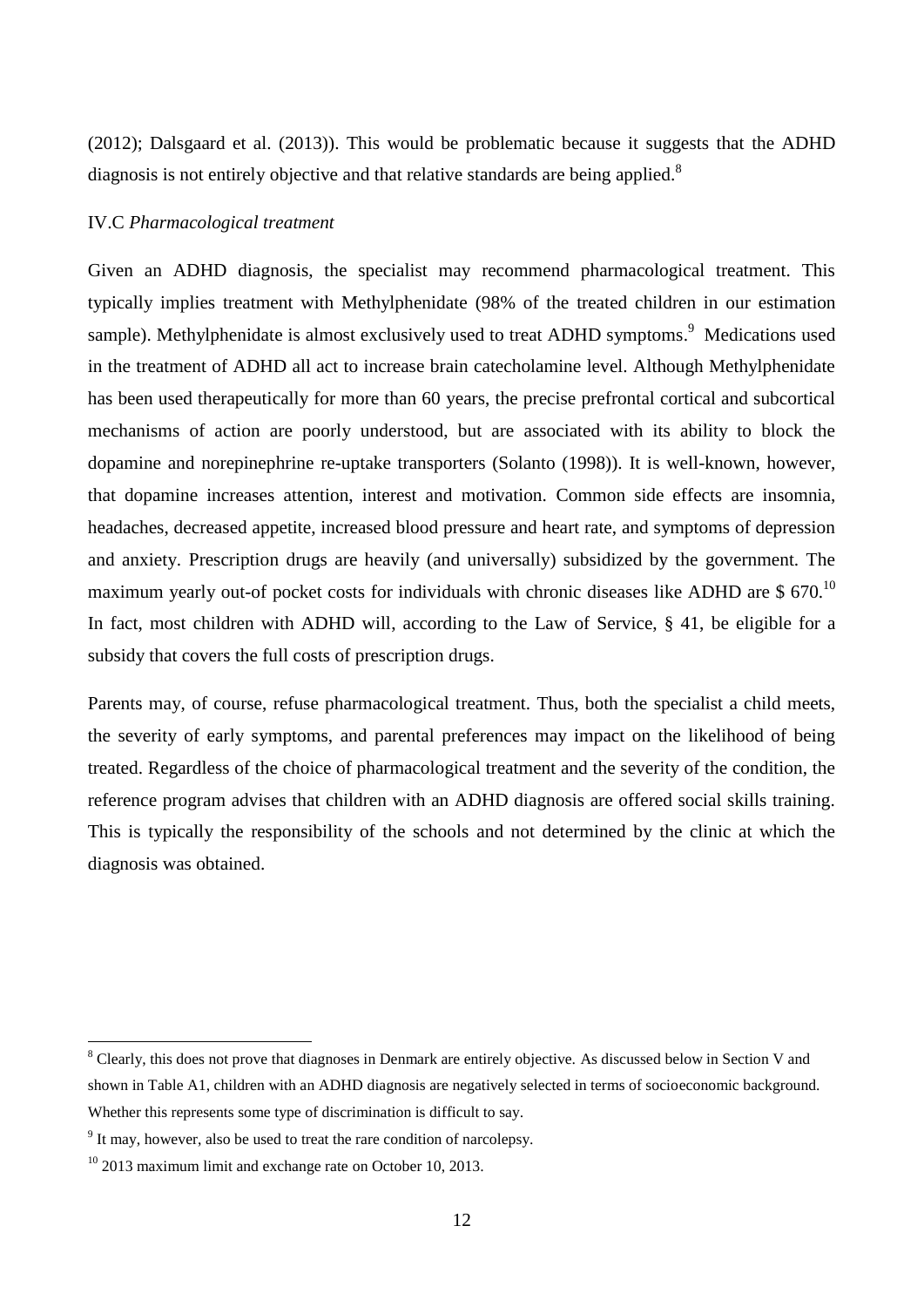#### **V. Data**

Our starting point is the population of Danish children born in the period from 1990-1999. The main data stem from the Danish Psychiatric Central Register; see Munk-Jørgensen and Mortensen (1997) for a detailed description. These data include information about psychiatric history and diagnoses for parents and children diagnosed with Danish general hospitals. The data cover the period from 1960-2010 for the adult population but before 1994, information about children's psychiatric diagnoses was not available. Because it is extremely rare that children are diagnosed before age 4, we include children born as early as 1990.

The psychiatric registers are not constructed for research, but for administrative purposes. Diagnoses are therefore clinical diagnoses, not the result of a systematic well-described uniform psychiatric assessment. The validity of the diagnoses of ADHD in the Danish Psychiatric Central Register has previously been shown to be good, however. The agreement percentage on a full diagnosis of ADHD according to the American Diagnostic and Statistical Manual of Mental Disorders, Fourth Edition (DSM-IV) was 89%, while the remaining 11% lacked only 1 symptom to fulfill the ADHD diagnosis (Linnet et al. (2009)).

Via unique personal identifiers, the information from the Danish Psychiatric Central Register is merged with registers containing rich socio-economic background variables (from 1980-2007), inpatient somatic disease histories (from 1980-2010), and prescription drug purchases including data for both parents and children (from 1997-2010). Our crime data stem from two sources: a) the official crime register that records charges from the age of 15 (the age of criminal responsibility) up until 2011 and b) national police records of all interactions regardless of the age of the involved parties up until 2012.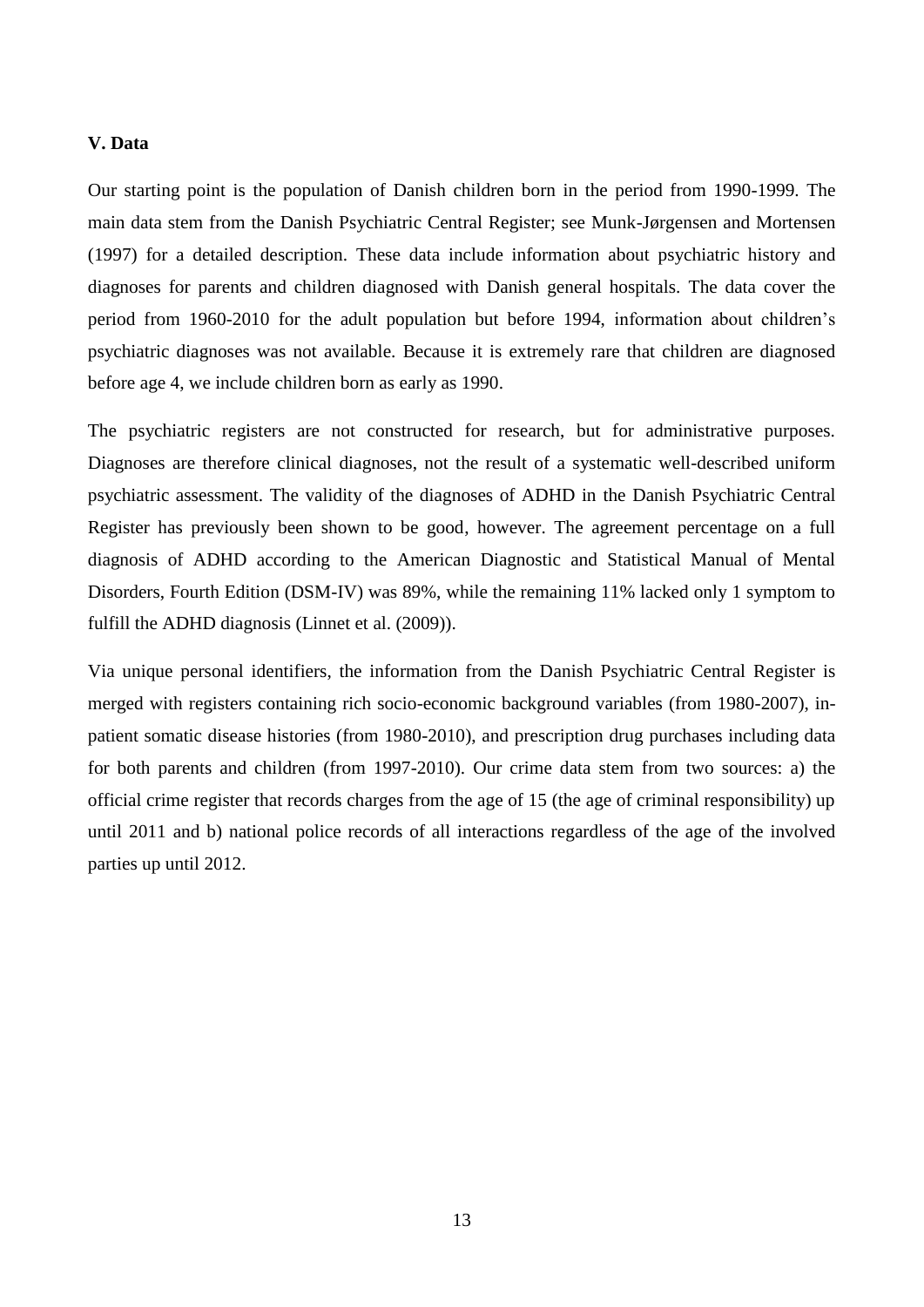### **TABLE 1**

# OBSERVABLE CHARACTERISTICS AT CHILDBIRTH, 4,556 CHILDREN BORN 1990-1999 WITH AN ADHD DIAGNOSIS ESTABLISHED BEFORE THE AGE OF TEN

| Variable                                    |        | Treatment before age 10 No treatment before age 10 |            |           |
|---------------------------------------------|--------|----------------------------------------------------|------------|-----------|
|                                             |        | $(N=1456)$                                         | $(N=3100)$ |           |
|                                             | Mean   | Std. Dev.                                          | Mean       | Std. Dev. |
| Child:                                      |        |                                                    |            |           |
| Boy $(0/1)$                                 | 0.86   | 0.35                                               | 0.83       | 0.37      |
| 5-minute APGAR score                        | 9.78   | 0.86                                               | 9.71       | 1.20      |
| Birthweight less than $1,500$ grams $(0/1)$ | 0.02   | 0.12                                               | 0.02       | 0.14      |
| Birthweight, 1,500-2,500 grams (0/1)        | 0.06   | 0.23                                               | 0.07       | 0.26      |
| Birthweight, above 2,500 grams (0/1)        | 0.93   | 0.3                                                | 0.91       | 0.29      |
| Complications at birth $(0/1)$              | 0.32   | 0.47                                               | 0.27       | 0.44      |
| Gestation length (weeks)                    | 39.28  | 2.53                                               | 39.17      | 2.53      |
| Mental retardation $(0/1)$                  | 0.12   | 0.33                                               | 0.11       | 0.31      |
| Mother:                                     |        |                                                    |            |           |
| Age at childbirth                           | 27.93  | 4.85                                               | 28.24      | 5.28      |
| High school or less $(0/1)$                 | 0.50   | 0.50                                               | 0.53       | 0.50      |
| Length of education (years)                 | 11.40  | 2.31                                               | 11.41      | 2.30      |
| Unemployed less than 13 weeks (0/1)         | 0.82   | 0.38                                               | 0.79       | 0.41      |
| Unemployed $13-26$ weeks $(0/1)$            | 0.12   | 0.33                                               | 0.14       | 0.35      |
| Unemployed more than 26 weeks $(0/1)$       | 0.06   | 0.24                                               | 0.07       | 0.25      |
| Employed in November $(0/1)$                | 0.54   | 0.50                                               | 0.50       | 0.50      |
| Gross income (DKK, 2004 prices)             | 176823 | 69947                                              | 172928     | 76761     |
| Psychiatric diagnosis (0/1)                 | 0.10   | 0.30                                               | 0.10       | 0.30      |
| Heart disease $(0/1)$                       | 0.03   | 0.18                                               | 0.03       | 0.17      |
| Respiratory disease (0/1)                   | 0.21   | 0.41                                               | 0.18       | 0.38      |
| Smoker $(0/1)$                              | 0.24   | 0.43                                               | 0.16       | 0.36      |
| Father:                                     |        |                                                    |            |           |
| Age at child birth                          | 30.99  | 6.06                                               | 31.34      | 6.34      |
| High school or less $(0/1)$                 | 0.44   | 0.50                                               | 0.44       | 0.50      |
| Length of education (years)                 | 11.29  | 2.31                                               | 11.34      | 2.39      |
| Unemployed less than 13 weeks $(0/1)$       | 0.86   | 0.35                                               | 0.84       | 0.37      |
| Unemployed 13-26 weeks $(0/1)$              | 0.08   | 0.27                                               | 0.08       | 0.27      |
| Unemployed more than $26$ weeks $(0/1)$     | 0.06   | 0.24                                               | 0.09       | 0.28      |
| Employed in November (0/1)                  | 0.86   | 0.35                                               | 0.84       | 0.37      |
| Gross income (DKK, 2004 prices)             | 264250 | 128305                                             | 256665     | 152014    |
| Psychiatric diagnosis $(0/1)$               | 0.08   | 0.27                                               | 0.08       | 0.26      |
| Heart disease $(0/1)$                       | 0.04   | 0.20                                               | 0.04       | 0.19      |
| Respiratory disease $(0/1)$                 | 0.14   | 0.35                                               | 0.13       | 0.34      |

*Notes:* Bold indicates that mean for treated children is significantly different from the mean for non-treated children at the 5 % level. With the exception of mental retardation, which is diagnosed in connection with the ADHD diagnosis, all variables are measured in the year just prior to the birth of the child or in connection with childbirth. One child is excluded because of treatment before age 5.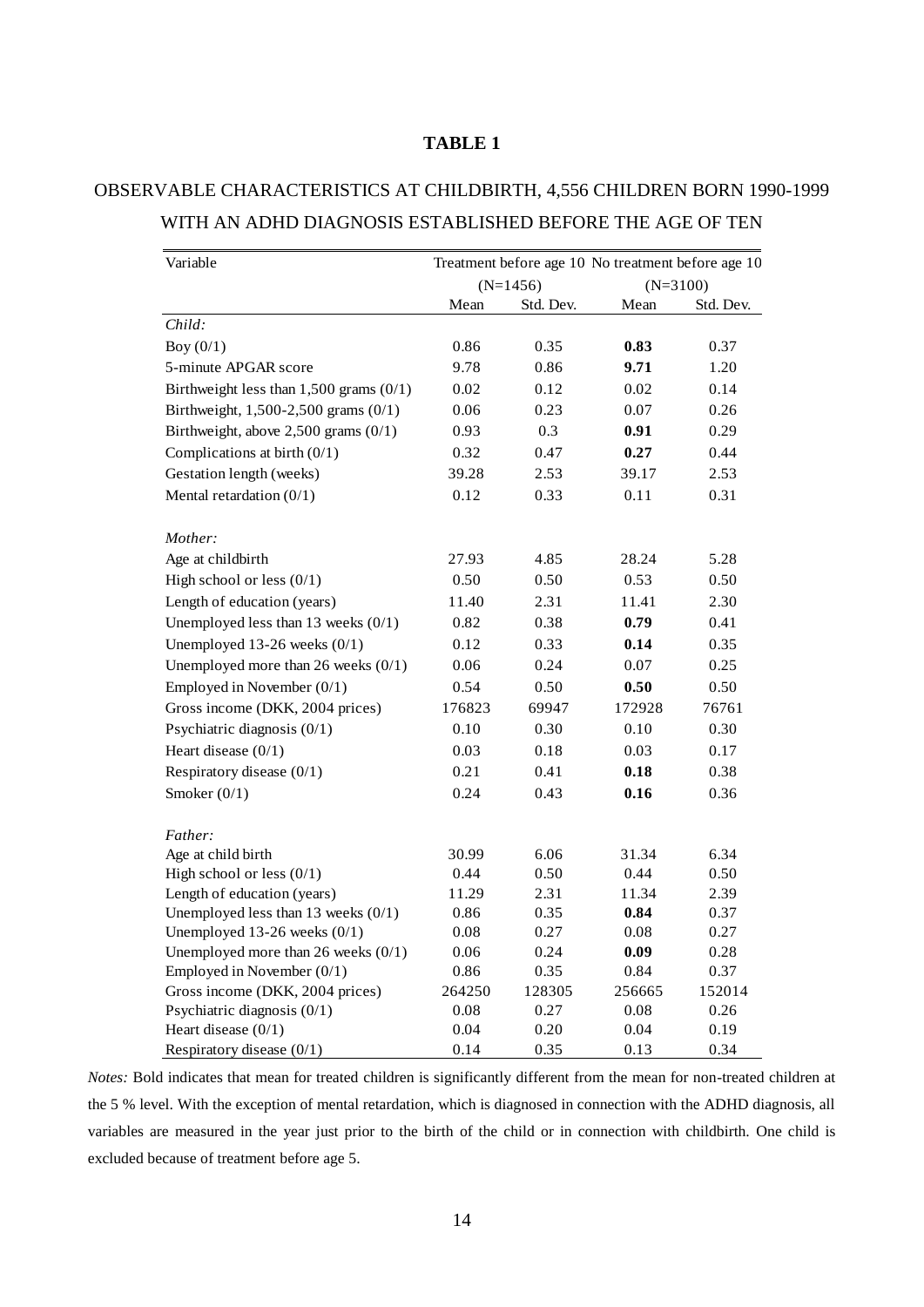We define *early pharmacological treatment* as purchases in an amount that corresponds to at least six months of treatment in a given year before the age of ten.<sup>11</sup> We think of our analyses as measuring the effects of early take-up of treatment. Pharmacological treatment of ADHD consists of Amphetamine (N06BA01), Methylphenidate (N06BA04), and Atomoxetine (N06BA09).<sup>12</sup>

To assure that early treatment is relevant for all children in our sample, we select from the original data of children born 1990-1999 the 4,557 children who have been diagnosed with ADHD at Danish general hospitals before the age of ten. These children and their parents are clearly disadvantaged in terms of background characteristics as compared to their non-ADHD counterparts: children suffering from ADHD have worse birth outcomes, their parents have lower levels of education, are more likely to be unemployed and have lower income, are more likely to have a psychiatric diagnosis themselves and have a higher prevalence of both heart disease and respiratory disease and mothers are much more likely to smoke during pregnancy; see Appendix Table A1. Among children with an early diagnosis, we delete one child who was treated before the age of five to make sure that our complementary individual level panel data analysis is not contaminated. This gives us a final sample of 4,556 children.

Table 1 presents means of background characteristics by early pharmacological treatment status. Though some differences in background variables are statistically significant, it is not clear that treated children are either more advantaged or disadvantaged than non-treated children. One exception is that mothers of children in treatment are far more likely to have smoked during pregnancy than mothers of non-treated children and also to have respiratory diseases.<sup>13</sup> Among the advantageous characteristics, children in treatment have slightly higher 5-minute APGAR scores and are more likely to have a birthweight of 2,500 grams or more. Their parents are also slightly more likely to be employed.

Our sample corresponds to about 0.6 % of the children in the relevant cohorts. The share of a cohort diagnosed with ADHD before the age of ten has been increasing from 0.3 % in the 1990 cohort to

 $\overline{a}$ 

 $11$ <sup>11</sup> This corresponds to 182 defined daily doses (30 mg Methylphenidate) in a calendar year.

 $12$  Of course, it would be interesting to evaluate the effects of the duration of treatment too; unfortunately, this is complicated by the fact that the group of children who continues in treatment is also more likely to consist of those who experience a gain.

<sup>&</sup>lt;sup>13</sup> See Obel et al. (2011), who use sibling differences to show that if smoking is a causal factor behind hyperkinetic disorders, it only has a minor impact.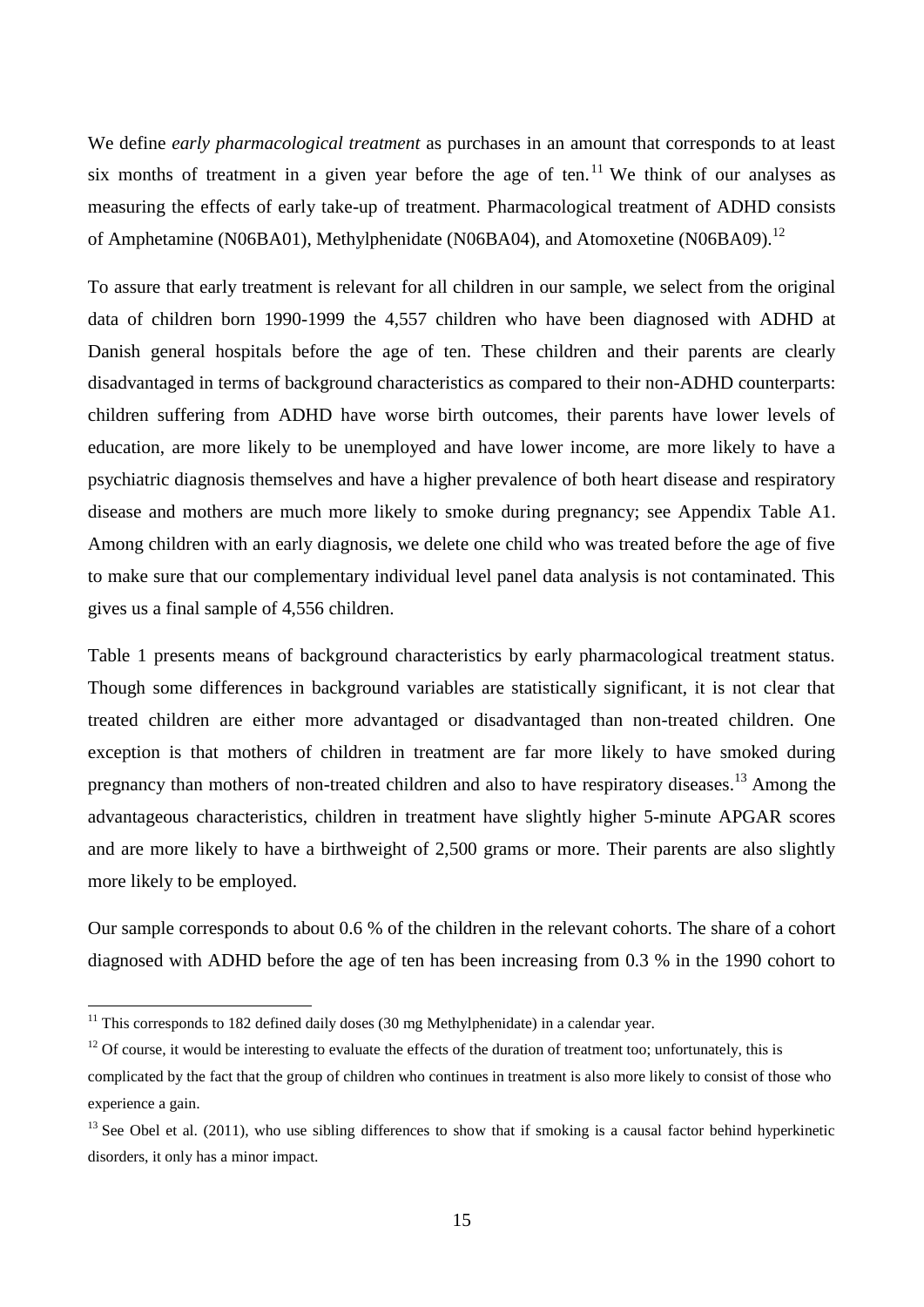1.2 % in the 1999 cohort and boys are almost four times more likely than girls to receive an ADHD diagnosis. Similarly, among children diagnosed early, the share in early treatment increases across cohorts from 19 % in the 1990 cohort to 43 % in the 1999 cohort. The share of children ever diagnosed with ADHD in Denmark (about 2 %) is below the predicted prevalence of 3-7 %. Of course, some of this is caused by the fact that we only include children diagnosed at general hospitals. Still it suggests that children in our sample are relatively severe cases.

Treated children may, of course, continue in treatment and also non-treated children may receive treatment later in life. This is important to be aware of when interpreting our formal results below. Figure 2 shows the share of children receiving any pharmacological treatment for ADHD at age ten or later by their early treatment status. We see that most children in early treatment continue after the age of nine but the share is declining with age. Children who are treated for less than six months before the age of ten (our non-treated children) also receive some pharmacological treatment at age ten and later but are much less likely to do so. Again, the share decreases with age. Strictly speaking, therefore, we measure the effects of early treatment initiation *including* the effects of continuing.

While there were no large differences in background characteristics for the groups of treated and non-treated children, as seen in Figure 1 above treated children do exhibit more risky health behavior prior to treatment than non-treated children in that they have more contacts with general hospitals. As shown by Dalsgaard et al (forthcoming), treated children also have more early injuries than non-treated children. We interpret this type of early health behavior as a proxy for the severity of ADHD in a child and we exploit this directly in our sensitivity analyses. Of course, it will also be important to control for early symptoms at the individual level.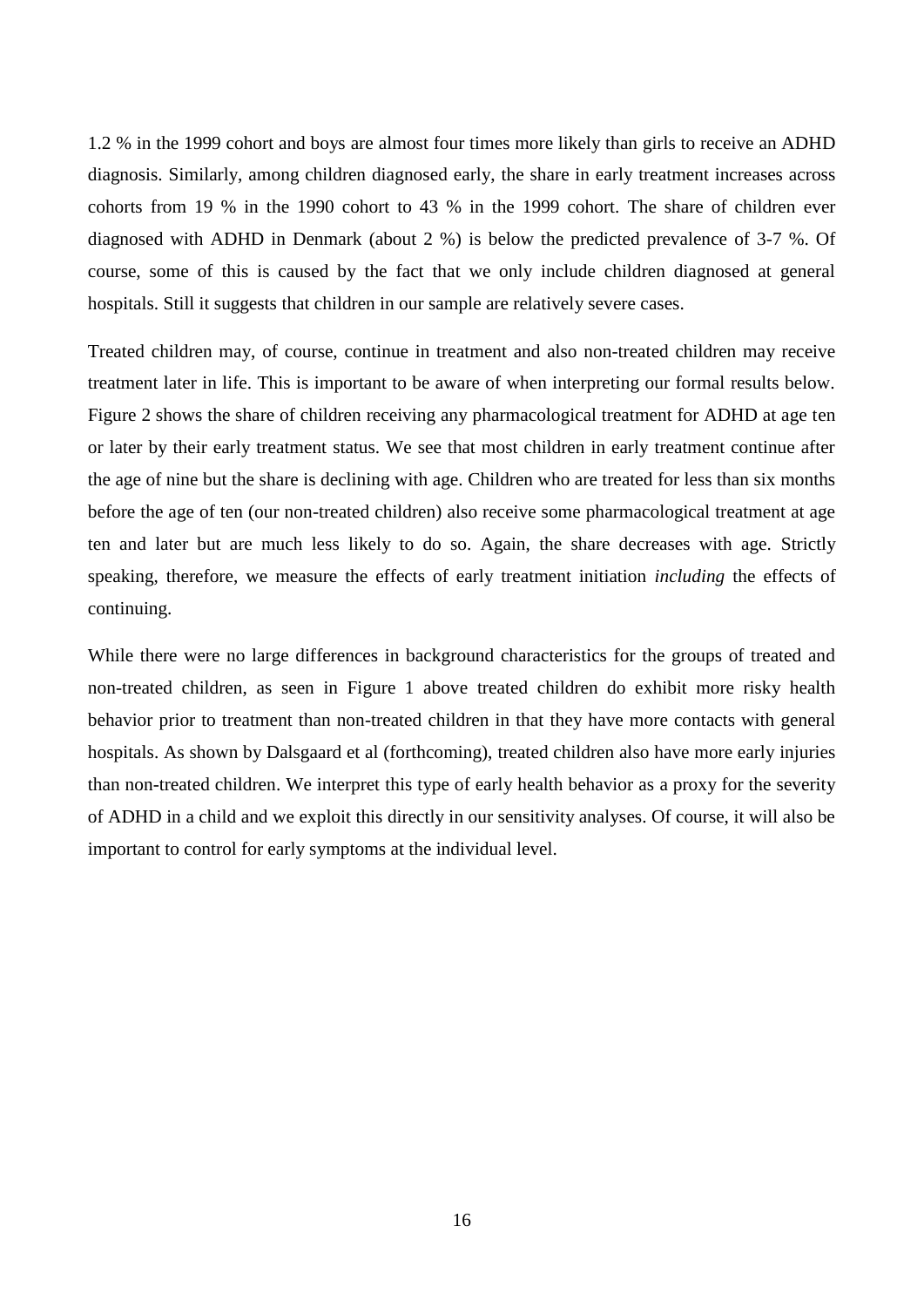#### **FIGURE 2**





*Notes:* Treatment status is defined as pharmacological treatment for at least six months in a year before the age of ten. One child excluded because of treatment before age 5.

Our estimations will consider two types of outcomes: 1) health outcomes (one or more contacts with general hospitals at age 10 (excluding hospital visits associated with the treatment of ADHD), number of contacts with general hospitals at age 10 (again excluding hospital visits associated with the treatment of ADHD); one or more contacts with the emergency ward at age 10; number of contacts with the emergency ward at age 10) and 2) crime outcomes (one or more interactions and number of interactions with the police at ages 12-15; at least one charge at ages 16 and 17). For the health outcomes that are measured at age 10, we will rely on all birth cohorts from 1990-1999 while analyses of crime outcomes will use only subsets of these cohorts. Information about charges at age 16, for example, is available until 2011 allowing us to use the 1990-1995 cohorts. Outcome means are shown with the results tables.

#### **VI. Results**

As discussed above, our main estimation strategy uses hospital level variation in propensities to prescribe pharmacological treatment to identify causal effects of treatment. This section first details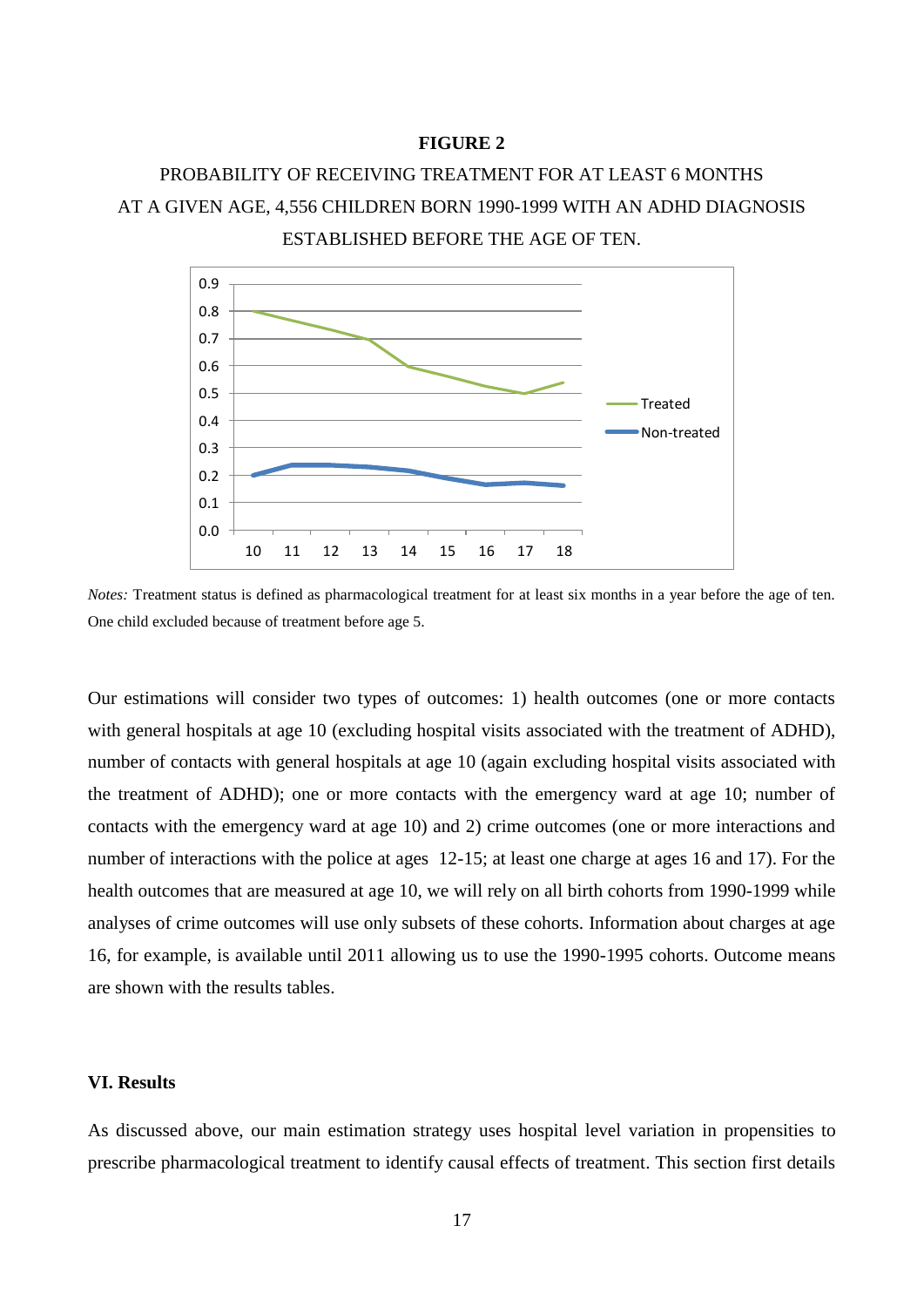the instrument and discusses hospital assignment. After this, we present our analysis of the effects of pharmacological treatment.

#### VI.A *Hospital variation and assignment*

Formally, we define our instrument as: for child *i* the share of treated among *other* children born in the same cohort and diagnosed at the same hospital. Thus the focal child is removed before the share is calculated. To be included in our IV analysis, the hospital must diagnose at least one other child born in the same cohort.<sup>14</sup> In the *health sample* we rely on variation in the treatment propensity among 422 hospital-cohort combinations with on average just above nine children per hospital-cohort combination. Importantly, our analysis below includes regional<sup>15</sup> and cohort fixed effects. Therefore, we essentially exploit variation in hospital level behavior (towards children born at the same point in time) relative to the behavior of physicians at other hospitals in the broader region. Figure 3 shows a stylized example of the geographic set-up: a given region will have a limited number of hospitals and children from within the region will have a chance to go to either of them depending on who has an available specialist, independently of the general practitioner the child sees or the school and police district children belong to. Importantly, school and police districts will be much smaller than the typical catchment areas of the hospitals. To the extent that more (or less) successful school districts, for example, are systematically found in regions where psychiatrics prescribe more, this should be captured by our region fixed effects.

In this section, we conservatively present the results for the instruments while relying on the larger *health sample.* Our conclusions do not change when considering the smaller estimation samples; in fact because of the smaller sample size, the set of tests that we apply to our instruments to render probable that the identifying assumptions are not violated obviously have less power with fewer observations.

1

 $14$  Results are robust to excluding hospitals that diagnose less than  $5/10$  other children and to conditioning on treating at least one other child born in the same cohort. This is important to the extent that our measure of the tendency to prescribe is less precise in hospitals that diagnose and treat fewer children.

<sup>&</sup>lt;sup>15</sup> In our main analysis, regional dummies indicate diagnosis region.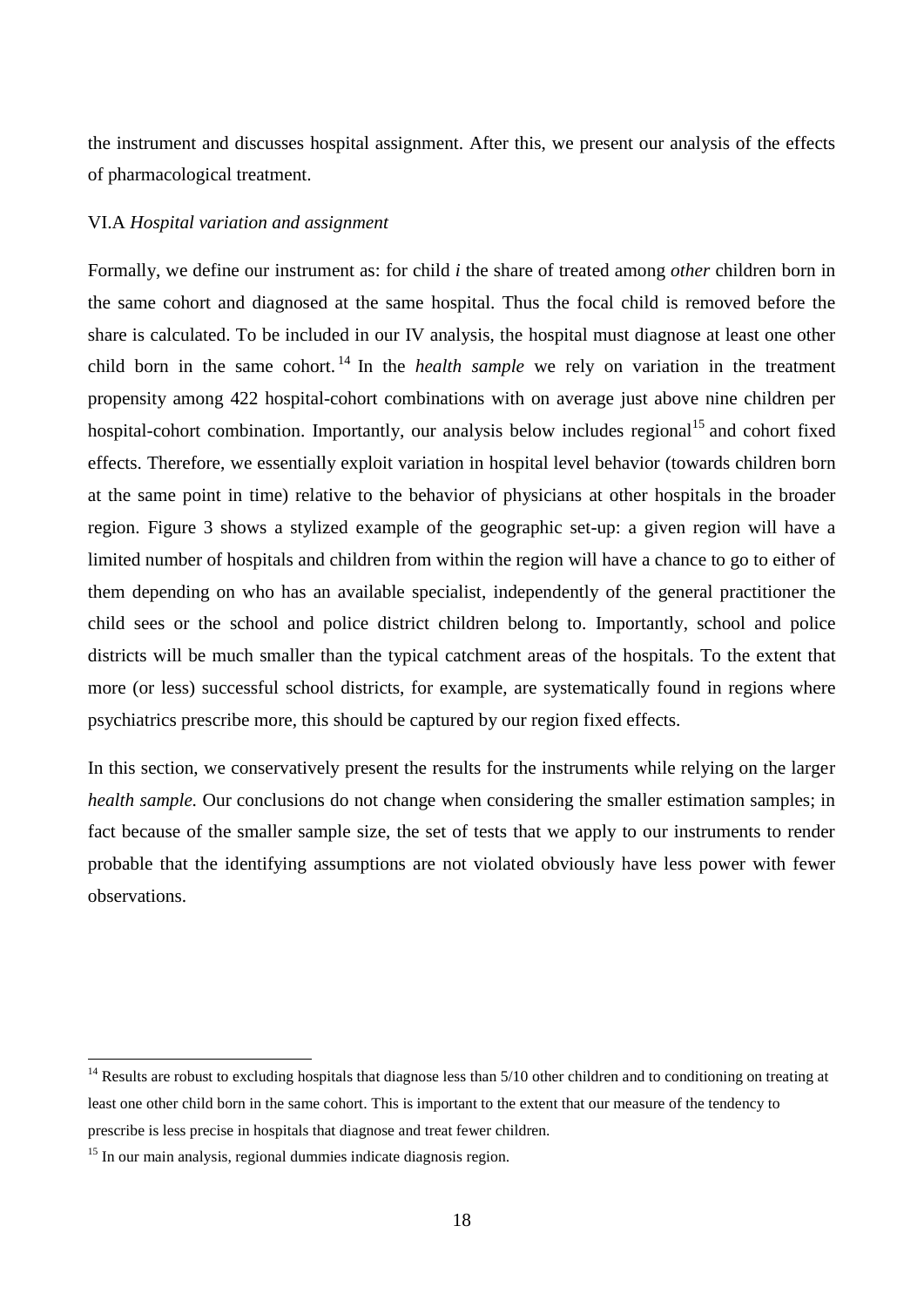#### **FIGURE 3**

STYLIZED GEOGRAPHIC SET-UP





DISTRIBUTION OF HOSPITAL LEVEL PROPENSITIES TO PRESCRIBE



*Notes:* The propensity to prescribe is defined as the share of other children born in the same cohort and diagnosed at the same hospital.

Figure 4 shows the distributions of the propensity to prescribe. Clearly, there is very little support above values of 0.6. In practice, we will rely on variation in the instrument that lies strictly within the area of support and the results should be interpreted accordingly.

To gain insights into the nature of this considerable variation, we graph hospital specific treatment propensities across cohorts. While there is, as expected, some noise in these processes, we are able to categorize hospitals into four classes: a) consistent high treaters, b) trend followers, c) consistent low treaters, and d) regime jumpers. Figure 5 shows an example of each type.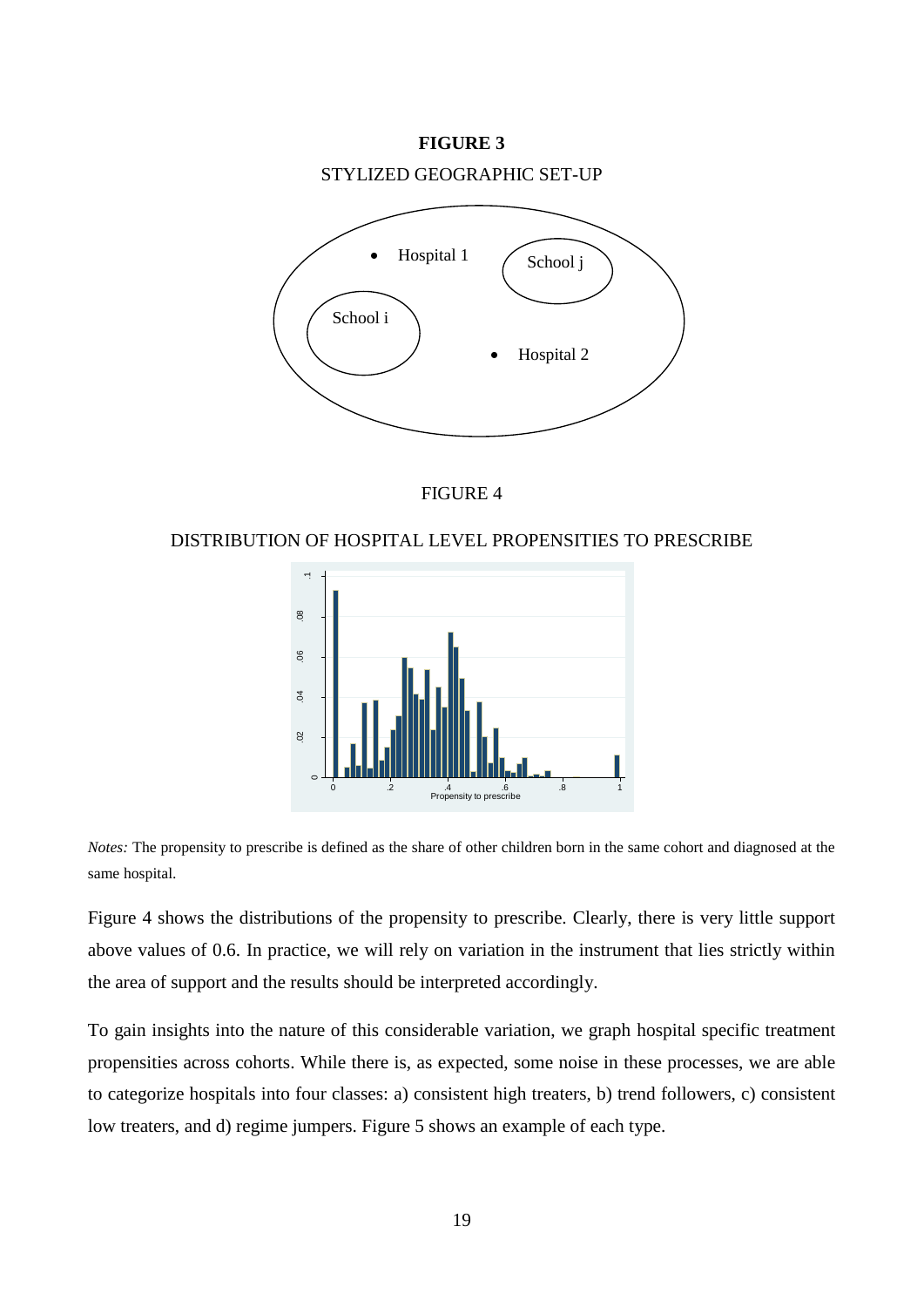FIGURE 5



COHORT VARIATION IN HOSPITALS' PROPENSITIES TO TREAT

*Notes:*Time variation in treatment propensities, selected hospitals.

Adjusting for the overall trend, hospitals in the first three categories – the vast majority – exhibit fairly stable treatment behaviors across cohorts of diagnosed children. This supports our hypothesis that differences in treatment cultures drive observed differences in treatment propensities. We do see some hospitals change their behavior dramatically over time; this always reflects an upwards jump in treatment propensity and sometimes happens after a period with low overall activity (fewer than 10 diagnosed children per cohort). Interestingly, we see that "*regime jumpers"* are most often smaller psychiatric units that diagnose relatively few children or non-psychiatric departments where children are typically diagnosed by neurologists or pediatricians; see Section IV.A. As long as *regime jumps* are seen for exogenous reasons such as change of management or the arrival of new information about use of treatment elsewhere, our identification strategy will still be valid. Jumps in the severity of ADHD of the patients diagnosed at the department, on the other hand, will be problematic for our strategy. Department (and hence physician) type also contributes to the variation in the probability of early treatment. As expected, psychiatric departments are significantly more likely to use pharmacological treatment: 35% of children diagnosed at a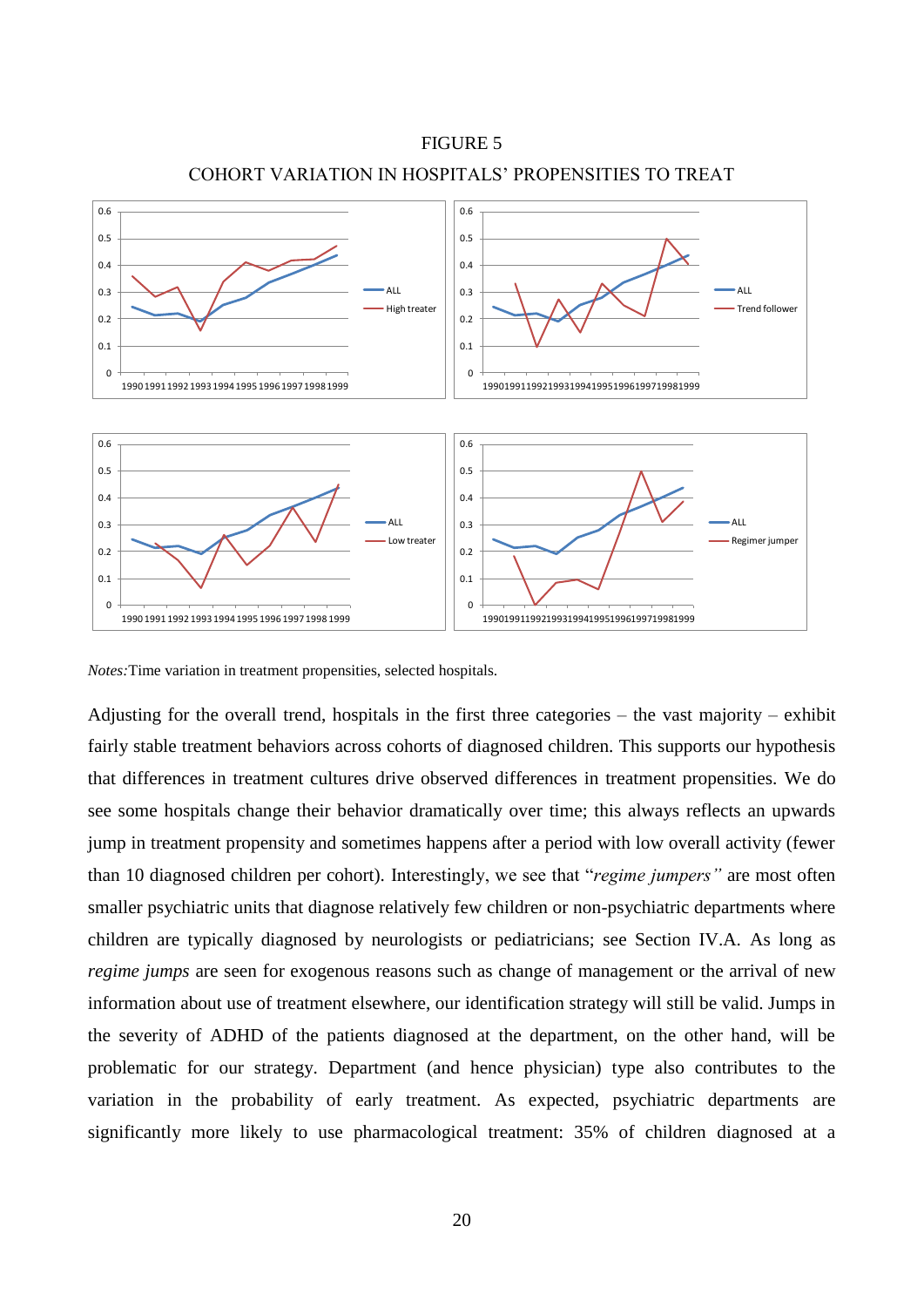psychiatric department are treated before the age of 10 compared to 26 % of children diagnosed at other types of hospital departments.

One issue with our strategy is parental agency in pursuing treatment. The concern is that parents of children with more severe ADHD will be more aggressive in securing appointments with physicians who are more likely to prescribe stimulant medications. This will cause a downwards bias in our results. Or we might see that more resourceful and skilled parents seek diagnosis and treatment, which might cause an upward bias in our results. We first test how our instrument relates to background characteristics of the child and his family (and simple hospital characteristics: i) whether the child is diagnosed at a hospital that receives more than the median number of children and ii) a proxy for whether the hospital only sees "mild cases", defined as children with less than the median number of injuries before age 5) in a simple OLS regression. We find that although a few coefficients are statistically significant, most are small in size. Importantly, we find very low correlations between the instrument and early injuries, parental education and labor market attachment. Results are available on request. Another way to think about this issue is as selective clinic choice*:* it is possible that some parents move to get access to pharmacological treatment via a hospital with a higher propensity to prescribe if they believe strongly in a positive effect. This would be problematic for our estimation strategy because it would imply a potential correlation between the instrument and gains from treatment. First remember that our instrument is largely uncorrelated with parental and child characteristics suggesting that this issue is of minor importance. Second, in our robustness analysis below we show that a) constructing our instrument at the county level instead in order to minimize local strategic choices and b) basing our instrument on place of birth instead of diagnosis do not change our results.

A closely related issue with our strategy is so-called treatment by indication: physicians at hospitals who are observed to treat more just do so because they meet children who suffer from more severe ADHD. An indirect test of this phenomenon is to consider the relationship between the instrument and the propensity to diagnose at the population level: if living in an area where hospitals treat more heavily also implies that a child from the overall population is, for example more (or less) likely to be diagnosed in the first place, we would worry that high treatment hospitals see different types of children. We estimate a probit for diagnosis receipt and condition on the full set of background variables in addition to the propensity to prescribe at the hospitals within the county (i.e. the hospitals a child living within the county would have a risk of meeting) and conclude that there is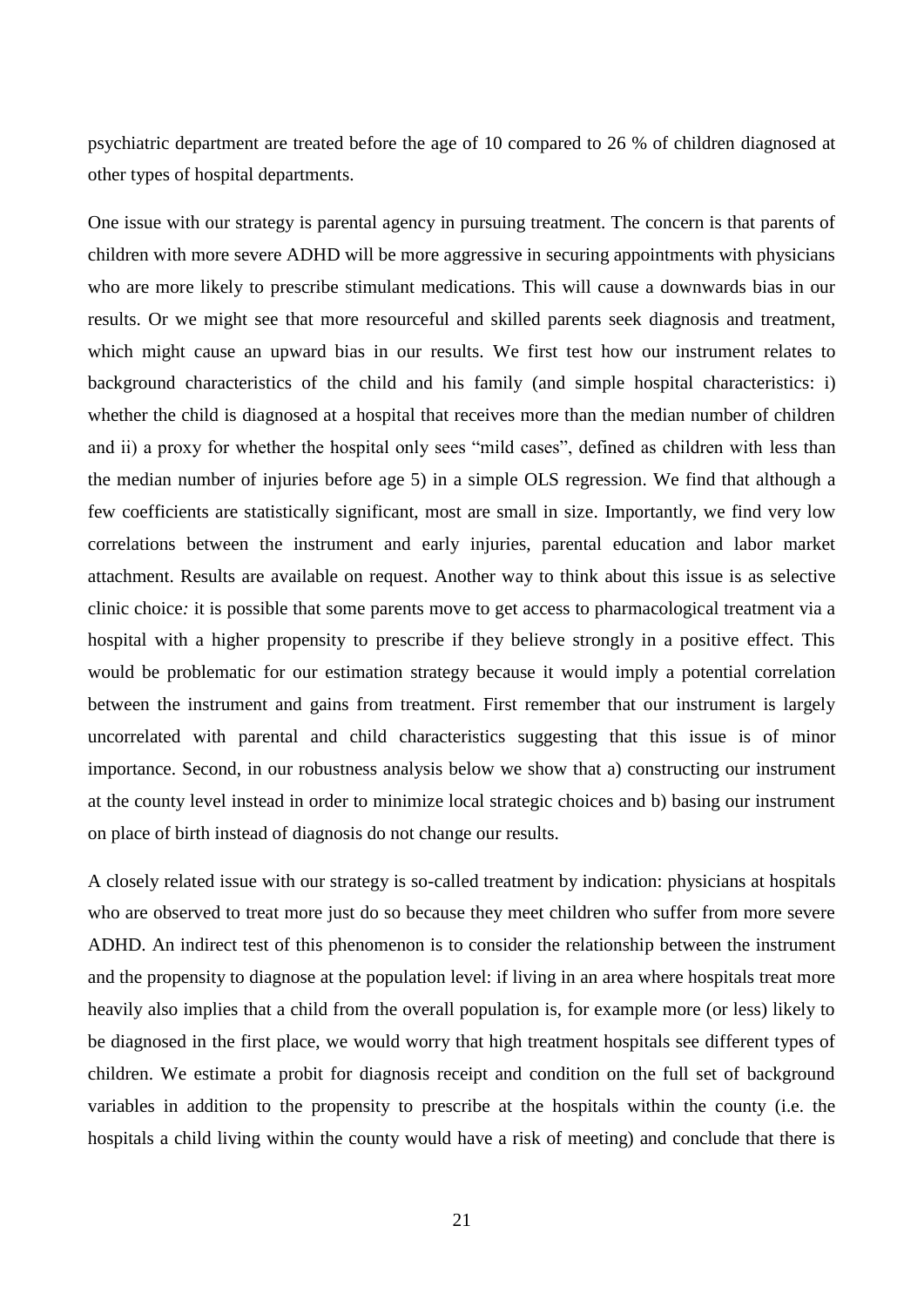little relationship between the risk of receiving a diagnosis and the original instrument. The results are available on request and imply that if the propensity to treat in county increases by 10 percentage points (relative to a mean of 0.32), this will increase the number of diagnoses relative to the mean with 0.00014/0.006= 2.3 %.

Another issue is whether hospitals that treat more early also differ in terms of other practices. Since social skills training is primarily the responsibility of the schools, we are mostly concerned about other medical treatment provided by the specialist physicians. Of course, if the amount of social skills training and pedagogical back-up in schools is lowered as a consequence of medical treatment, our estimates will likely be biased. However, in this case (and assuming that such additional interventions improve child outcomes), our strategy most likely estimates a *lower bound* on the effects of medical treatment. For 1998-1999 birth cohorts we have information about early enrolment into schools designed for children with special needs. We find no differences in the likelihood that treated and non-treated children receive such additional pedagogical treatment; the share of treated children enrolled at age 8 (9) is 0.193 (0.204) whereas the share of untreated children enrolled at age 8 (9) is 0.191 (0.218). Finally, we saw above that children who are treated early are also more likely to receive treatment later in their life. We find, however, no strong association between the instrument and use of the five most common other nervous system drugs.<sup>16</sup> In the same way, we also investigate whether our instruments are associated with age at diagnosis and find no evidence in favor of this hypothesis: an increase in age at diagnosis of one year is associated with a reduction in the overall propensity to prescribe of 0.002. Strictly speaking, therefore, our instruments measure the propensity to prescribe more early and to continue longer but it does not capture other factors such as special schools, other types of medication, or diagnosis age. This is the treatment regime to have in mind when interpreting our results.

1

<sup>&</sup>lt;sup>16</sup> Results are robust to excluding children who are treated with these five other types of nervous system drugs (Valproic Acid, Lamotrigine, Risperidone, Clopenthixol, and Diazepam).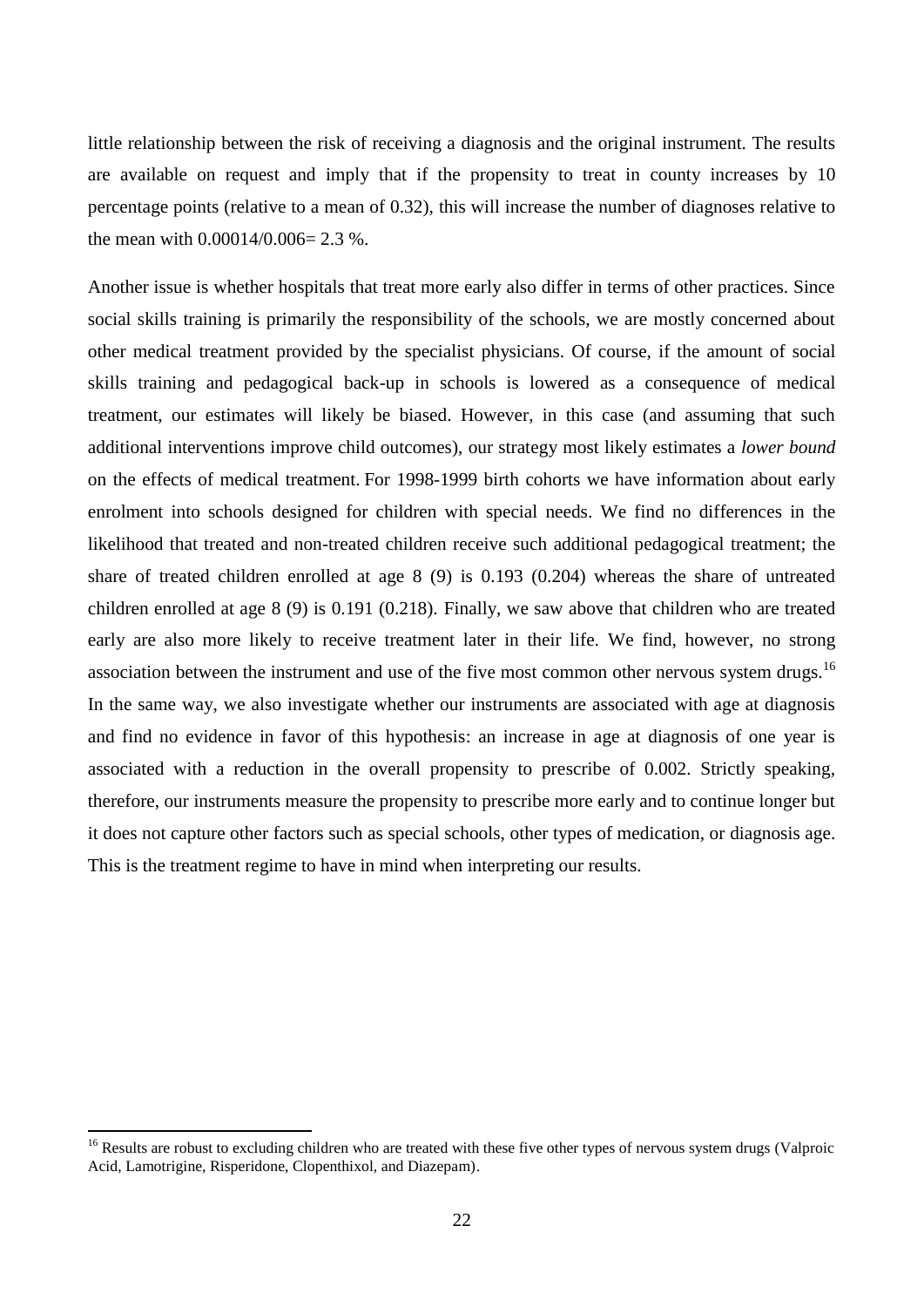| ABI. |  |
|------|--|
|------|--|

|                                                   | Coef. | Std.  | Coef. | Std.  | Coef.            | Std.            |
|---------------------------------------------------|-------|-------|-------|-------|------------------|-----------------|
|                                                   | Est.  | Err.  | Est.  | Err.  | Est.             | Err.            |
| Propensity to treat                               | 0.485 | 0.054 | 0.294 | 0.067 |                  | 0.329 0.067     |
|                                                   |       |       |       |       |                  |                 |
| Hospital variables:                               |       |       |       |       |                  |                 |
| Big hospital $(0/1)$                              |       |       |       |       |                  | 0.011 0.014     |
| A hospital treating only mild cases of ADHD (0/1) |       |       |       |       |                  | 0.016 0.029     |
|                                                   |       |       |       |       |                  |                 |
| Child variables:                                  |       |       |       |       |                  |                 |
| Injury and poisoning* (DS00-DT98), age $0(0/1)$   |       |       |       |       | $-0.028$ 0.045   |                 |
| Injury and poisoning* (DS00-DT98), age $1(0/1)$   |       |       |       |       |                  | $0.047$ 0.021   |
| Injury and poisoning* (DS00-DT98), age $2(0/1)$   |       |       |       |       |                  | 0.000 0.018     |
| Injury and poisoning* (DS00-DT98), age $3(0/1)$   |       |       |       |       |                  | 0.007 0.017     |
| Injury and poisoning* (DS00-DT98), age $4(0/1)$   |       |       |       |       |                  | 0.033 0.018     |
| Boy $(0/1)$                                       |       |       |       |       |                  | $0.053$ 0.019   |
| 5-minute APGAR score                              |       |       |       |       | $-0.013$ 0.059   |                 |
| Birth weight less than $1,500$ grams $(0/1)$      |       |       |       |       | $-0.128$ 0.061   |                 |
| Birth weight, $1,500-2,500$ grams $(0/1)$         |       |       |       |       | $-0.060$ $0.033$ |                 |
| Complications at birth $(0/1)$                    |       |       |       |       |                  | 0.009 0.017     |
| Gestation length (weeks)                          |       |       |       |       | $-0.006$ 0.004   |                 |
| Mental retardation diagnosis $(0/1)$              |       |       |       |       |                  | 0.034 0.022     |
|                                                   |       |       |       |       |                  |                 |
| Mother variables:                                 |       |       |       |       |                  |                 |
| Age at child birth                                |       |       |       |       | $-0.003$ 0.002   |                 |
|                                                   |       |       |       |       | $-0.002$ 0.004   |                 |
| Length of education (years)                       |       |       |       |       |                  |                 |
| Unemployed less than $13$ weeks $(0/1)$           |       |       |       |       | $-0.003$ 0.032   |                 |
| Unemployed $13-26$ weeks $(0/1)$                  |       |       |       |       | $-0.028$ 0.036   |                 |
| Employed in November (0/1)                        |       |       |       |       |                  | 0.025 0.021     |
| Gross income, kr. 100.000 (2004 prices)           |       |       |       |       |                  | 0.008 0.013     |
| Psychiatric diagnosis $(0/1)$                     |       |       |       |       | $-0.002$ 0.022   |                 |
| Heart disease $(0/1)$                             |       |       |       |       |                  | 0.034 0.037     |
| Respiratory disease $(0/1)$                       |       |       |       |       |                  | 0.029 0.017     |
| Smoker $(0/1)$                                    |       |       |       |       |                  | 0.041 0.023     |
|                                                   |       |       |       |       |                  |                 |
| Father variables:                                 |       |       |       |       |                  |                 |
| Age at child birth                                |       |       |       |       | $-0.002$ $0.001$ |                 |
| Length of education (years)                       |       |       |       |       | $-0.002$ 0.004   |                 |
| Unemployed less than $13$ weeks $(0/1)$           |       |       |       |       |                  | 0.019 0.029     |
| Unemployed 13-26 weeks $(0/1)$                    |       |       |       |       |                  | 0.015 0.038     |
| Employed in November (0/1)                        |       |       |       |       |                  | $0.020$ $0.026$ |
| Gross income, kr. 100.000 (2004 prices)           |       |       |       |       |                  | 0.007 0.006     |
| Psychiatric diagnosis $(0/1)$                     |       |       |       |       |                  | 0.013 0.027     |
| Heart disease $(0/1)$                             |       |       |       |       |                  | 0.017 0.041     |
| Respiratory disease $(0/1)$                       |       |       |       |       |                  | 0.005 0.024     |
|                                                   |       |       |       |       |                  |                 |
| Cohort and regional dummies                       |       | NO    |       | YES   | YES              |                 |
| Sample size                                       |       |       |       | 4287  |                  |                 |
| R-squared                                         |       | 0.027 |       | 0.039 | 0.052            |                 |

*Notes:* Bold (italic) indicates that coefficient is significant at the 5 (10) % level. Instrument lies in 0-0.6 interval. Hospitals included if they diagnose at least two children born in the same cohort. A big hospital receives more than the median number of children. Mild cases are children with less than the median number of injuries before age 5. Standard errors clustered at cohortXcounty level. One child excluded because of treatment before age 5.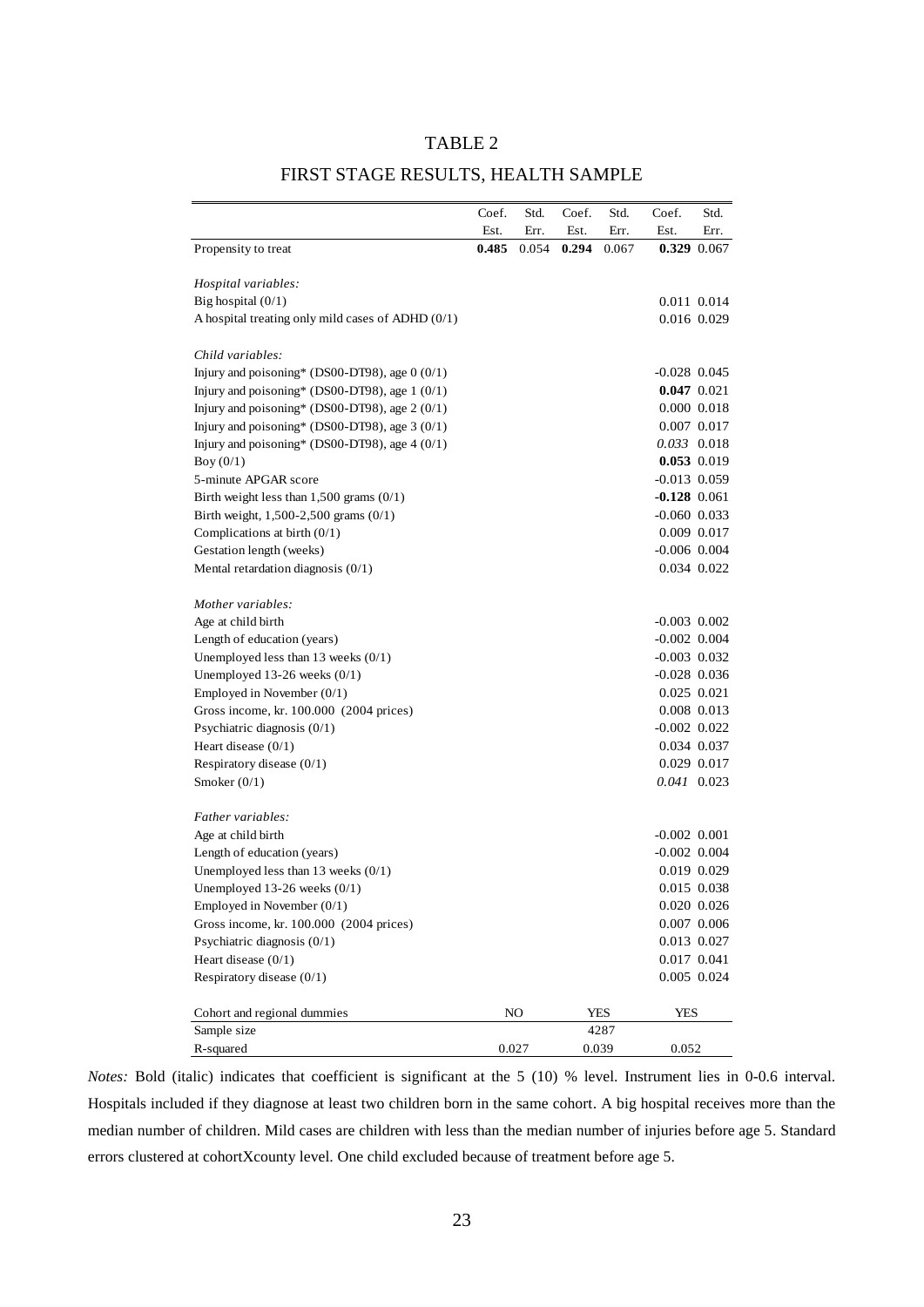#### VI.B *First stage results*

Table 2 shows the first stage results for the *health sample*. We see that the relationship between the probability of treatment receipt and the instrument is positive: being exposed to a high-intensity treatment regime increases the probability that a given child is treated. The first column shows results without additional covariates while the second column adds cohort and regional control variables and the third column adds child and parental characteristics. As expected given the time variation in prescription rates, adding cohort and regional control variables reduces the relationship between treatment receipt and our instrument but further conditioning on background characteristics leaves the coefficient estimate associated with the instrument unchanged. Figure 6 documents that the relationship between the probability of treatment receipt (actual and predicted) and the instrument is in fact monotonous over the support of the instruments. As argued by Doyle (2007), this provides some support for the monotonicity assumption discussed above.

#### FIGURE 6

HOSPITAL LEVEL PROPENSITIES TO PRESCRIBE AND THE PROBABILITY OF EARLY TREATMENT



*Notes:* Treatment is defined as pharmacological treatment for at least six months in a year before the age of ten. Left graph shows results without control variables, right panel results with control variables (same as Table 2). One child excluded because of treatment before age 5.

#### VI.C *Effects of treatment on health and crime outcomes: OLS and IV Results*

OLS and IV results are shown in Table 3. We first investigate the effects of treatment on health outcomes. We show results with cohort and regional dummies included and results that include the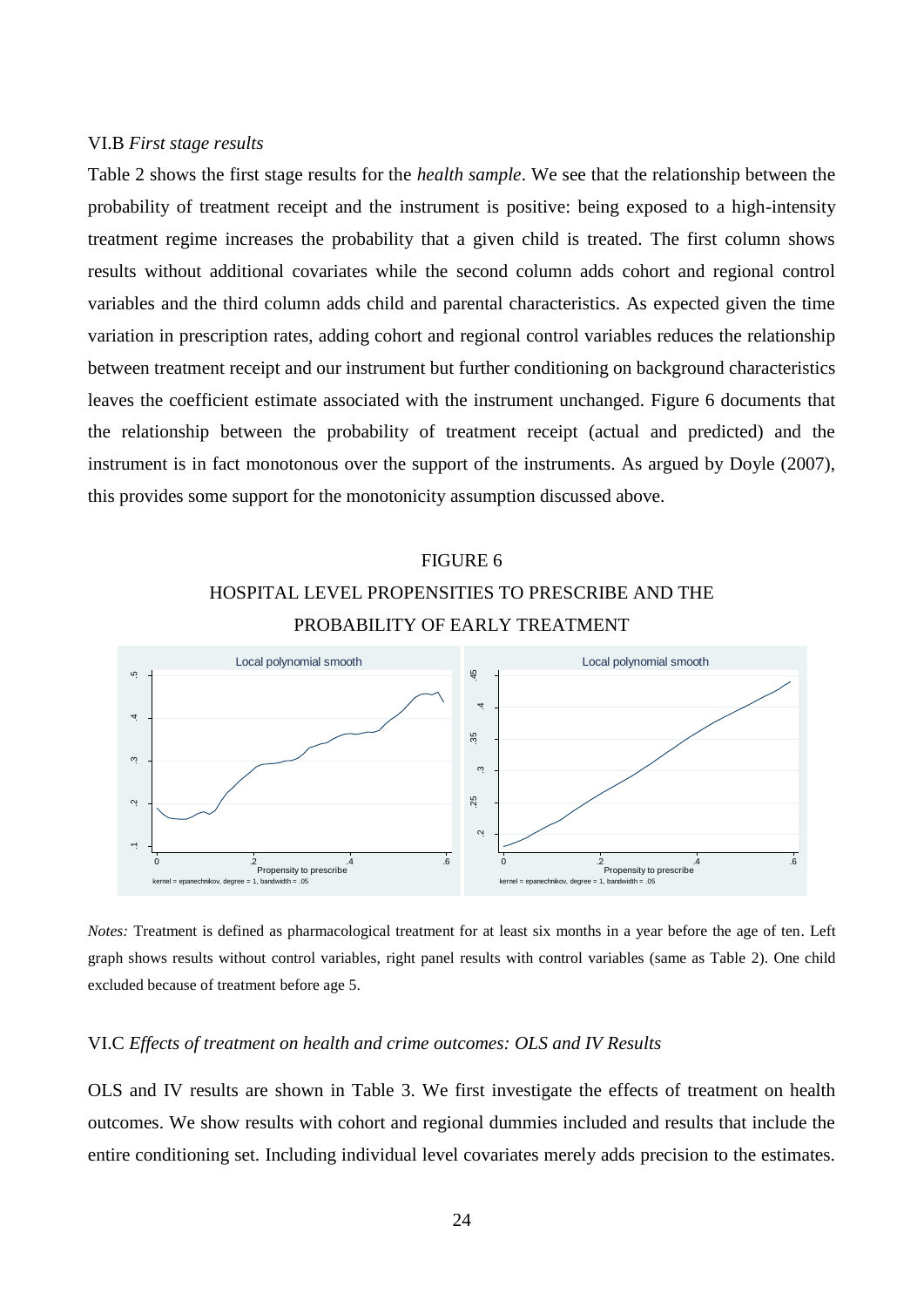We see that treatment is effective in reducing interactions with general hospitals at age 10, both in terms of the incidence and number of hospital visits. Additional analyses, available on request, indicate that this is driven by a reduction in injuries. In line with this, we also find some reductions in emergency ward visits. The reason that we see more precisely estimated effects on injuries than on emergency ward visits is that injuries may also be treated outside of the emergency ward. The OLS results are much smaller in size than the IV results; to the extent that treated children are negatively selected this is expected.<sup>17</sup> Remember also that the IV analysis estimates average effects for children on the margin of receiving pharmacological treatment and this parameter is rarely directly comparable to the OLS. Still, since estimates in some cases exceed the mean, it has to be the case that those affected by treatment are those with a high baseline level risk of injuries. The large coefficients do suggest caution in interpretation however.

We next investigate crime outcomes. The OLS results suggest no benefits associated with treatment. This pattern is reversed in the IV analyses; here we find large and significant gains from treatment at ages 12-13. Parameter estimates are similar at older ages though, possibly because of smaller samples, primarily insignificant. Crime results for ages 14-16 are shown in Appendix Table  $A2$ .

#### *Threats to validity in the IV strategy*

**.** 

We discussed above that our instrument measures propensities to prescribe more early and to continue longer but it is informative about the ADHD medication tendency alone. We also saw that there is little tendency for families to move to counties where hospitals treat more intensively. We formally address issues of treatment by indication and strategic settlement in this section. Due to space considerations, we restrict ourselves to the main health outcomes. The full set of results is available on request. First, we use an alternative instrument based on the propensity to treat children with less severe ADHD, namely the share of treated among other children *with weak symptoms* as proxied by a low number of pre-treatment injuries and poisoning. This is precisely an attempt to hold fixed the severity of ADHD. We define the number of early injuries and poisoning to be low if the sum of these before the age of five lies below the median. Of course, this may primarily capture hyperactivity/impulsiveness or inattentiveness in children, which may be rather select consequences

 $17$  In principle, our IV strategy allows for estimation of marginal treatment effects. Unfortunately, our sample is too small for us to conclude much from these.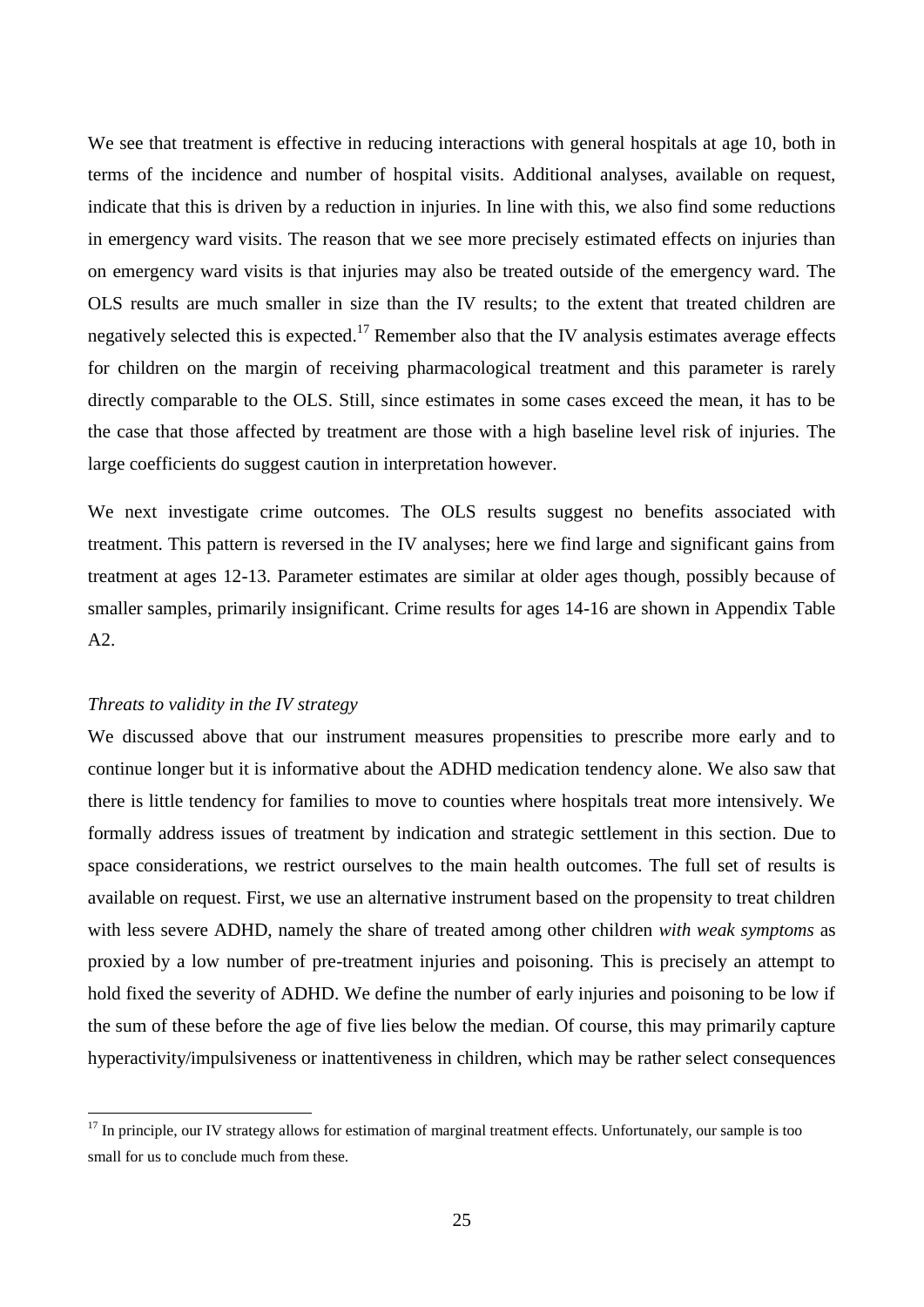of early ADHD. Results are shown in column 3 in Table A3. Second, we address potential selection of hospitals within a county by defining our instrument at the county level instead of at the hospital level. In this analysis, county is defined at the time of diagnosis (column 4). Finally, we investigate strategic settlement in the time between the birth of the child and the actual diagnosis by using variation in treatment propensities in the birth county (column 5). Results vary a little between the main specification and the three additional robustness analyses but the overall conclusion is the same.

#### VI.D *Effects of treatment on health outcomes: Individual level fixed effects panel data results*

As discussed above, our individual level panel data information on health outcomes allows for a difference-in-difference analysis with individual level fixed effects. Remember that this analysis compares outcomes for treated children prior to (age 4) and after treatment (age 10) with untreated but diagnosed children before and after; see Figure 1. Though we saw above that hospitals that are more likely to prescribe do not tend to use other medication more, we cannot completely rule out that such hospitals are simply better in other but *unobserved* dimensions. Such hospital specific effects will be out in a panel data analysis. Table 4 shows the formal results. Again, due to space considerations, we conservatively show results for the indicator for interactions with general hospitals and emergency wards but other results are available on request. For comparison, we reproduce simply the OLS results in columns 1-2. In line with the IV analysis, we find that early pharmacological treatment is effective in significantly improving health outcomes: the probability of being in contact with a general hospital at least once is reduced with 7 percentage points, corresponding to just below 30% of the mean at age 10.

The panel data analysis actually provides for a test of the importance of hospital specific effects beyond differences in their use of prescription drugs: Table A4 shows panel data estimates of the effects of treatment for hospitals with below and above the median value of the instrument. Importantly, we find no significant differences between these two sets of results.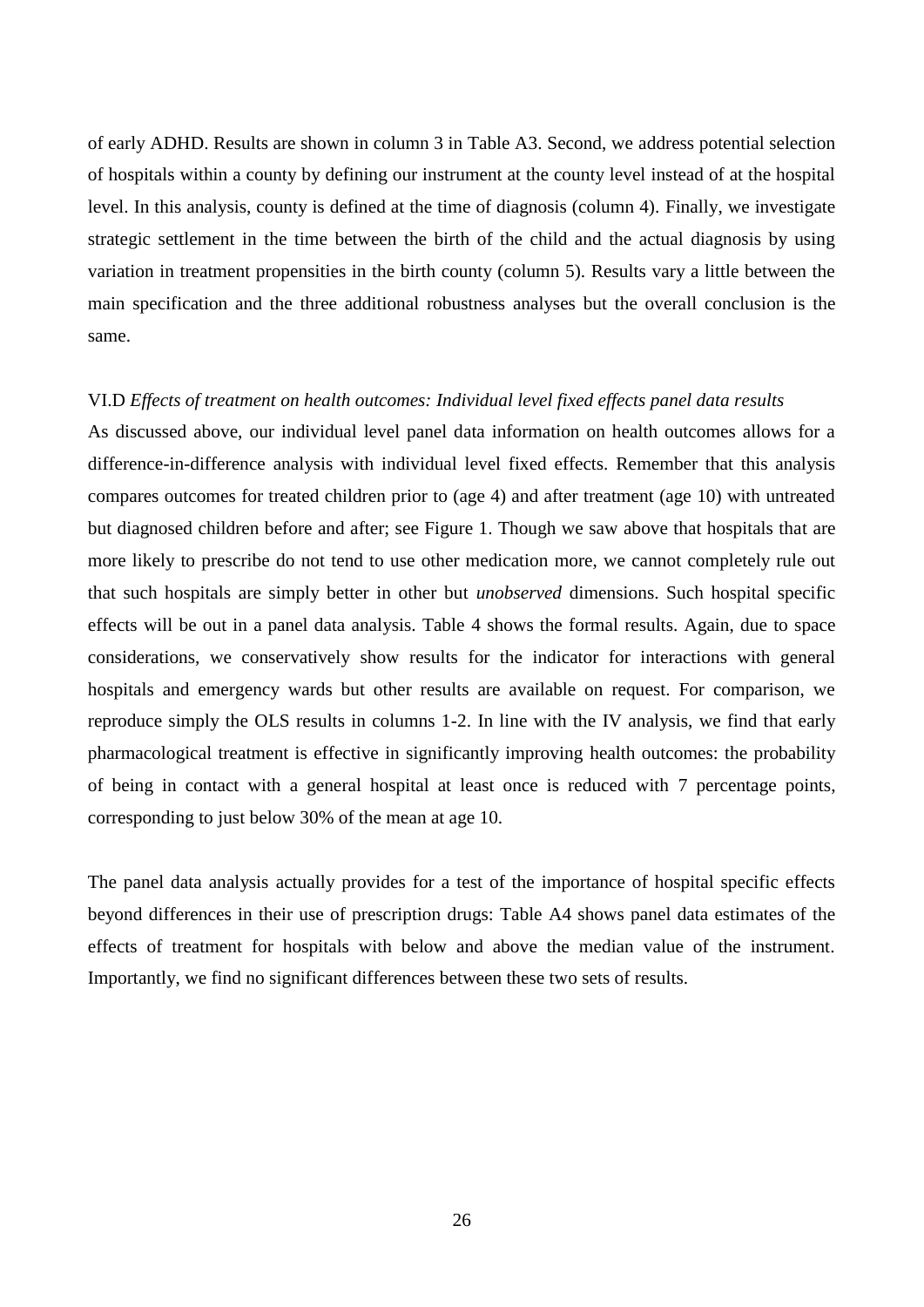|                                      |       |            | <b>OLS</b>               |            | IV         |
|--------------------------------------|-------|------------|--------------------------|------------|------------|
|                                      | Mean  |            | (2)                      | (3)        | (4)        |
|                                      |       |            | Health outcomes, age 10: |            |            |
| First stage                          |       |            |                          | 0.294      | 0.329      |
|                                      |       |            |                          | 0.067      | 0.066      |
| # Hospital contacts, age 10          | 0.498 | $-0.069$   | $-0.074$                 | $-1.169$   | $-0.800$   |
|                                      |       | 0.033      | 0.033                    | 0.542      | 0.441      |
| Hospital contacts, age $10(0/1)$     | 0.278 | $-0.025$   | $-0.027$                 | $-0.220$   | $-0.166$   |
|                                      |       | 0.014      | 0.014                    | 0.153      | 0.156      |
| # Emergency ward visits, age 10      | 0.233 | $-0.025$   | $-0.030$                 | $-0.241$   | $-0.280$   |
|                                      |       | 0.018      | 0.018                    | 0.224      | 0.203      |
| Emergency ward visits, age $10(0/1)$ | 0.181 | $-0.010$   | $-0.014$                 | $-0.057$   | $-0.109$   |
|                                      |       | 0.013      | 0.013                    | 0.149      | 0.131      |
| Cohort and regional dummies          |       | <b>YES</b> | <b>YES</b>               | <b>YES</b> | <b>YES</b> |
| Individual level control variables   |       | NO         | <b>YES</b>               | NO         | <b>YES</b> |
| Sample size                          |       | 4556       |                          |            | 4287       |
|                                      |       |            | Crime outcomes, age 12:  |            |            |
| First stage                          |       |            |                          | 0.294      | 0.329      |
|                                      |       |            |                          | 0.067      | 0.066      |
| # Police interactions age $12(0/1)$  | 0.041 | 0.007      | 0.004                    | $-0.097$   | $-0.171$   |
|                                      |       | 0.009      | 0.009                    | 0.101      | 0.083      |
| Police interactions age $12(0/1)$    | 0.033 | 0.003      | 0.001                    | $-0.107$   | $-0.122$   |
|                                      |       | 0.006      | 0.006                    | 0.072      | 0.065      |
| Cohort and regional dummies          |       | <b>YES</b> | <b>YES</b>               | <b>YES</b> | <b>YES</b> |
| Individual level control variables   |       | NO         | <b>YES</b>               | NO         | <b>YES</b> |
| Sample size                          |       | 4556       |                          |            | 4287       |
|                                      |       |            | Crime outcomes, age 13:  |            |            |
| First stage                          |       |            |                          | 0.294      | 0.329      |
|                                      |       |            |                          | 0.067      | 0.066      |
| # Police interactions age 13 $(0/1)$ | 0.080 | 0.025      | 0.029                    | $-0.307$   | $-0.322$   |
|                                      |       | 0.026      | 0.029                    | 0.193      | 0.172      |
| Police interactions age 13 $(0/1)$   | 0.045 | 0.001      | 0.002                    | $-0.118$   | $-0.144$   |
|                                      |       | 0.008      | 0.008                    | 0.078      | 0.072      |
| Cohort and regional dummies          |       | <b>YES</b> | <b>YES</b>               | <b>YES</b> | <b>YES</b> |
| Individual level control variables   |       | NO         | <b>YES</b>               | NO         | <b>YES</b> |
| Sample size                          |       | 4556       |                          |            | 4287       |

# TABLE 3

### EFFECTS OF PHARMACOLOGICAL TREATMENT BEFORE AGE 10

*Notes:* Treatment is defined as pharmacological treatment for at least six months in a year before the age of ten. Bold indicates that coefficient is significant at the 5 % level and italic indicates significance at the 10 % level. Standard errors reported below coefficient estimates. Instrument lies in 0-0.6 interval. Standard errors clustered at cohortXcounty level. Control variables as in Table 2. One child excluded because of treatment before age 5.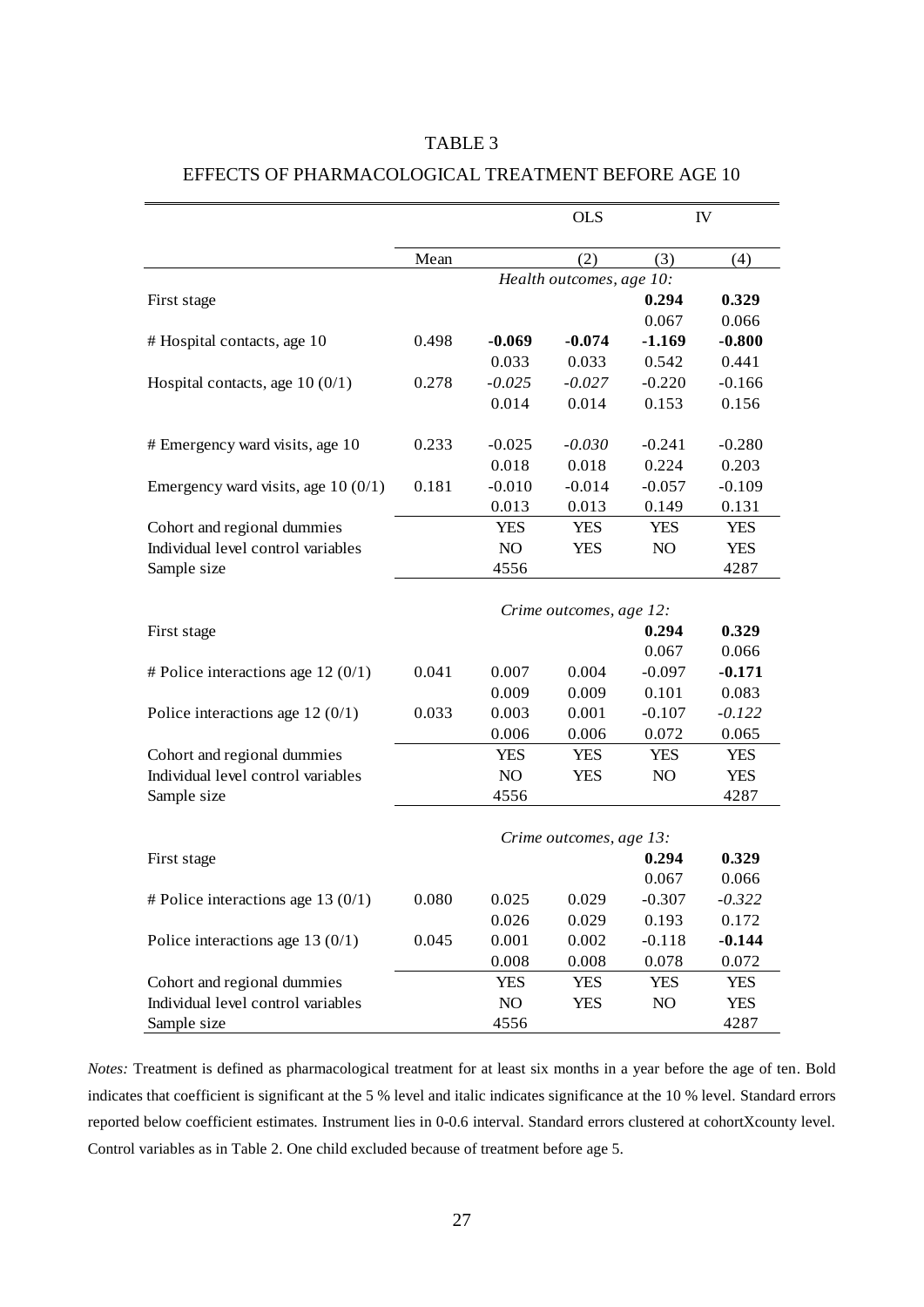#### VI.E *Heterogeneity in Results*

Sample size

We finally investigate whether results vary across subgroups. We have performed analyses for boys, children born to mothers with more than a high school degree, children without a mental retardation diagnosis, children with a birthweight above 3,000 grams, children born to mothers who did not smoke during pregnancy, and children who are not in treatment with the five most common other types of nervous system drugs. Our main conclusions are robust to these exercises and the full set of results is available on request.

# OLS, no OLS Age 4 control vars. control vars. comparisons (1)  $(2)$   $(3)$ # Hospital contacts, age 10 *-0.070* **-0.074 -0.140** 0.034 0.033 0.050 Hospital contacts, age 10 (0/1) *-0.026 -0.027* **-0.062** 0.014 0.014 0.020 # Emergency visits, age 10 *-0.034 -0.030* **-0.070** 0.018 0.018 0.035 Emergency visits, age 10 (0/1) -0.016 -0.014 **-0.047** 0.013 0.013 0.018 *Health outcomes, age 10:*

#### TABLE 4

### DIFFERENCE-IN-DIFFERENCE RESULTS, EFFECTS OF PHARMACOLOGICAL TREATMENT BEFORE AGE 10 ON HEALTH OUTCOMES

*Notes:* Treatment is defined as pharmacological treatment for at least six months in a year before the age of ten. Bold (italic) indicates significance at the 5% (10%) level. Standard errors assume homoscedasticity unless otherwise noted. One child excluded because of treatment before age 5.

4556

As pointed out above, many more children are diagnosed early and treated pharmacologically in the later cohorts. Two competing hypotheses may explain this development. First of all, it is possible that diagnostic tools have improved in recent years and that diagnosed cases born in later cohorts suffer from ADHD to the same extent as children born in earlier cohorts. In this case we will expect the effects of pharmacological treatment to be the same in early and late cohorts. Secondly, it is possible that the group of treated has been broadened to include children with less severe symptoms. In this case we will expect the effects of pharmacological treatment to decline in late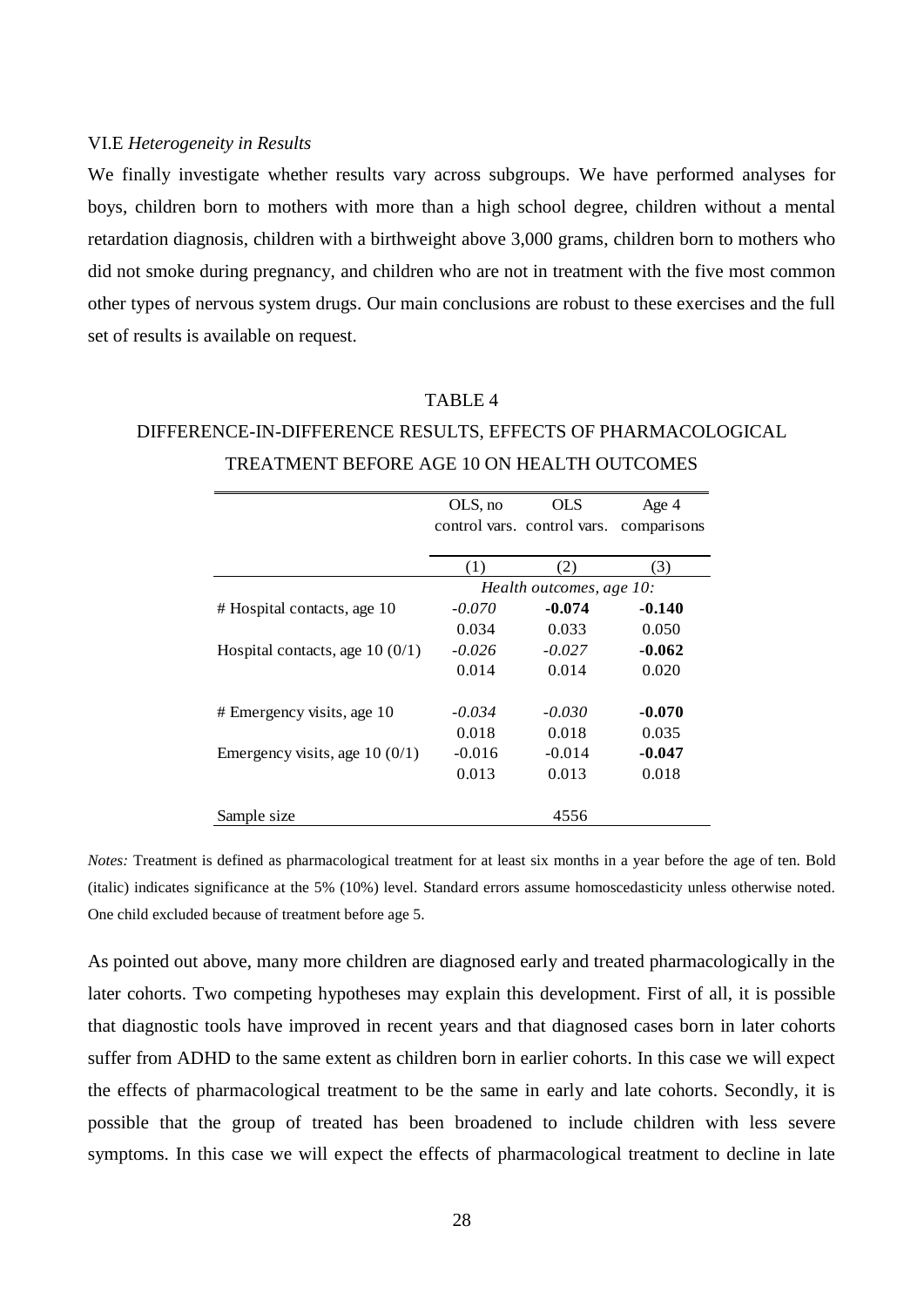cohorts. Table 5 investigates this for the larger health sample. We distinguish between the 1990- 1994 cohorts and the 1995-1999 cohorts from the original sample and add interactions between the treatment indicator (and the instrument in the IV analysis) and a recent-cohort-indicator. We see that estimated effects are smaller in the more recent cohorts and significantly so in the panel data analysis. There are still significant gains from treatment in the later cohorts,<sup>18</sup> but the results are at least in line with diminishing returns to broadening the group of treated.

### TABLE 5

## EFFECTS OF PHARMACOLOGICAL TREATMENT BEFORE AGE 10 ON HEALTH OUTCOMES IN EARLY AND LATER BIRTH COHORTS

|                                               | OLS.       | Difference-in |           | <b>IV</b>                      |
|-----------------------------------------------|------------|---------------|-----------|--------------------------------|
|                                               |            | difference    |           |                                |
|                                               | (1)        | (2)           |           | (3)                            |
|                                               |            |               | Treatment | Treatment*                     |
|                                               |            |               |           | $\text{(birth cohort} > 1994)$ |
|                                               |            |               |           | First stage                    |
| Propensity to treat                           |            |               | 0.195     | $-0.031$                       |
|                                               |            |               | 0.085     | 0.019                          |
| Propensity to treat $*$ (birth cohort > 1994) |            |               | 0.165     | 0.402                          |
|                                               |            |               | 0.121     | 0.089                          |
|                                               |            |               |           |                                |
|                                               |            |               |           | Second stage                   |
| # Hospital contacts, age 10                   |            |               |           |                                |
| Treatment                                     | $-0.222$   | $-0.271$      |           | $-2.454$                       |
|                                               | 0.057      | 0.081         |           | 1.489                          |
| Treatment $*$ (birth cohort $>$ 1994)         | 0.197      | 0.168         |           | 2.088                          |
|                                               | 0.069      | 0.089         |           | 1.504                          |
| Hospital contacts, age $10(0/1)$              |            |               |           |                                |
| Treatment                                     | $-0.075$   | $-0.122$      |           | $-0.429$                       |
|                                               | 0.025      | 0.036         |           | 0.387                          |
| Treatment $*$ (birth cohort > 1994)           | 0.065      | 0.076         |           | 0.325                          |
|                                               | 0.030      | 0.039         |           | 0.395                          |
|                                               |            |               |           |                                |
| Control variables                             | <b>YES</b> | <b>YES</b>    |           | <b>YES</b>                     |
| Sample size                                   | 4556       | 4556          |           | 4287                           |

*Notes:* Treatment is defined as pharmacological treatment for at least six months in a year before the age of ten. Age 4 comparisons in column 3. Bold (italic) indicates significance at the 5% (10%) level. Standard errors clustered at cohortXcounty. Control variables as in Table 2. One child excluded because of treatment before age 5.

 $\overline{a}$ 

 $18$  If we run the analyses separately for the 1990-1994 and 1995-1999 birth cohorts, the panel data analysis estimates an effect of -0.122 (standard error 0.040) for the early birth cohorts and an effect of -0.046 (standard error 0.024) for the late birth cohorts.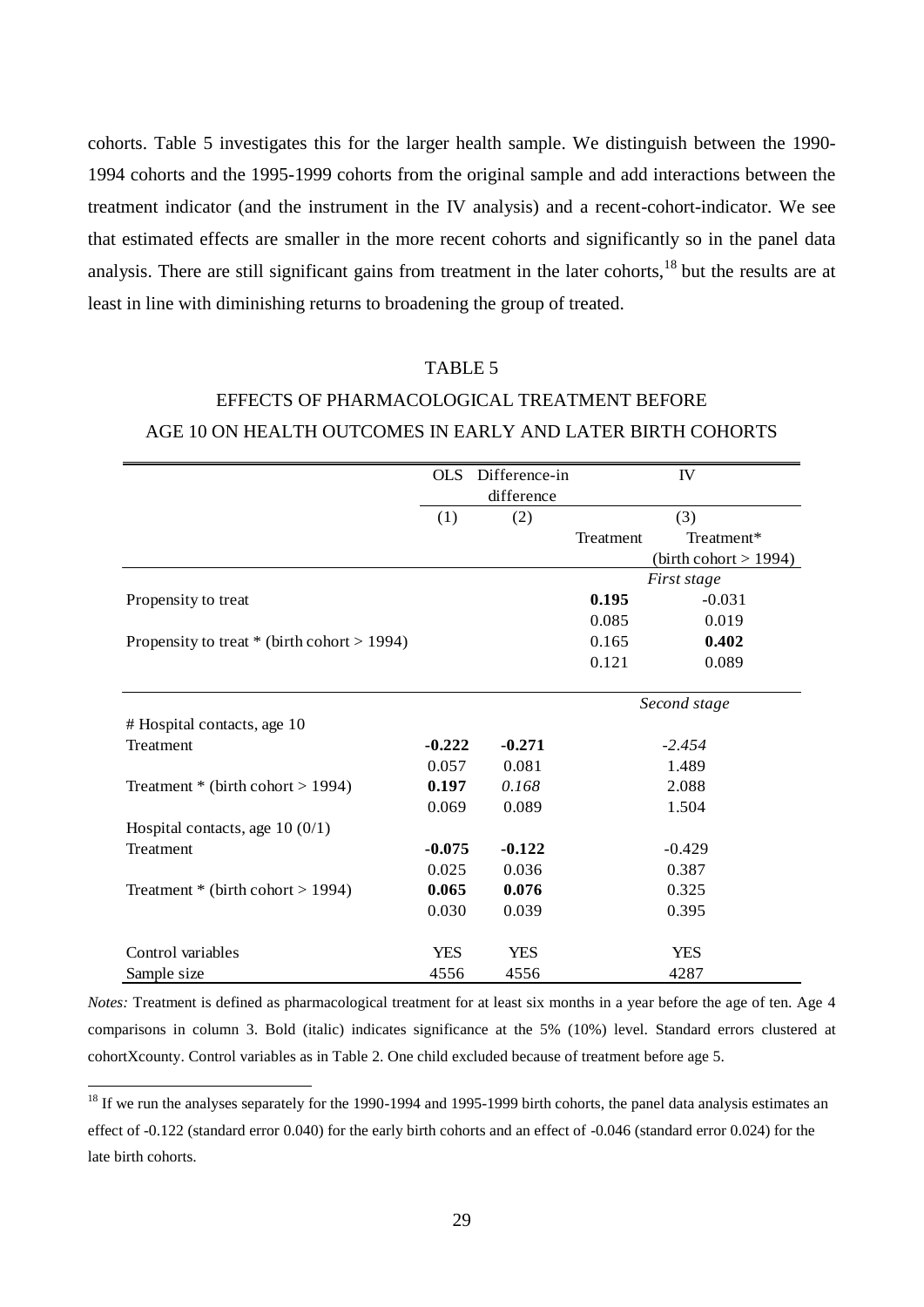#### **VII. Conclusion**

This paper investigates the effect of early pharmacological treatment of ADHD on children's human capital development while relying on register-based data on diagnoses and treatment for children born in 1990-1999. Our main analysis exploits variation in hospital level differences in propensities to prescribe treatment and a particular innovation of our paper is that we are to some extent able to control the severity of ADHD for the purposes of constructing the instrumental variable. Our analysis of effects on health outcomes allows for a complementary difference-indifference analysis where we compare outcomes of treated children prior to (age four) and after treatment (age 10 +) with untreated diagnosed children before and after.

We find that the behavior of specialist physicians varies considerably across hospitals and that the prescribing behavior does affect the probability that a given child is treated. Results show that children diagnosed with ADHD on the margin of receiving pharmacological treatment have *fewer* hospital contacts if treated and are *less* likely to be charged with crime. We do find that estimated health effects are significantly smaller in later cohorts where more children are diagnosed and treated pharmacologically before the age of ten. There are still significant gains from treatment in the later cohorts, but these results are consistent with a hypothesis of diminishing returns to expanding treatment. This is particularly important in terms of policy-making because the share of children diagnosed in Denmark is relatively low and those diagnosed more likely to be higher in the severity spectrum than in other countries. Hence our study does not license much broader use of stimulants. Rather, it suggests that prescribing pharmacological treatment to children with less severe ADHD may not be beneficial in terms of the outcomes considered in this paper. In general, the degree to which broadening treatment is beneficial is likely to depend upon the prevailing treatment culture; in a setting where highly symptomatic children are deprived of treatment, granting access to treatment is likely to be more beneficial than in settings where treatments are given to children with mild or no symptoms.

From the point of view of the individual, the family and the society, the long-term benefits of pharmacological treatment of ADHD extend beyond the relief of the symptoms related to the syndrome. These benefits should be traded off against the (low) financial costs of the drugs combined with the potential detrimental short- and long-term side effects of medication such as insomnia, decreased appetite and increased blood pressure.

30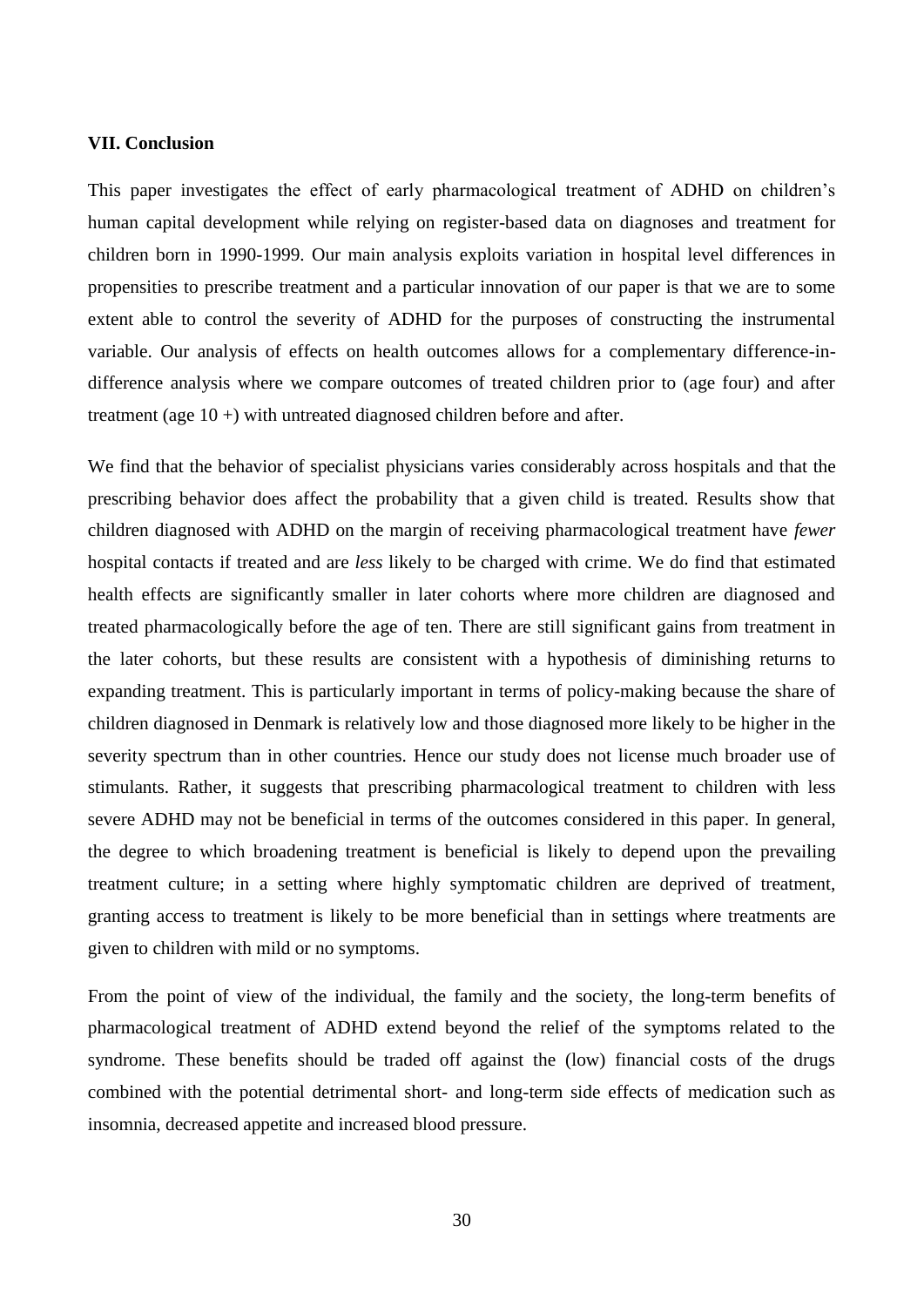#### **Literature**

Blundell and Costa Dias (2009) 'Alternative Approaches to Evaluation in Empirical Microeconomics.' *Journal of Human Resources* 44, 565-640.

Coleman, J., E. Katz and H. Menzel (1957), 'The Diffusion of an Innovation among Physicians.' *Sociometry* 20 (4): 253-270.

Cunha, F., J. Heckman, L. Lochner and D. Masterov (2006), 'Interpreting the Evidence on Life Cycle Skill Formation', in E. A. Hanushek and F. Welch (eds.), *The Handbook of the Economics of Education*, New York, North Holland.

Cunha, F. and J. Heckman (2007), 'The Technology of Skill Formation', *The American Economic Review (Papers and Proceedings)* 97, 31-47.

Currie, J. (2011), 'Inequality at Birth. Some Causes and Consequences', *The American Economic Review (Papers and Proceedings)* 101, 1-22. DOI: 10.1257/aer.101.3.1

Currie, J. and D. Almond (2010), 'Human Capital Development before Age Five', in O. Ashenfelter and D. Card (eds.), *The Handbook of Labor Economics* Vol. 4b, Berkeley, Elsevier. DOI: 10.1016/S0169-7218(11)02413-0

Currie, J. and M. Stabile (2006), 'Child Mental Health and Human Capital Accumulation: The Case of ADHD, *Journal of Health Economics* 25, 1094-1118.

Currie, J., M. Stabile and L. E. Jones (2013), 'Do Stimulant Medications Improve Educational and Behavioral Outcomes for Children with ADHD? NBER working paper 19105.

Dalsgaard, S., M. K. Humlum, H. S. Nielsen and M. Simonsen (2012), "Relative Standards in ADHD Diagnoses: The Role of Specialist Behavior." *Economics Letters* 117, 663-665. DOI: 10.1016/j.econlet.2012.08.008

Dalsgaard, S., M. K. Humlum, H. S. Nielsen and M. Simonsen (2013), "Common Danish standards in prescribing medication for children and adolescents with ADHD." *European Child & Adolescent Psychiatry*. DOI: 10.1007/s00787-013-0508-5

Dalsgaard, S., H. S. Nielsen, J. Leckman and M. Simonsen (forthcoming), "Gender and Injuries Predict Stimulant Medication." *Journal of Child and Adolescent Psychopharmacology*.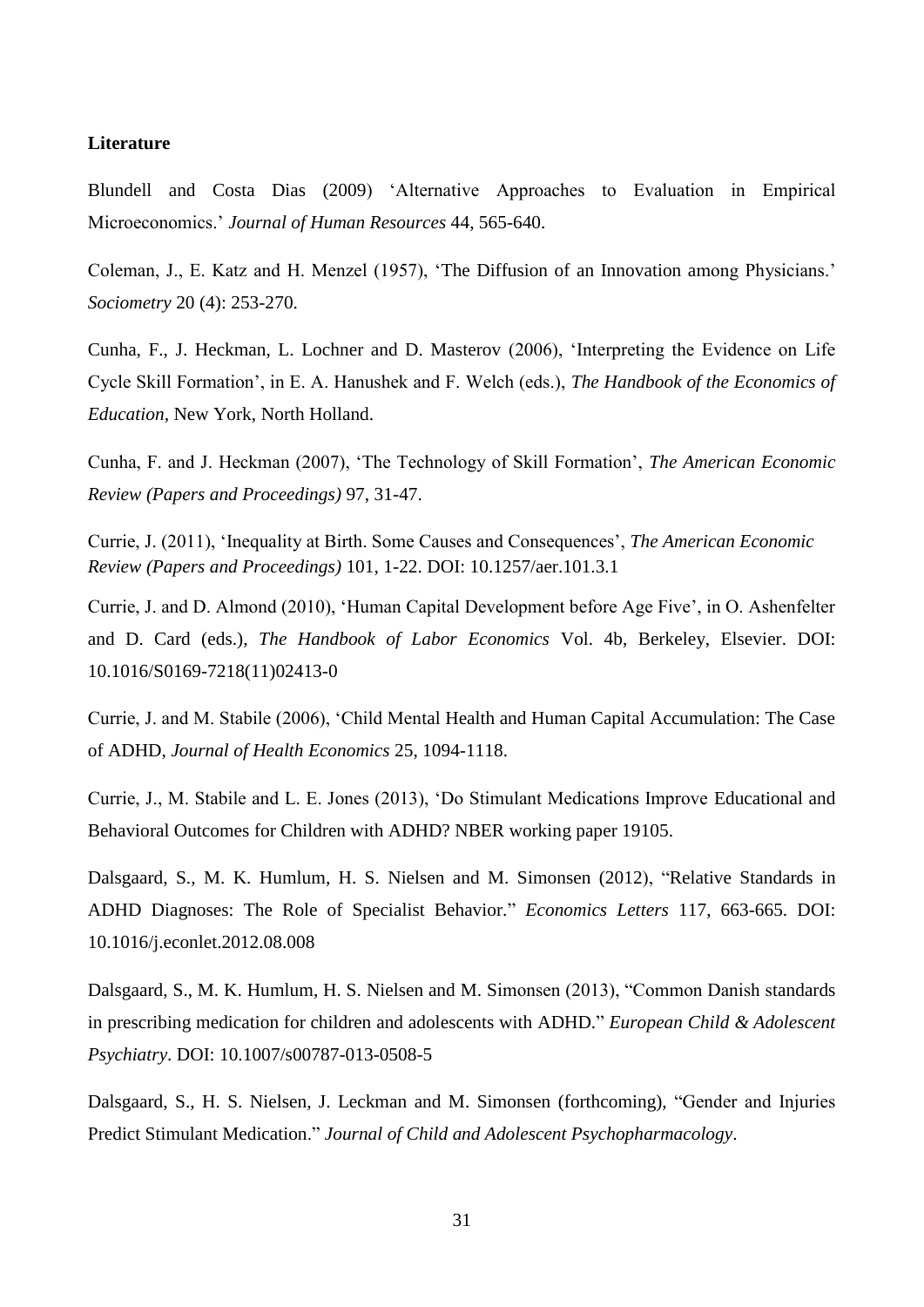Dalsgaard S., P.B. Mortensen, M. Frydenberg and P. H. Thomsen (2002), 'Conduct problems, gender and adult psychiatric outcome of children with attention-deficit hyperactivity disorder.' *British Journal of Psychiatry* 181: 416-21.

Ding, W., S. Lehrer, N. Rosenquist and J. Audrain-McGovern (2009), 'The Impact of Poor Health on Academic Performance: New Evidence Using Genetic Markers', *Journal of Health Economics* 28, 578-597*.*

Doyle, J. (2007), 'Child Protection and Child Outcomes: Measuring the Effects of Foster Care', *American Economic Review* 97, 1583-1610.

Doyle, J. (2008), 'Child Protection and Adult Crime: Using Investigator Assignment to Estimate Causal Effects of Foster Care', *Journal of Political Economy* 116, 746-770.

Duggan, M. (2005), 'Do New Prescription Drugs Pay for Themselves? The Case of Second-Generation Antipsychotics.' *Journal of Health Economics* 24(1): -31.

Elder, T. E. (2010), 'The Importance of Relative Standards in ADHD Diagnoses: Evidence Based on Exact Birth Dates.' *Journal of Health Economics* 29, 641–656. DOI: 10.1016/j.jhealeco.2010.06.003.

Elder, T.E. and D.H. Lubotsky (2009), 'Kindergarten Entrance Age and Children's Achievement – Impact of State Policies, Family Background, and Peers.' *Journal of Human Resources* 44(3): 641- 683.

Evans, W.N., M. S. Morrill and S. T. Parente (2010), 'Measuring Excess Medical Diagnosis and Treatment in Survey Data: the Case of ADHD among School-age Children.' *Journal of Health Economics* 29, 657–673. DOI: 10.1016/j.jhealeco.2010.07.005.

Faraone, S.V. and A.E. Doyle (2001), 'The Nature and Heritability of Attention Deficit/Hyperactivity Disorder', *Child and Adolescent Psychiatric Clinics of North America* 10, 299-309.

Faraone S.V., J. Sergeant, C. Gillberg and J. Biederman (2003), 'The Worldwide Prevalence of ADHD: is it an American Condition? *World Psychiatry* 2, 104-13.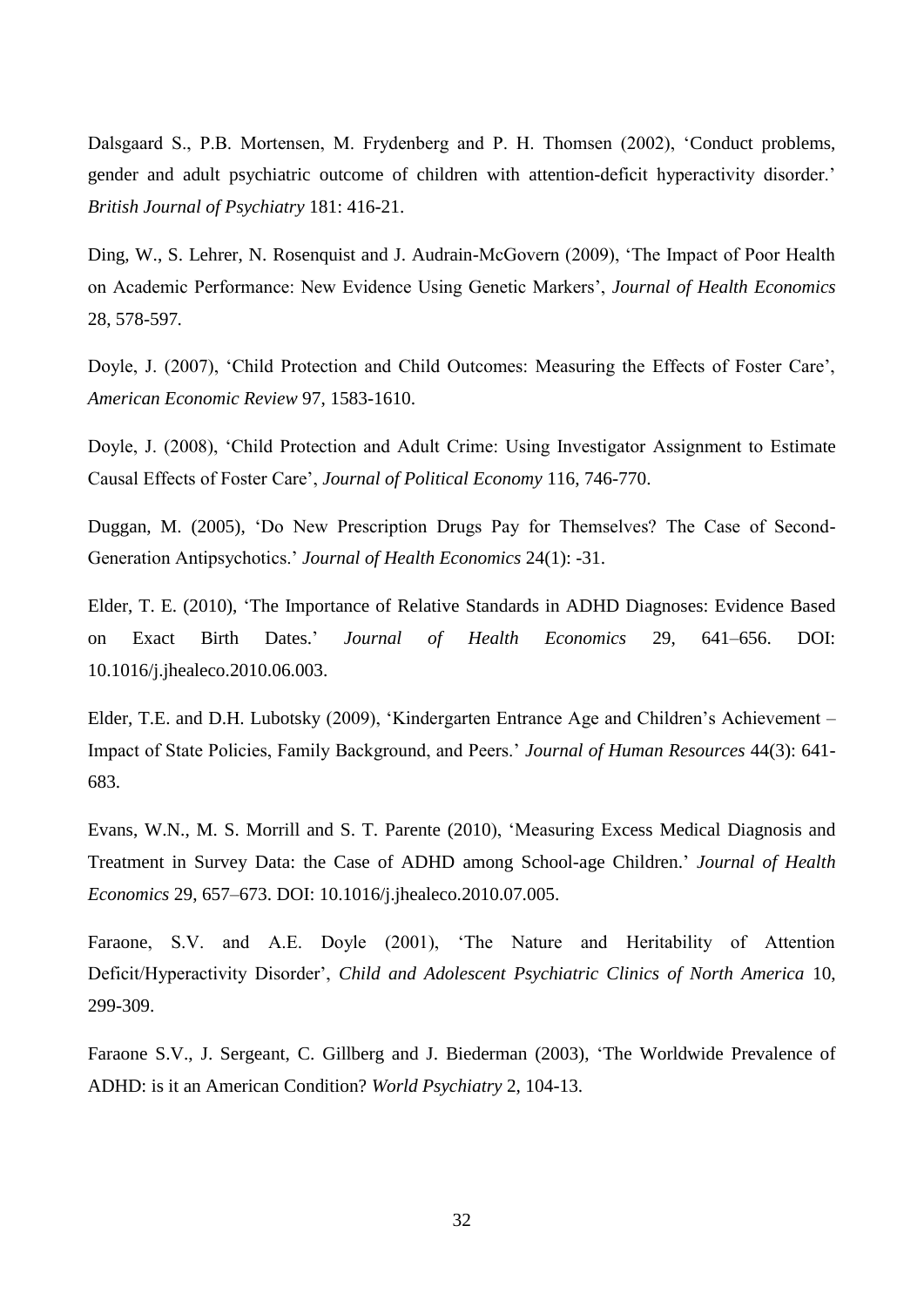Fletcher, J. and B. Wolfe (2008), 'Child Mental Health and Human Capital Accumulation: The Case of ADHD Revisited', *Journal of Health Economics* 27, 794-800.

Frazier, T.W., H.A. Demaree and E.A. Youngstrom (2004), 'Meta-analysis of Intellectual and Neuropsychological Test Performance in Attention-Deficit/Hyperactivity Disorder', *Neuropsychology* 18, 543-555.

Heckman, J. J. (2008), 'Schools, Skills, and Synapses', *Economic Inquiry* 46(3): 289-324.

Jensen, P.S. , S.P. Hinshaw and H.C. Kraemer et al. (2001), 'ADHD Comorbidity Findings from the MTA Study: Comparing Comorbid Subgroups' *Journal of the American Academy of Child and Adolescent Psychiatry* 40, 147-158.

Kvist, A. P., H. S. Nielsen and M. Simonsen (2013), "The Importance of Children's ADHD for Parents' Relationship Stability and Labor Supply." *Social Science & Medicine* 88, 30-38. DOI: 10.1016/j.socscimed.2013.04.001

Lechner, M. (2011), "The Estimation of Causal Effects by Difference-in-Difference Methods." *Foundations and Trends in Econometrics* 4(3), 165-224. DOI: 10.1561/0800000014

Lichtenstein, P., L. Halldner, J. Zetterqvist, A. Sjölander, E. Serlachius, S. Fazel, N. Långström, and H. Larsson (2012), "Attention Deficit Hyperactivity Disorder Medication and Criminality." *New England Journal of Medicine* 367:2006-2014. DOI: 10.1056/NEJMoa1203241

Linnet K.M., S. Dalsgaard and C. Obel et al. (2003) 'Maternal lifestyle factors in pregnancy risk of attention deficit hyperactivity disorder and associated behaviors: review of the current evidence.' *J. Psychiatry.* 160(6):1028-1040.

Linnet, K.M., K. Wisborg, N.J. Secher, P.H. Thomsen, C. Obel, S. Dalsgaard and T.B. Henriksen (2009), *"Coffee consumption during pregnancy and the risk of hyperkinetic disorder and ADHD: a prospective cohort study." Acta Paediatr*.: 98(1):173-179.

Maestas, N., K. J. Mullen and A. Strand (2013), "Does Disability Insurance Receipt Discourage Work? Using Examiner Assignment to Estimate Causal Effects of SSDI Receipt", *American Economic Review* 103(5): 1797-1829*.* DOI: 10.1257/aer.103.5.1797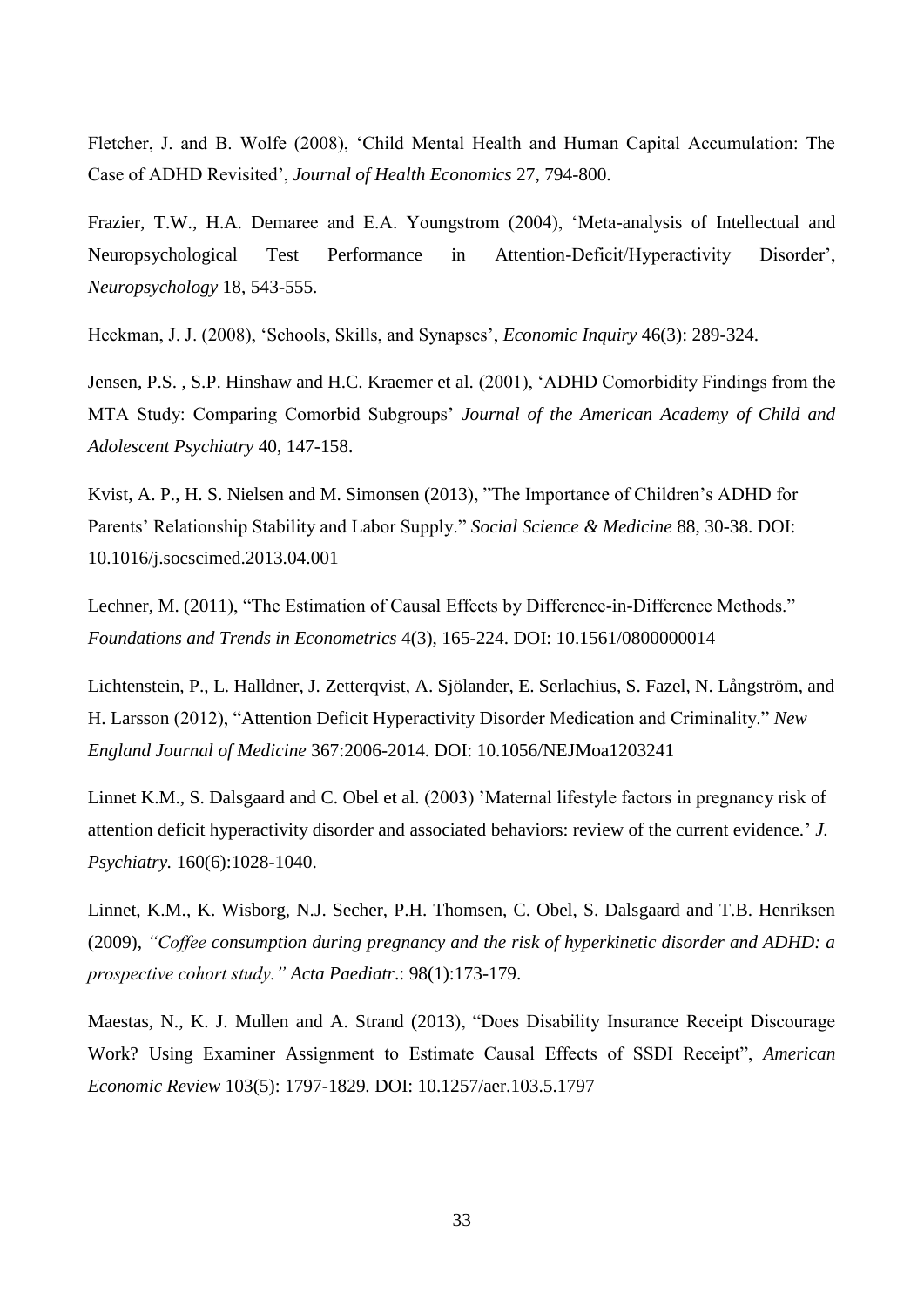Mannuzza, S. and R. Klein (2000), 'Long-term prognosis in attention-deficit/hyperactivity disorder.' *Child and Adolescent Psychiatric Clinics of North America* 9, 711-726.

Marcus, S.C., G.J. Wan, H.F. Zhang and M. Olfson (2008), 'Injury Among Stimulant-Treated Youth with ADHD.' *Journal of Attention Disorders* 12(1): 64-69.

Mendez, L., P. Singh, G. Harrison, Y.-S. Huang, X. Jin and S.C. Cho (2011), "Academic outcomes in Asian children aged 8-11 years with attention-deficit/hyperactivity disorder treated with atomoxetine hydrochloride." *International Journal of Psychiatry in Clinical Practice* ; 15: 145–156.

Molina, B.S., S.P. Hinshaw, J.M. Swanson et al. (2009), 'The MTA at 8 years: prospective followup of children treated for combined-type ADHD in a multisite study.' *Journal of the American Academy of Child and Adolescence Psychiatry* 48, 484-500.

MTA Cooperative Group (1999), 'A 14-Month Randomized Clinical Trial of Treatment Strategies for Attention-Deficit Hyperactivity Disorder', *Arch Gen Psychiatry* 56: 1073-1086.

MTA Cooperative Group (2004), '24-Month Outcomes of Treatment Strategies for Attention-Deficit/Hyperactivity Disorder.' *Pediatrics* 113: 754-763.

Munk-Jørgensen, P. and P.B. Mortensen (1997), 'The Danish Psychiatric Central Register', *Danish Medical Bulletin* 44, 82-84.

Obel, C., J. Olsen and T. B. Henriksen et al. (2011), 'Is maternal smoking during pregnancy a risk factor for Hyperkinetic disorder? – findings from a sibling design.' *International Journal of Epidemiology* 40: 338-345. DOI: 10.1093/ije/dyq185

Paykina, N. and L. Greenhill (2008), 'Attention deficit hyperactivity disorder.' In Findling R., ed., *Clinical manual of child and adolescent psychopharmacology* Washington, DC: American Psychiatric Publishing.

Solanto, M.V. (1998), 'Neuropsychopharmacological mechanisms of stimulant drug action in attention-deficit hyperactivity disorder: a review and integration.' *Behav. Brain Res* 94(1): 127-152.

Soumerai, S. B., T. J. McLaughlin, J. H. Gurwitz, E. Guadagnoli, P. J. Hauptman, C. Borbas, N. Morris, B. McLaughlin, X. Gao, D. J Wilson, R. Asinger and F. Gobel (1998), 'Effect of local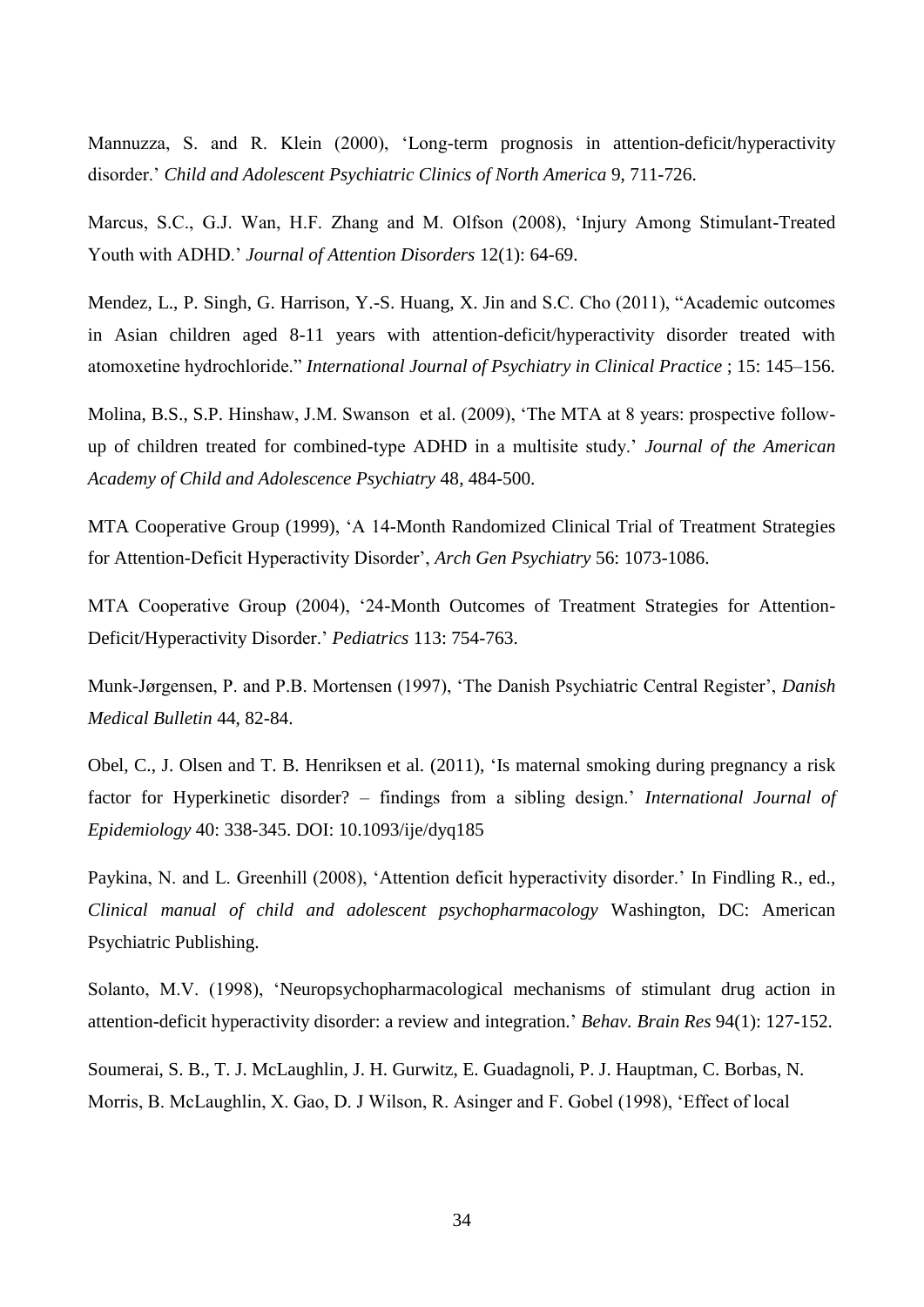medical opinion leaders on quality of care for acute myocardial infarction: a randomized controlled trial.' *Journal of the American Medical Association* 6 (17): 1358-1363.

Sroufe, L. A. (2012), 'Ritalin Gone Wrong' *New York Times*. January 29, 2012.

The Danish Association for Child and Adolescent Psychiatry (2008), 'Reference Program for Diagnosing and Treating Children and Adolescents with ADHD' (Referenceprogram for udredning og behandling af børn og unge med ADHD).

Van der Oord S., P.J. Prins, J. Oosterlaan and P.M. Emmelkamp (2008), 'Efficacy of methylphenidate, psychosocial treatments and their combination in school-aged children with ADHD: a meta analysis.' *Clin. Psychol. Rev.* 28(5): 783-800.

WHO (1993), 'The ICD-10 Classification of Mental and Behavioural Disorders: Diagnostic Criteria for Research', World Health Organization.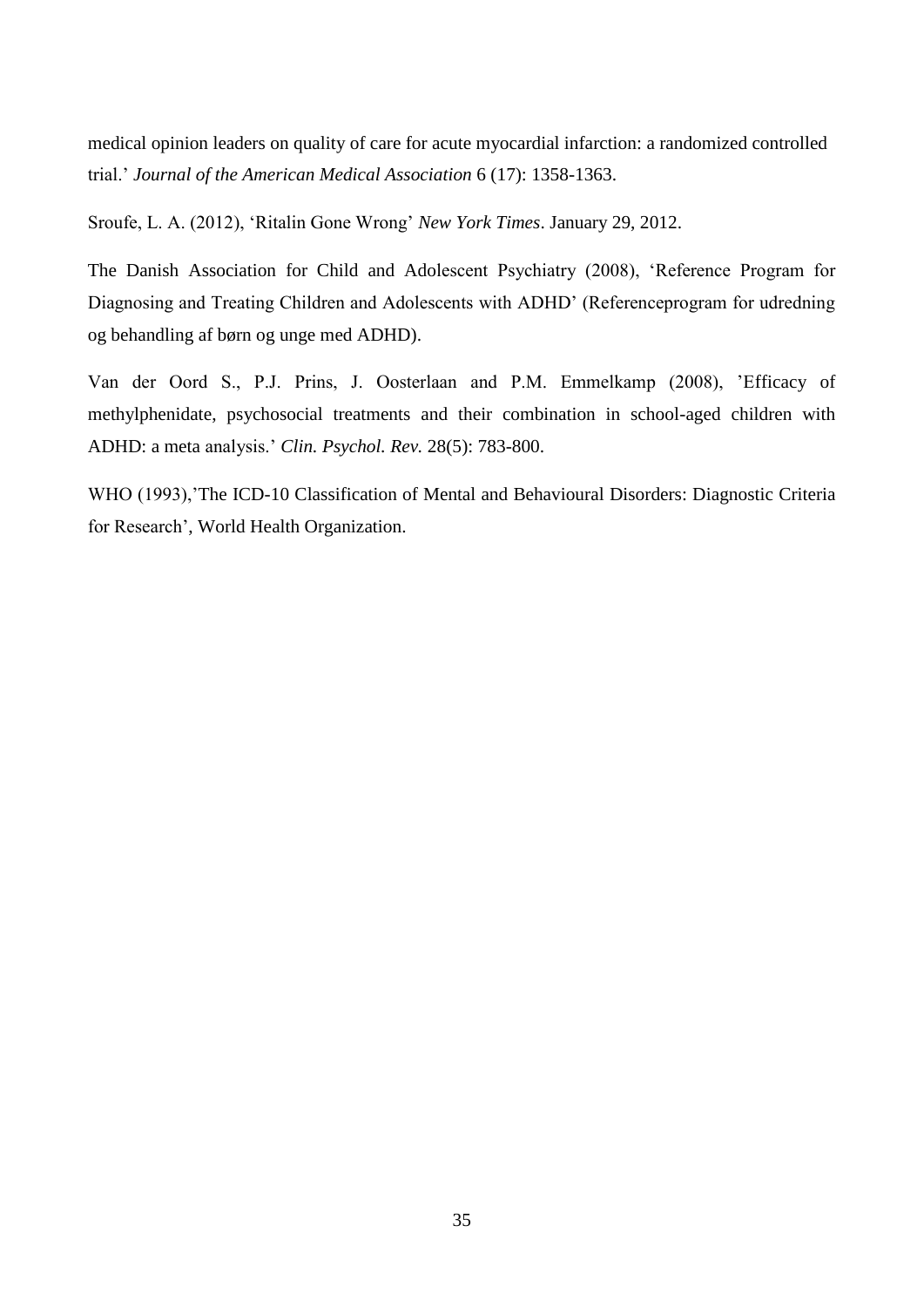### TABLE A1

# OBSERVABLE CHARACTERISTICS AT CHILDBIRTH, CHILDREN WITH AND WITHOUT AN ADHD DIAGNOSIS BEFORE THE AGE OF TEN

| Variable                         | No ADHD diagnosis |        | ADHD diagnosis before age 10 |       |        |           |
|----------------------------------|-------------------|--------|------------------------------|-------|--------|-----------|
|                                  |                   |        |                              |       |        |           |
|                                  | # obs             | Mean   | Std. Dev.                    | # obs | Mean   | Std. Dev. |
| Child:                           |                   |        |                              |       |        |           |
| Boy $(0/1)$                      | 710120            | 0.51   | 0.50                         | 4557  | 0.84   | 0.37      |
| 5-minute APGAR score             | 654512            | 9.83   | 0.86                         | 4331  | 9.73   | 1.10      |
| Birthweight less than 1,500 gran | 656115            | 0.01   | 0.08                         | 4353  | 0.02   | 0.14      |
| Birthweight, 1,500-2,500 grams   | 656115            | 0.04   | 0.20                         | 4353  | 0.07   | 0.25      |
| Birthweight, above 2,500 grams   | 656115            | 0.95   | 0.21                         | 4353  | 0.91   | 0.28      |
| Complications at birth $(0/1)$   | 710120            | 0.21   | 0.40                         | 4557  | 0.29   | 0.45      |
| Gestation length (weeks)         | 654637            | 39.59  | 1.92                         | 4346  | 39.21  | 2.53      |
| Mental retardation $(0/1)$       | 710120            | 0.00   | 0.06                         | 4557  | 0.11   | 0.32      |
|                                  |                   |        |                              |       |        |           |
| Mother:                          |                   |        |                              |       |        |           |
| Age at childbirth                | 707357            | 29.05  | 4.81                         | 4553  | 28.14  | 5.15      |
| High school or less $(0/1)$      | 648886            | 0.39   | 0.49                         | 4358  | 0.52   | 0.50      |
| Length of education (years)      | 648886            | 12.25  | 2.52                         | 4358  | 11.41  | 2.30      |
| Unemployed less than 13 weeks    | 664613            | 0.83   | 0.38                         | 4431  | 0.80   | 0.40      |
| Unemployed 13-26 weeks $(0/1)$   | 664613            | 0.11   | 0.32                         | 4431  | 0.14   | 0.34      |
| Unemployed more than 26 week     | 664613            | 0.06   | 0.23                         | 4431  | 0.06   | 0.24      |
| Employed in November $(0/1)$     | 664576            | 0.63   | 0.48                         | 4431  | 0.51   | 0.50      |
| Gross income (2004 prices)       | 664576            | 188327 | 109197                       | 4431  | 174186 | 74643     |
| Psychiatric diagnosis $(0/1)$    | 707736            | 0.04   | 0.19                         | 4553  | 0.10   | 0.30      |
| Heart disease $(0/1)$            | 707736            | 0.03   | 0.16                         | 4553  | 0.03   | 0.17      |
| Respiratory disease $(0/1)$      | 707736            | 0.11   | 0.31                         | 4553  | 0.19   | 0.39      |
| Smoker $(0/1)$                   | 562081            | 0.08   | 0.27                         | 3945  | 0.18   | 0.39      |
|                                  |                   |        |                              |       |        |           |
| Father:                          |                   |        |                              |       |        |           |
| Age at child birth               | 684806            | 31.89  | 5.76                         | 4277  | 31.23  | 6.25      |
| High school or less $(0/1)$      | 632113            | 0.32   | 0.47                         | 4064  | 0.44   | 0.50      |
| Length of education (years)      | 632113            | 12.21  | 2.58                         | 4064  | 11.33  | 2.37      |
| Unemployed less than 13 weeks    | 651266            | 0.88   | 0.32                         | 4197  | 0.84   | 0.36      |
| Unemployed $13-26$ weeks $(0/1)$ | 651266            | 0.06   | 0.23                         | 4197  | 0.08   | 0.27      |
| Unemployed more than 26 week     | 651266            | 0.06   | 0.24                         | 4197  | 0.08   | 0.27      |
| Employed in November $(0/1)$     | 651237            | 0.89   | 0.32                         | 4197  | 0.84   | 0.36      |
| Gross income (2004 prices)       | 651237            | 296103 | 199811                       | 4197  | 259101 | 144851    |
| Psychiatric diagnosis $(0/1)$    | 685964            | 0.03   | 0.18                         | 4281  | 0.08   | 0.27      |
| Heart disease $(0/1)$            | 685964            | 0.03   | 0.17                         | 4281  | 0.04   | 0.20      |
| Respiratory disease $(0/1)$      | 685964            | 0.09   | 0.29                         | 4281  | 0.14   | 0.34      |

*Notes:* Bold indicates that mean for children with an ADHD diagnosis before the age of ten is significantly different from the mean for children without an ADHD diagnosis at the 5% level. With the exception of mental retardation, which is diagnosed in connection with the ADHD diagnosis, all variables are measured in the year just prior to the birth of the child or in connection with childbirth. Unemployed less than 13 weeks includes no unemployment.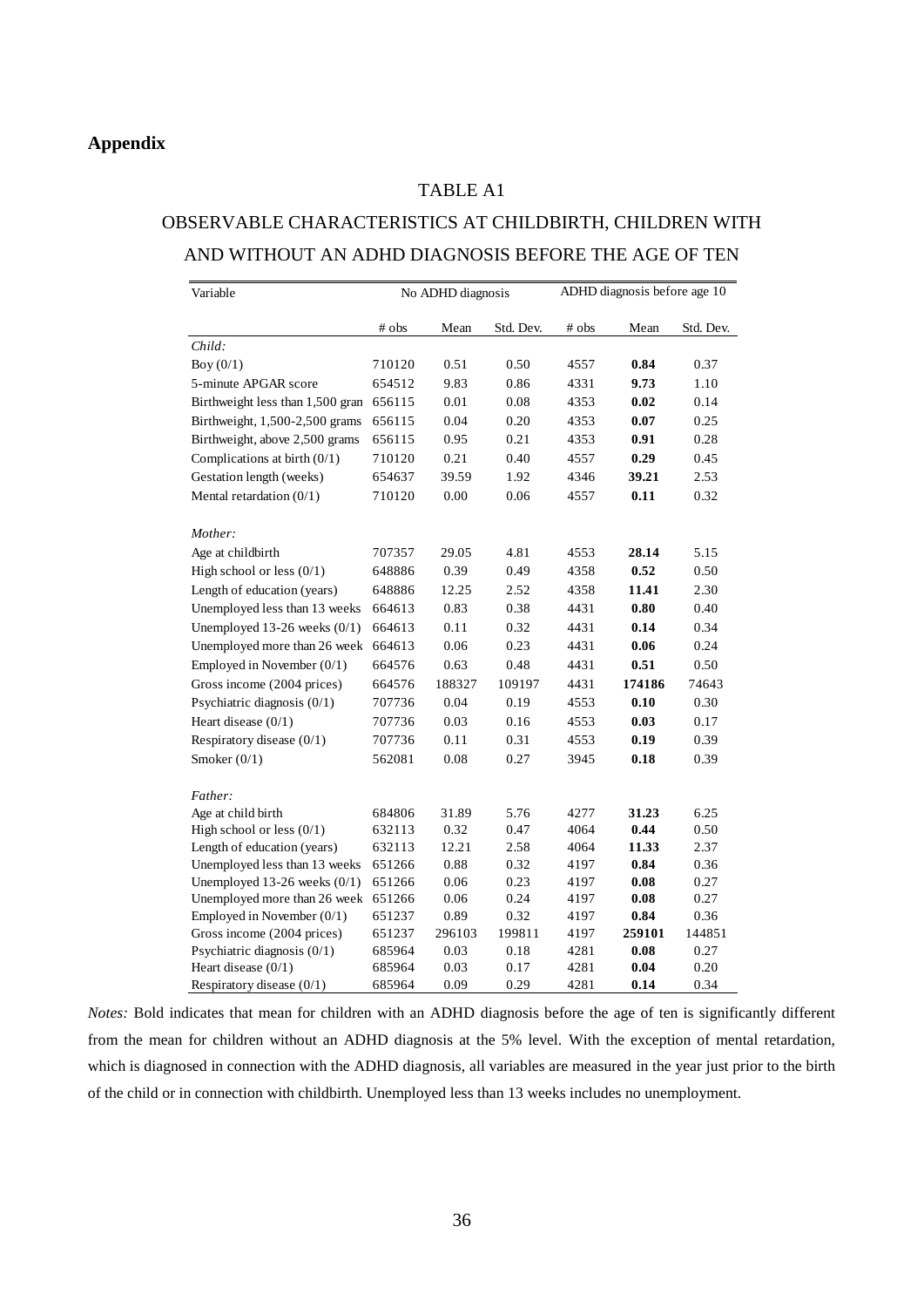|                                      |       |                | <b>OLS</b>              |            | IV         |
|--------------------------------------|-------|----------------|-------------------------|------------|------------|
|                                      | Mean  |                | (2)                     |            | (4)        |
|                                      |       |                | Crime outcomes, age 14: |            |            |
| First stage                          |       |                |                         | 0.294      | 0.297      |
|                                      |       |                |                         | 0.067      | 0.071      |
| # Police interactions age 14 (0/1)   | 0.156 | 0.021          | 0.023                   | $-0.037$   | $-0.164$   |
|                                      |       | 0.037          | 0.036                   | 0.386      | 0.372      |
| Police interactions age $14(0/1)$    | 0.077 | $-0.008$       | $-0.008$                | $-0.038$   | $-0.048$   |
|                                      |       | 0.009          | 0.009                   | 0.107      | 0.106      |
| Cohort and regional dummies          |       | <b>YES</b>     | <b>YES</b>              | <b>YES</b> | <b>YES</b> |
| Individual level control variables   |       | NO             | <b>YES</b>              | NO         | <b>YES</b> |
| Sample size                          |       | 3719           |                         |            | 3554       |
|                                      |       |                | Crime outcomes, age 15: |            |            |
| First stage                          |       |                |                         | 0.258      | 0.249      |
|                                      |       |                |                         | 0.077      | 0.077      |
| # Police interactions age 15 $(0/1)$ | 0.201 | 0.093          | 0.093                   | $-0.569$   | $-0.600$   |
|                                      |       | 0.045          | 0.042                   | 0.506      | 0.504      |
| Police interactions age $15(0/1)$    | 0.101 | 0.023          | 0.020                   | $-0.109$   | $-0.127$   |
|                                      |       | 0.012          | 0.012                   | 0.176      | 0.179      |
| Cohort and regional dummies          |       | <b>YES</b>     | <b>YES</b>              | <b>YES</b> | <b>YES</b> |
| Individual level control variables   |       | NO             | <b>YES</b>              | NO         | <b>YES</b> |
| Sample size                          |       | 3055           |                         |            | 2914       |
|                                      |       |                |                         |            |            |
|                                      |       |                | Crime outcome, age 16:  |            |            |
| First stage                          |       |                |                         | 0.237      | 0.214      |
|                                      |       |                |                         | 0.100      | 0.101      |
| Charged age $16(0/1)$                | 0.040 | 0.000          | 0.002                   | $-0.179$   | $-0.158$   |
|                                      |       | 0.001          | 0.010                   | 0.163      | 0.175      |
| Cohort and regional dummies          |       | <b>YES</b>     | <b>YES</b>              | <b>YES</b> | <b>YES</b> |
| Individual level control variables   |       | N <sub>O</sub> | <b>YES</b>              | NO         | <b>YES</b> |
| Sample size                          |       | 1938           |                         |            | 1826       |

### TABLE A2

#### EFFECTS OF PHARMACOLOGICAL TREATMENT BEFORE AGE 10

*Notes:* Treatment is defined as pharmacological treatment for at least six months in a year before the age of ten. Bold indicates that coefficient is significant at the 5 % level and italic indicates significance at the 10 % level. Standard errors reported below coefficient estimates. Instrument lies in 0-0.6 interval. Standard errors clustered at cohortXcounty level. Control variables as in Table 2. Grades and teacher evaluations standardized at cohort level. One child excluded because of treatment before age 5.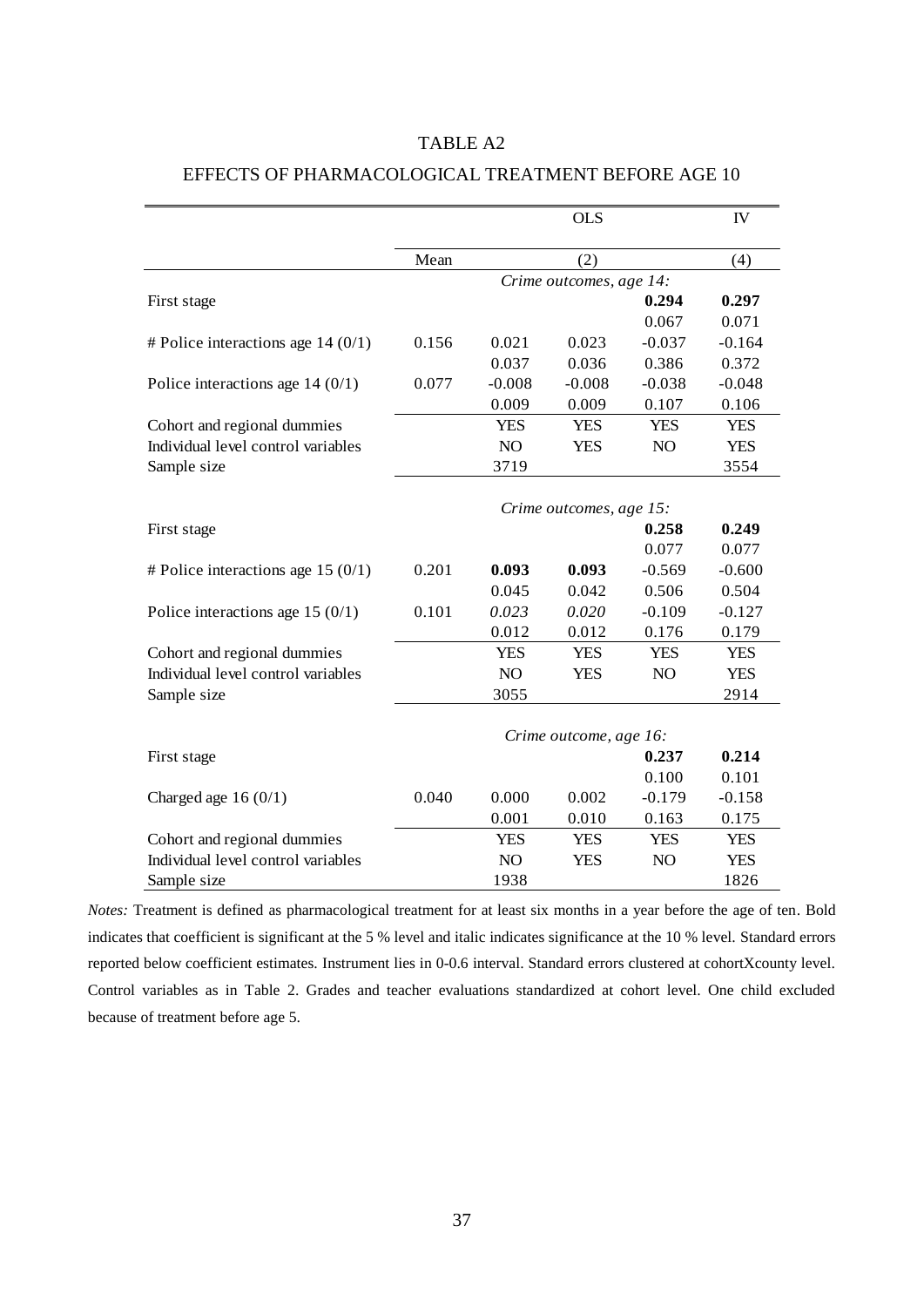#### TABLE A3

# EFFECTS OF PHARMACOLOGICAL TREATMENT BEFORE AGE 10 SELECTED OUTCOMES, VARYING INSTRUMENTAL VARIABLE DEFINITIONS

|                                  |       | <b>OLS</b> | IV         | <b>IV</b>                | <b>IV</b>  | IV         |
|----------------------------------|-------|------------|------------|--------------------------|------------|------------|
|                                  |       |            |            | less severe              | county at  | county at  |
|                                  |       |            |            | <b>ADHD</b>              | diagnosis  | birth      |
|                                  | Mean  | (1)        | (2)        |                          | (3)        | (4)        |
|                                  |       |            |            | Health outcomes, age 10: |            |            |
| First stage                      |       |            | 0.329      | 0.358                    | 0.332      | 0.453      |
|                                  |       |            | 0.066      | 0.060                    | 0.082      | 0.076      |
| # Hospital contacts, age 10      | 0.498 | $-0.027$   | $-0.800$   | $-0.601$                 | $-1.354$   | $-0.704$   |
|                                  |       | 0.014      | 0.441      | 0.354                    | 0.641      | 0.436      |
| Hospital contacts, age $10(0/1)$ | 0.278 | $-0.074$   | $-0.166$   | $-0.194$                 | $-0.278$   | $-0.024$   |
|                                  |       | 0.033      | 0.156      | 0.122                    | 0.200      | 0.144      |
| Control variables                |       | <b>YES</b> | <b>YES</b> | <b>YES</b>               | <b>YES</b> | <b>YES</b> |
| Sample size                      |       | 4556       | 4287       | 4256                     | 4464       | 4522       |

*Notes:* Treatment is defined as pharmacological treatment for at least six months in a year before the age of ten. Bold indicates that coefficient is significant at the 5 % level and italic indicates significance at the 10 % level. Instruments lie in 0-0.6 interval. Standard errors clustered at cohortXcounty level. Control variables as in Table 2. One child excluded because of treatment before age 5.

### TABLE A4

### DIFFERENCE-IN-DIFFERENCE RESULTS, HOSPITALS WITH LOW AND HIGH TREATMENT INTENSITY

|                                  | Wards with low             | Wards with high                         |
|----------------------------------|----------------------------|-----------------------------------------|
|                                  |                            | treatment intensity treatment intensity |
|                                  | $\left($ $\right)$ median) | $($ median $)$                          |
|                                  | Health outcomes, age 10:   |                                         |
| # Hospital contacts, age 10      | $-0.149$                   | $-0.114$                                |
|                                  | 0.086                      | 0.060                                   |
| Hospital contacts, age $10(0/1)$ | $-0.052$                   | $-0.066$                                |
|                                  | 0.032                      | 0.028                                   |
| $\#$ Emergency visits, age 10    | $-0.038$                   | $-0.069$                                |
|                                  | 0.044                      | 0.035                                   |
| Emergency visits, age $10(0/1)$  | $-0.023$                   | $-0.052$                                |
|                                  | 0.028                      | 0.024                                   |
| Sample size                      | 2131                       | 2156                                    |

*Notes:* Treatment is defined as pharmacological treatment for at least six months in a year before the age of ten. Age 4 comparisons. Bold (italic) indicates significance at the 5% (10%) level. Standard errors assume homoscedasticity. One child excluded because of treatment before age 5. Treatment intensity (instrument) lies in 0-0.6 interval.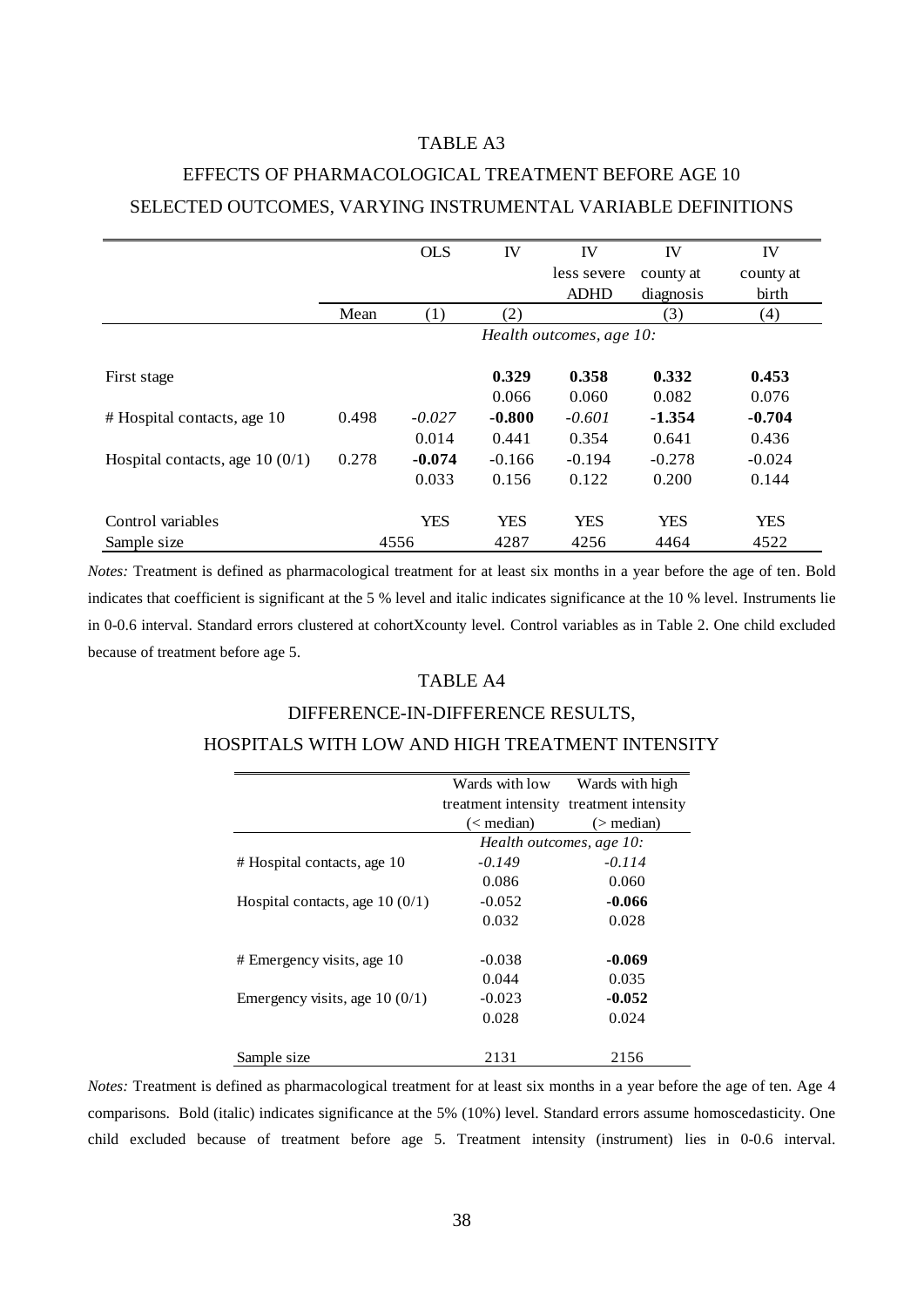### **Web appendix, not to be published**

#### TABLE W1

| <b>Birth Cohort</b> | Cohort  | Percent   | Average age  | Percent    | Percent     |
|---------------------|---------|-----------|--------------|------------|-------------|
|                     | size    | with ADHD | at diagnosis | with ADHD  | with ADHD   |
|                     |         | among all |              | among boys | among girls |
| 1990                | 69,026  | 0.29      | 7.01         | 0.48       | 0.08        |
| 1991                | 69,667  | 0.37      | 6.85         | 0.63       | 0.10        |
| 1992                | 72,869  | 0.42      | 6.93         | 0.70       | 0.12        |
| 1993                | 72,227  | 0.44      | 7.03         | 0.73       | 0.14        |
| 1994                | 74,766  | 0.53      | 7.11         | 0.88       | 0.16        |
| 1995                | 74,342  | 0.63      | 7.24         | 1.04       | 0.19        |
| 1996                | 71,700  | 0.72      | 7.20         | 1.17       | 0.25        |
| 1997                | 71,342  | 0.84      | 7.22         | 1.42       | 0.23        |
| 1998                | 69,549  | 0.96      | 7.22         | 1.52       | 0.36        |
| 1999                | 69,189  | 1.21      | 7.17         | 1.90       | 0.49        |
| All cohorts         | 714,677 | 0.64      | 7.14         | 1.04       | 0.21        |

### PERCENTAGE OF BIRTH COHORT DIAGNOSED WITH ADHD BEFORE AGE TEN

## TABLE W2 PERCENTAGE OF CHILDREN DIAGNOSED WITH ADHD IN PHARMACOLOGICAL TREATMENT FOR ADHD BEFORE THE AGE OF TEN

| <b>Birth Cohort</b> | No.       | Percentage | Average age       | Percentage | Percentage                  |
|---------------------|-----------|------------|-------------------|------------|-----------------------------|
|                     | diagnosed | treated    | first treatment   |            | treated among treated among |
|                     |           |            | (in treatment)    | boys       | girls                       |
|                     |           |            | before age $10$ ) |            |                             |
| 1990                | 197       | 18.78      | 8.16              | 19.88      | 11.54                       |
| 1991                | 257       | 19.84      | 8.14              | 21.43      | 9.09                        |
| 1992                | 304       | 21.71      | 8.12              | 22.52      | 16.67                       |
| 1993                | 318       | 22.33      | 8.14              | 22.30      | 22.45                       |
| 1994                | 394       | 24.87      | 7.97              | 25.82      | 19.30                       |
| 1995                | 468       | 28.21      | 8.19              | 30.08      | 17.39                       |
| 1996                | 518       | 33.20      | 8.26              | 33.56      | 31.40                       |
| 1997                | 599       | 34.39      | 7.93              | 35.07      | 30.00                       |
| 1998                | 665       | 38.95      | 8.03              | 38.79      | 39.67                       |
| 1999                | 837       | 43.61      | 7.93              | 45.54      | 35.76                       |
| All cohorts         | 4557      | 31.97      | 8.04              | 32.70      | 28.16                       |

*Notes:* Treatment is defined as pharmacological treatment for at least six months in a year before the age of ten.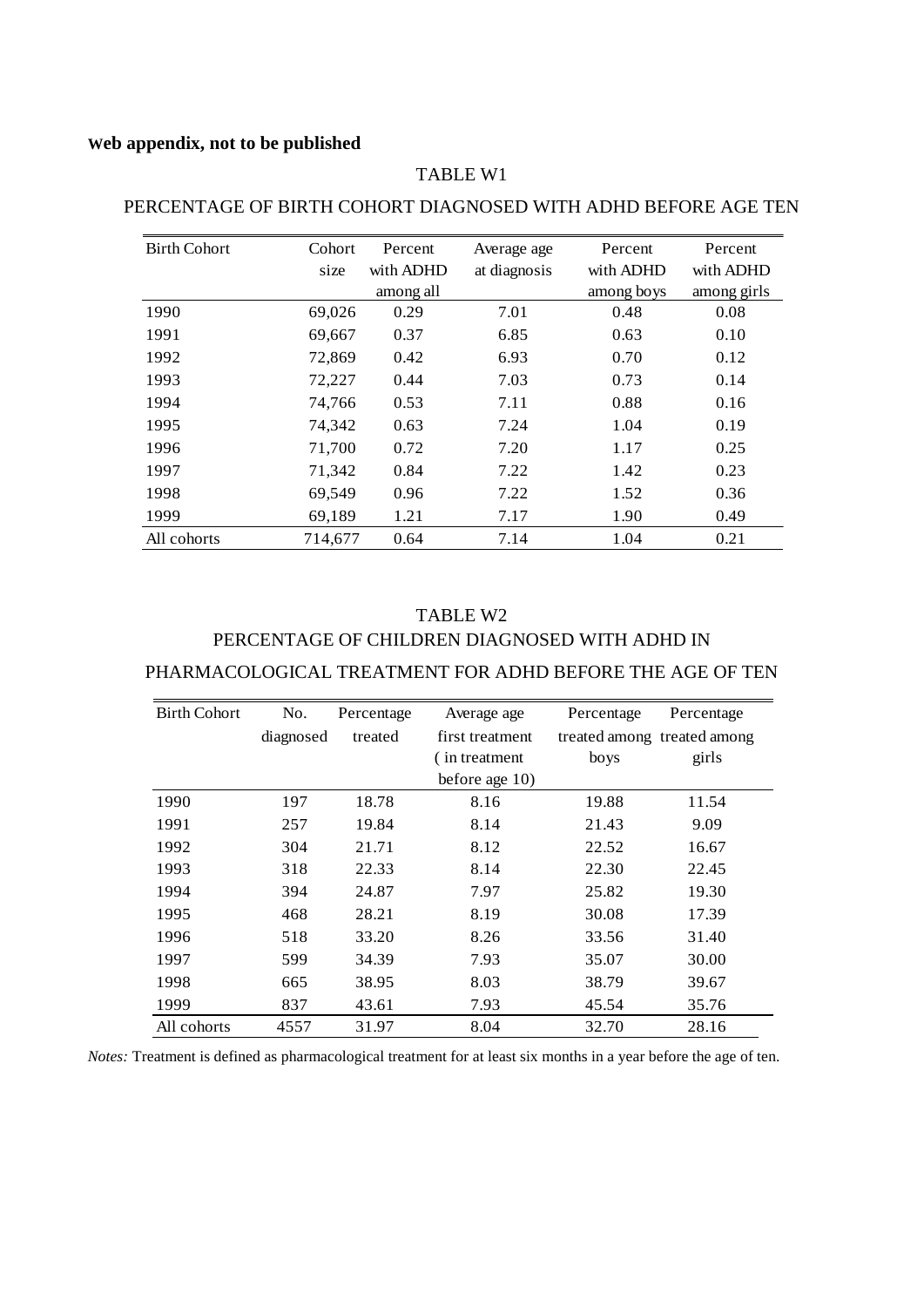| OLS, CHILD AND PARENTAL BACKGROUND CHARACTERISTICS |  |
|----------------------------------------------------|--|
| AND HOSPITALS' PROPENSITY TO PRESCRIBE             |  |

|                                                 | IV:                         |          |  |
|-------------------------------------------------|-----------------------------|----------|--|
|                                                 | Propensity to treat at ward |          |  |
|                                                 | Coefficient                 | Standard |  |
|                                                 | Estimate                    | Error    |  |
| Child variables:                                |                             |          |  |
| Injury and poisoning* (DS00-DT98), age $0(0/1)$ | 0.004                       | 0.016    |  |
| Injury and poisoning* (DS00-DT98), age $1(0/1)$ | $-0.006$                    | 0.007    |  |
| Injury and poisoning* (DS00-DT98), age $2(0/1)$ | 0.008                       | 0.006    |  |
| Injury and poisoning* (DS00-DT98), age $3(0/1)$ | $-0.004$                    | 0.006    |  |
| Injury and poisoning* (DS00-DT98), age $4(0/1)$ | $-0.001$                    | 0.006    |  |
| Boy $(0/1)$                                     | $-0.003$                    | 0.007    |  |
| 5-minute APGAR score                            | $-0.020$                    | 0.023    |  |
| Birth weight less than $1,500$ grams $(0/1)$    | 0.018                       | 0.025    |  |
| Birth weight, $1,500-2,500$ grams $(0/1)$       | $-0.016$                    | 0.011    |  |
| Complications at birth $(0/1)$                  | 0.007                       | 0.007    |  |
| Gestation length (weeks)                        | 0.000                       | 0.001    |  |
| Mental retardation diagnosis $(0/1)$            | 0.003                       | 0.009    |  |
| Mother variables:                               |                             |          |  |
| Age at child birth                              | 0.000                       | 0.001    |  |
| Length of education (years)                     | $-0.002$                    | 0.001    |  |
| Unemployed less than 13 weeks $(0/1)$           | $-0.003$                    | 0.007    |  |
| Employed in November (0/1)                      | 0.000                       | 0.007    |  |
| Gross income, kr. 100.000 (2004 prices)         | 0.013                       | 0.005    |  |
| Psychiatric diagnosis $(0/1)$                   | 0.007                       | 0.009    |  |
| Heart disease $(0/1)$                           | $-0.011$                    | 0.013    |  |
| Respiratory disease $(0/1)$                     | $-0.004$                    | 0.007    |  |
| Smoker $(0/1)$                                  | 0.008                       | 0.008    |  |
| Father variables:                               |                             |          |  |
| Age at child birth                              | 0.000                       | 0.001    |  |
| Length of education (years)                     | 0.001                       | 0.001    |  |
| Unemployed less than 13 weeks $(0/1)$           | $-0.003$                    | 0.008    |  |
| Employed in November $(0/1)$                    | $-0.014$                    | 0.009    |  |
| Gross income, kr. 100.000 (2004 prices)         | 0.001                       | 0.002    |  |
| Psychiatric diagnosis $(0/1)$                   | 0.012                       | 0.009    |  |
| Heart disease $(0/1)$                           | 0.020                       | 0.013    |  |
| Respiratory disease $(0/1)$                     | 0.009                       | 0.008    |  |
| Sample size                                     | 4556                        |          |  |
| R-squared                                       | 0.222                       |          |  |

*Notes:* Bold indicates that coefficient is significant at the 5 % level and italic indicates significance at the 10 % level. Cohort and regional dummies included. Standard errors clustered at cohortXhospital level. One child excluded because of treatment before age 5.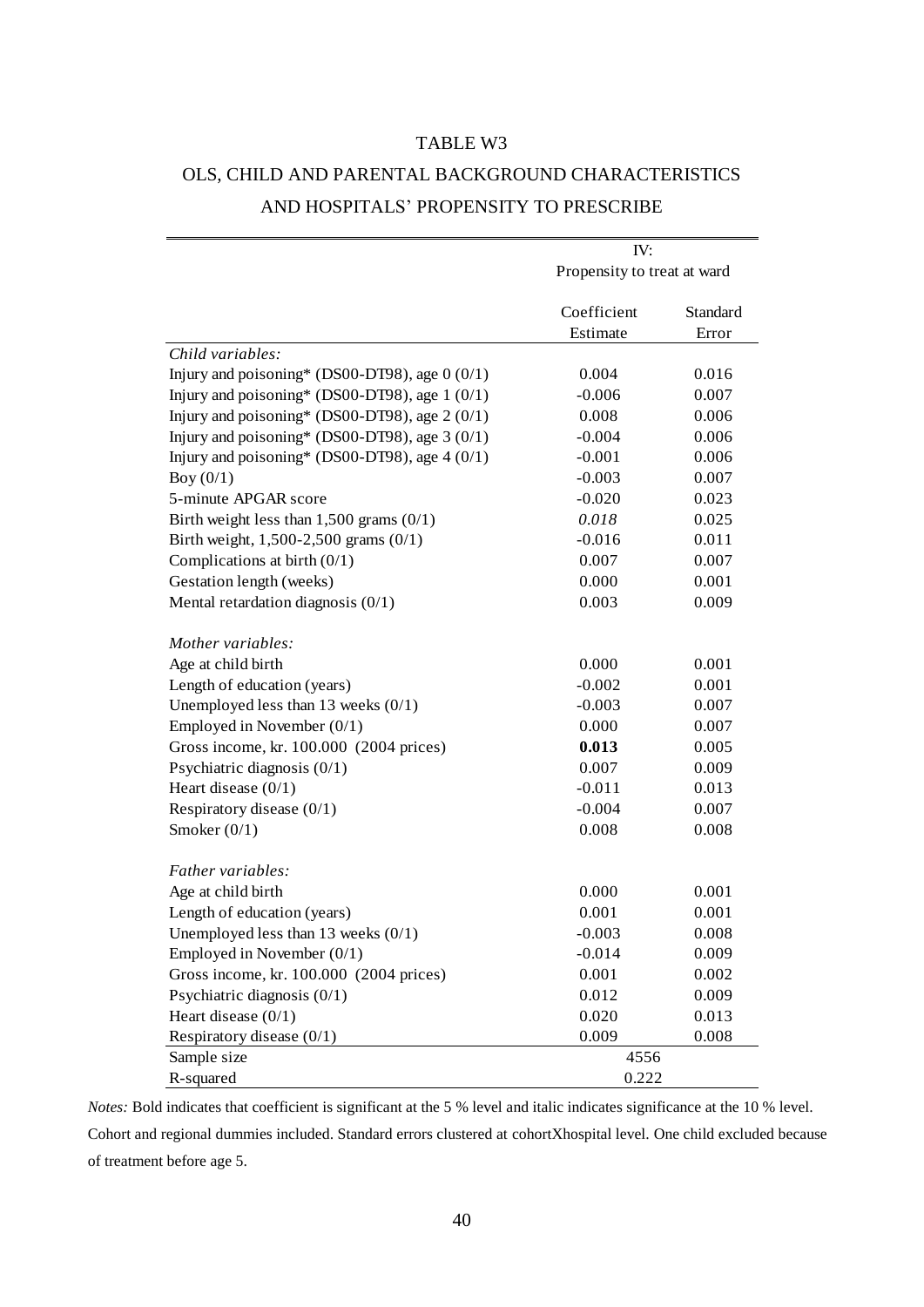### PROBIT, PROPENSITY TO DIAGNOSE AND PROPENSITY TO PRESCRIBE (COUNTY LEVEL)

| Variable                | Marginal effect Standard error |        |  |
|-------------------------|--------------------------------|--------|--|
| Propensity to prescribe | 0.0014                         | 0.0011 |  |
| Controls                | YES                            |        |  |
| Sample size             | 714677                         |        |  |

*Notes:* Bold indicates that coefficient is significant at the 5 % level and italic indicates significance at the 10 % level. Conditioning set corresponds to the variables in Table 2 . Cohort and regional dummies included. Standard errors clustered at cohortXcounty level.

#### TABLE W5

# OLS, PROPENSITY TO PRESCRIBE AND THE FIVE MOST COMMON OTHER TYPES OF NERVOUS SYSTEM DRUGS

|                                                | IV:                         |          |  |
|------------------------------------------------|-----------------------------|----------|--|
|                                                | Propensity to treat at ward |          |  |
|                                                | Coefficient                 | Standard |  |
|                                                | Estimate                    | Error    |  |
| Other types of nervous system drugs:           |                             |          |  |
| Valproic acid (N03AG01), antiepileptic/migrain | $-0.039$                    | 0.016    |  |
| Lamotrigine (N03AX09), anti-epileptic          | 0.015                       | 0.017    |  |
| Risperidone (N05AX08), antipsychotic           | $-0.006$                    | 0.011    |  |
| Clopenthixol (N05AF02), antipsychotic          | 0.030                       | 0.019    |  |
| Diazepam (N05BA01), anxiety/insomnia           | $-0.005$                    | 0.011    |  |
| Sample size                                    | 4556                        |          |  |

*Notes:* Bold indicates that coefficient is significant at the 5 % level and italic indicates significance at the 10 % level. Conditioning set corresponds to the variables in Table 2. Cohort and regional dummies included. Standard errors clustered at cohortXcounty level. One child excluded because of treatment before age 5.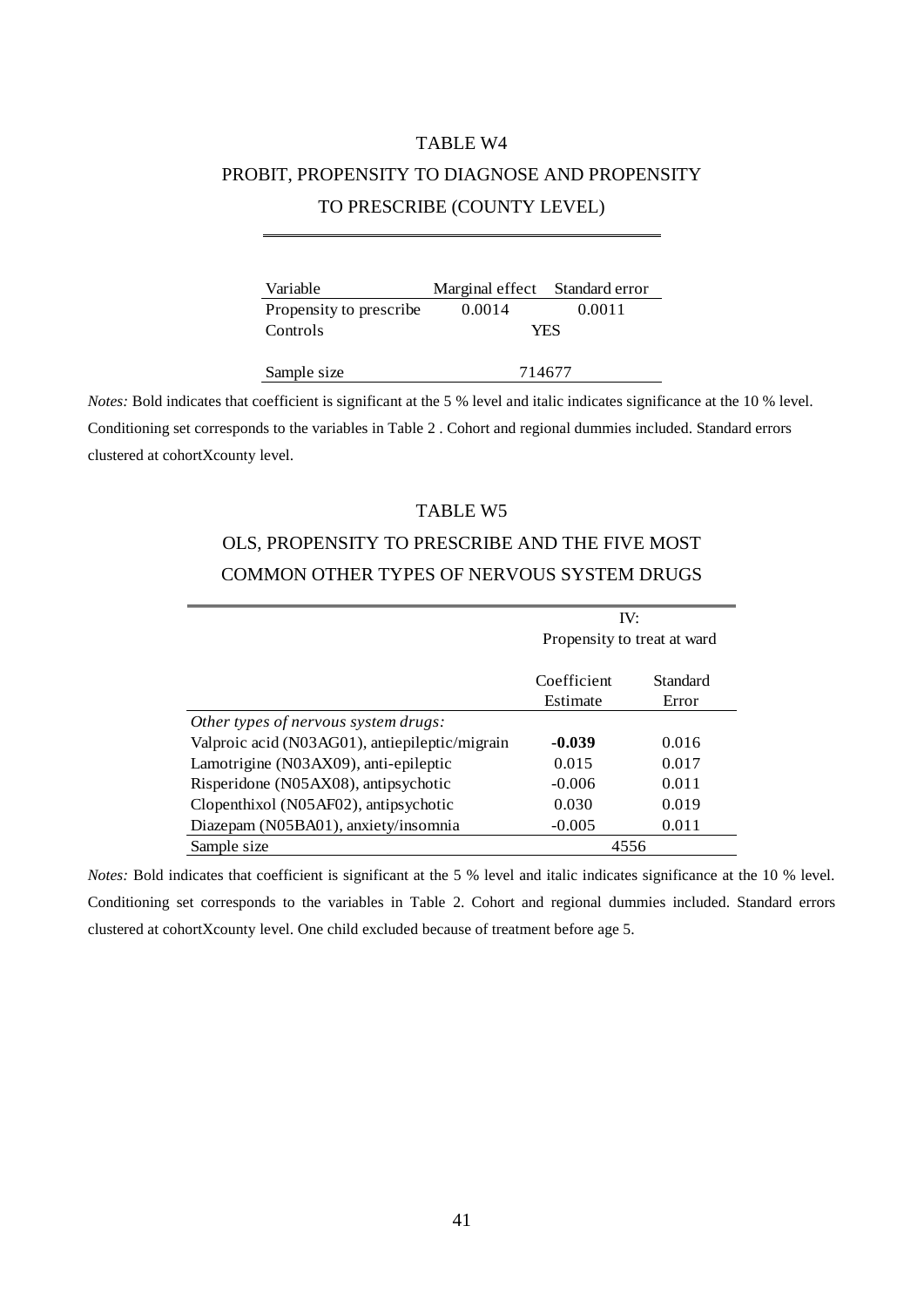|                                  | Ward >   | Ward >                   | Ward >      | Ward treats $>$ |  |
|----------------------------------|----------|--------------------------|-------------|-----------------|--|
|                                  | 1 child  | 5 children               | 10 children | 1 other child   |  |
|                                  |          | Health outcomes, age 10: |             |                 |  |
| First stage                      | 0.329    | 0.330                    | 0.341       | 0.320           |  |
|                                  | 0.066    | 0.078                    | 0.088       | 0.094           |  |
| # Hospital contacts, age 10      | $-0.800$ | $-0.940$                 | $-1.040$    | $-1.260$        |  |
|                                  | 0.441    | 0.470                    | 0.581       | 0.619           |  |
| Hospital contacts, age $10(0/1)$ | $-0.166$ | $-0.247$                 | $-0.231$    | $-0.306$        |  |
|                                  | 0.156    | 0.188                    | 0.213       | 0.214           |  |
| Control variables                | YES      | <b>YES</b>               | <b>YES</b>  | <b>YES</b>      |  |
| Sample size                      | 4287     | 3905                     | 3330        | 3870            |  |

### SENSITIVITY ANALYSIS, MINIMUM HOSPITAL SIZE AND USE OF TREATMENT

*Notes:* Treatment is defined as pharmacological treatment for at least six months in a year before the age of ten. Bold indicates that coefficient is significant at the 5 % level and italic indicates significance at the 10 % level. Conditioning set corresponds to the variables in Table 2. Standard errors reported below coefficient estimates. Instrument lies in 0-0.6 interval. Standard errors clustered at cohortXcounty level. One child excluded because of treatment before age 5.